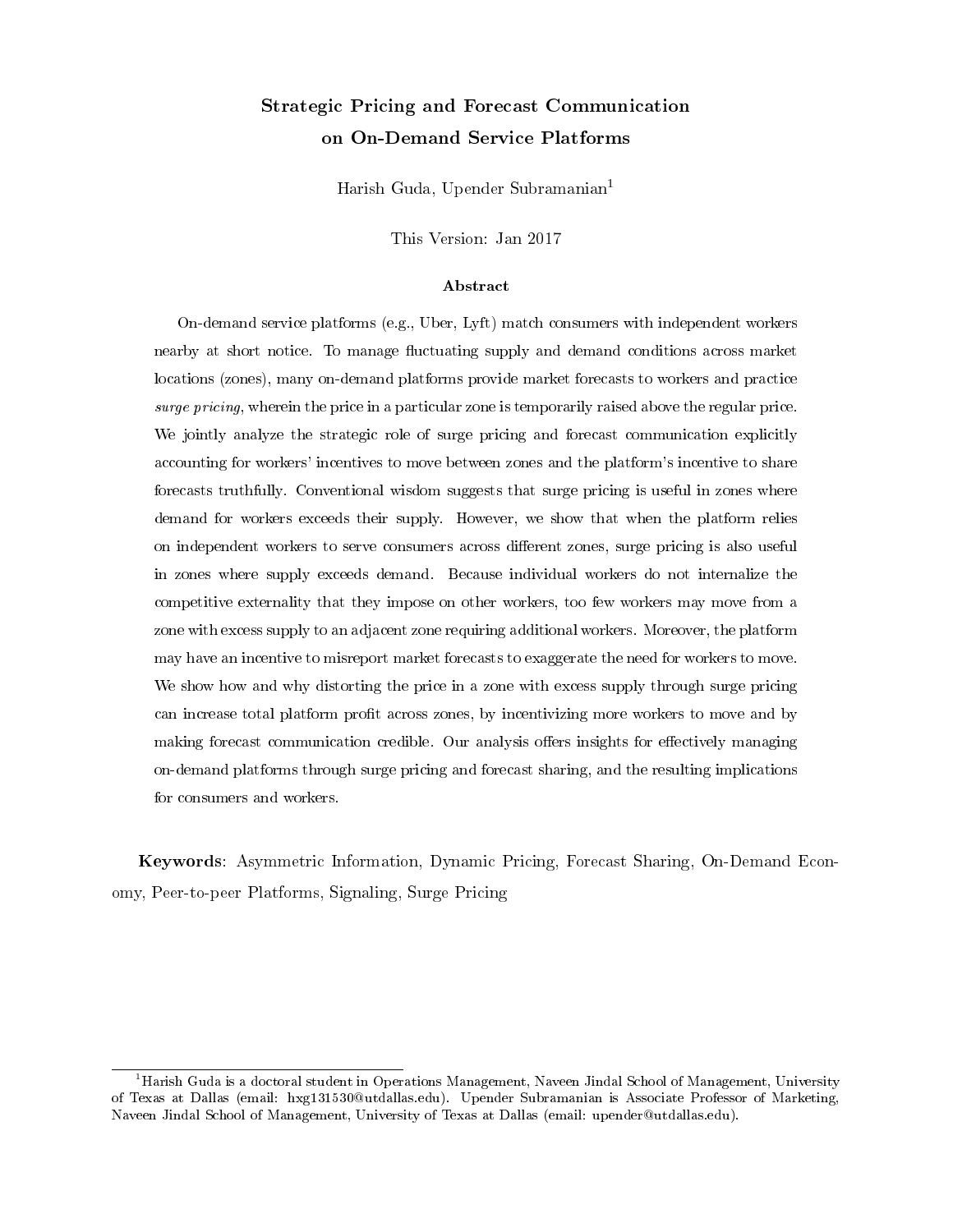When an area is surging (having a surge price), it just kills demand, and a large fraction of the drivers leave the area and drive elsewhere... [Surge pricing] is not incentivizing drivers the way [Uber] hoped it would." - Christo Wilson, co-author of Uber pricing study [Chen et al.](#page-29-0) [\(2015\)](#page-29-0), as quoted in The San Francisco Chronicle [\(Said, 2015\)](#page-31-0).

Was smack in the middle of the zone [with a high surge price] and yet no pings (customer requests). . . If it's surging, I would expect to see fewer cars available and as a driver, I would expect instant pings" - Uber driver on online forum [\(Uber People, 2015\)](#page-32-0).

# <span id="page-1-0"></span>1 Introduction

The on-demand economy can be defined as "the economic activity created by digital market places that fulll consumer demand with immediate access to and convenient provisioning of goods and services" [\(OnDemandEconomy.org, 2016\)](#page-31-1). The on-demand economy has witnessed explosive growth in recent years due, in large part, to the emergence of peer-to-peer online platforms that match consumers in real time with independent workers who are available nearby and can serve consumers at short notice [\(Economist, 2015;](#page-29-1) [Fowler, 2015\)](#page-30-0). Leading examples of such platforms include Uber and Lyft for cabs; GrubHub, Instacart and Postmates for delivery of food, groceries or other items; TaskRabbit and Handy for household services; and, Glamsquad and Zeel for health and beauty services. A recent study estimates the annual U.S. consumer spending on on-demand services to be \$5.6 billion for cabs, \$4.6 billion for delivery, and \$8.6 billion for all other services [\(Colby and Bell,](#page-29-2) [2016\)](#page-29-2). On-demand platforms have also become popular in many countries across the world; some notable examples in the case of on-demand cab platforms being Didi Chuxing in China, EasyTaxi in Latin America, Ola in India, and Yandex in Russia. Given their growing economic signicance, it is important to understand the business strategies of on-demand platforms and how these platforms can be managed effectively. In this paper, we examine the pricing and forecast communication strategies adopted by many on-demand platforms to tackle fluctuating market conditions.

On-demand marketplaces are often characterized by fluctuating supply and demand conditions that, if not properly managed, can signicantly hinder an on-demand platform's ability to ensure effective service and generate revenue. On-demand platforms typically operate on a commission basis, retaining a percentage of worker revenues generated from serving consumers through the platform. For example, Uber and Lyft receive a commission of 20-25% of their drivers' revenues. However, consumers can be served at short notice only if enough workers are available close to the consumers' locations, since it typically requires time for workers to move between market locations. A sharp and unexpected increase in demand at a market location, for example, cannot be met if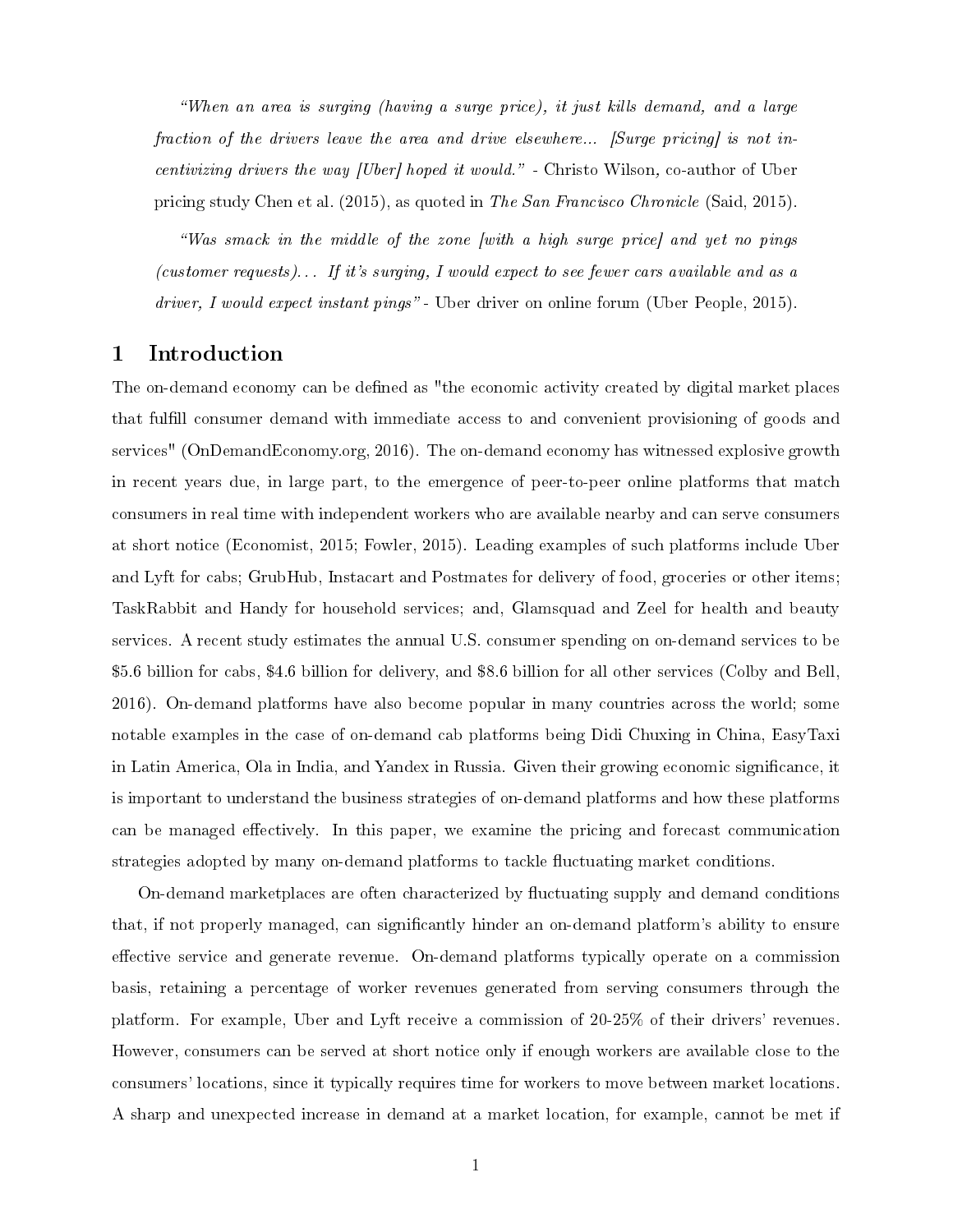there are not enough workers nearby. Fluctuating market conditions, therefore, pose a fundamental challenge for on-demand platforms since they can lead to significant loss of platform revenue.

This challenge is further compounded by the fact that the platform does not directly control worker availability at each market location. In order to provide on-demand service at attractive price points, many on-demand platforms rely on what has come to be known as the "gig economy" - a variable workforce of freelancers who work at their convenience and can be hired on-demand for a single project or task [\(Nunberg, 2016;](#page-31-2) [Torpey and Hogan, 2016\)](#page-32-1). These independent workers are attracted to on-demand platforms by the prospect of earning extra income in their free time and are, hence, willing to work for considerably lower compensation than a full-time worker. For example, workers for on-demand cabs and delivery service can typically be "anyone with a car" college students, people from other professions, or retirees - who are willing to drive or deliver in between their other daily activities or work. Similarly, workers for on-demand household services can choose to work only at times when they do not have prior jobs acquired outside the platform. Thus, the platform obtains access to a workforce that is willing to serve consumers at relatively low prices. At the same time, these independent workers participate to work voluntarily and do not have to commit ahead of time to a fixed schedule of working days or time. Consequently, on-demand platforms do not know and cannot plan their supply of workers in advance, and cannot control their availability at each market location.

To operate effectively under such market conditions, on-demand platforms often adopt a twopronged approach. First, they invest considerable resources to forecast supply and demand patterns ahead of time, and share these forecasts with the workers. For example, Uber uses advanced algorithms to forecast the need for workers at each market location based on historical patterns, holidays, weather, current local events and traffic conditions [\(Lin et al., 2014;](#page-30-1) [Chen et al., 2015;](#page-29-0) [Rosenblat and Stark, 2015\)](#page-31-3). Uber shares these forecasts with drivers through the mobile application that drivers use to receive ride requests from Uber customers.<sup>1</sup>

Second, many on-demand platforms employ a form of dynamic pricing known as *surge pricing*. Under surge pricing, there is a set regular price for the entire market region. However, depending on the prevailing supply and demand conditions, the platform can increase the current price at a given market location to be higher than the regular price; this higher price is referred to as a surge price.<sup>2</sup> To implement surge pricing, the market is split into several smaller regions or "zones"

 $^{\rm I}$ The mobile application displays a map with the locations that are likely to need additional workers. The locations are marked yellow, orange or red to indicate the likelihood and extent of the need [\(Rosenblat and Stark, 2015\)](#page-31-3).

<sup>&</sup>lt;sup>2</sup>The surge price may be displayed to customers in the form of a *surge multiplier* (e.g., 2.5x), where the current price is the regular price times the surge multiplier.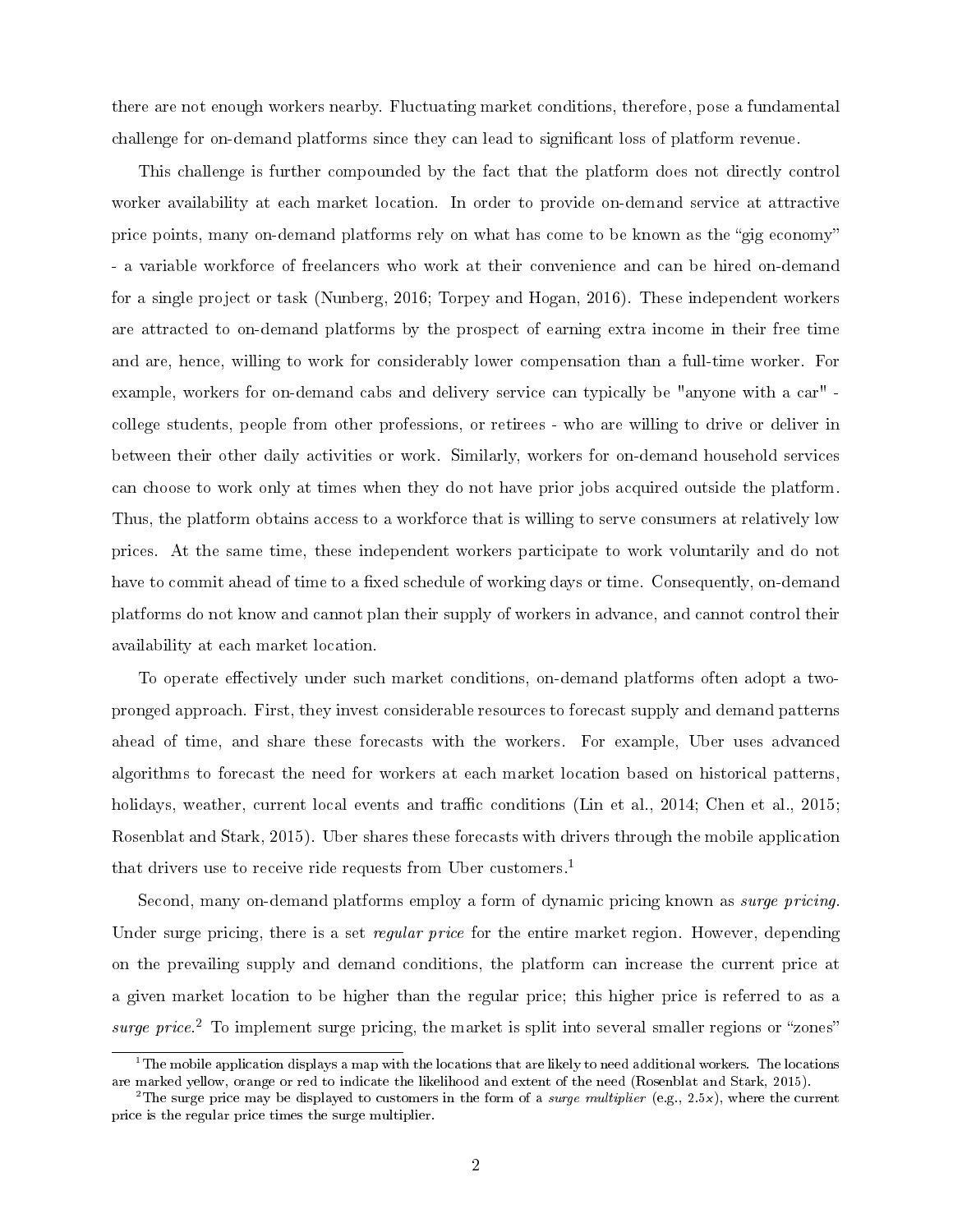and the platform periodically updates the current price in each market zone. Consumers learn the current price in their market zone at the time that they connect to the platform to request service. Surge pricing also affects workers' remuneration as they are paid more if they serve consumers in a zone with a surge price. Workers typically have access to "surge maps" that display the surge prices (and market forecasts) in their market zone and in adjacent market zones [\(Chen et al., 2015;](#page-29-0) [Rosenblat and Stark, 2015\)](#page-31-3). Examples of platforms that employ surge pricing include Uber, Lyft, Postmates, Instacart and Handy.

The conventional rationale for these platform strategies is quite straightforward. Sharing market forecasts with workers should encourage workers to be available where they are needed the most. Further, researchers and industry experts agree that surge pricing is useful to balance supply and demand specifically in market zones where there is a shortage of workers relative to demand [\(Gurley,](#page-30-2) [2014;](#page-30-2) [Chen et al., 2015;](#page-29-0) [Chen and Sheldon, 2015;](#page-29-3) [Hall et al., 2015\)](#page-30-3). Surge pricing is expected to work in two ways. First, by pricing out consumers who have lower willingness to pay, a surge price acts as an efficient mechanism to allocate or "ration" the limited supply of workers to consumers who value them the most. Second, because a surge price increases workers' compensation in that zone, it should attract more workers, thus, reducing the extent of shortage in supply. For both reasons, surge pricing should improve the welfare of consumers, workers and the overall market.

Thus, surge pricing is expected to be used in market zones where the demand for workers exceeds their supply. Moreover, surge pricing and forecast information sharing are both expected to improve the functioning of the on-demand marketplace by directing workers to zones requiring additional workers. For example, using company data from Uber, [Hall et al.](#page-30-3) [\(2015\)](#page-30-3) analyze a substantial surge pricing event that occurred in a particular market zone on New Year's eve. They find evidence to suggest that the surge price resulted in rides being allocated to consumers who valued them the most, and led to an increase in the supply of available drivers in that zone. Also based on data from Uber, [Diakopolous](#page-29-4) [\(2015\)](#page-29-4) finds that a surge price mainly attracted drivers from neighboring zones rather than attracting a fresh supply of drivers.

However, the above conventional wisdom does not seem to fully capture what is observed in practice. For example, one might expect that if surge pricing is used in market zones where the demand for workers exceeds their supply, then workers in that zone should not have to wait for relatively long to receive customer requests. Yet, as illustrated by the opening comment, many Uber drivers note that they regularly do not receive customer requests even when they are in a zone where surge pricing is in effect. A recent empirical study by [Chen et al.](#page-29-0)  $(2015)$  adds weight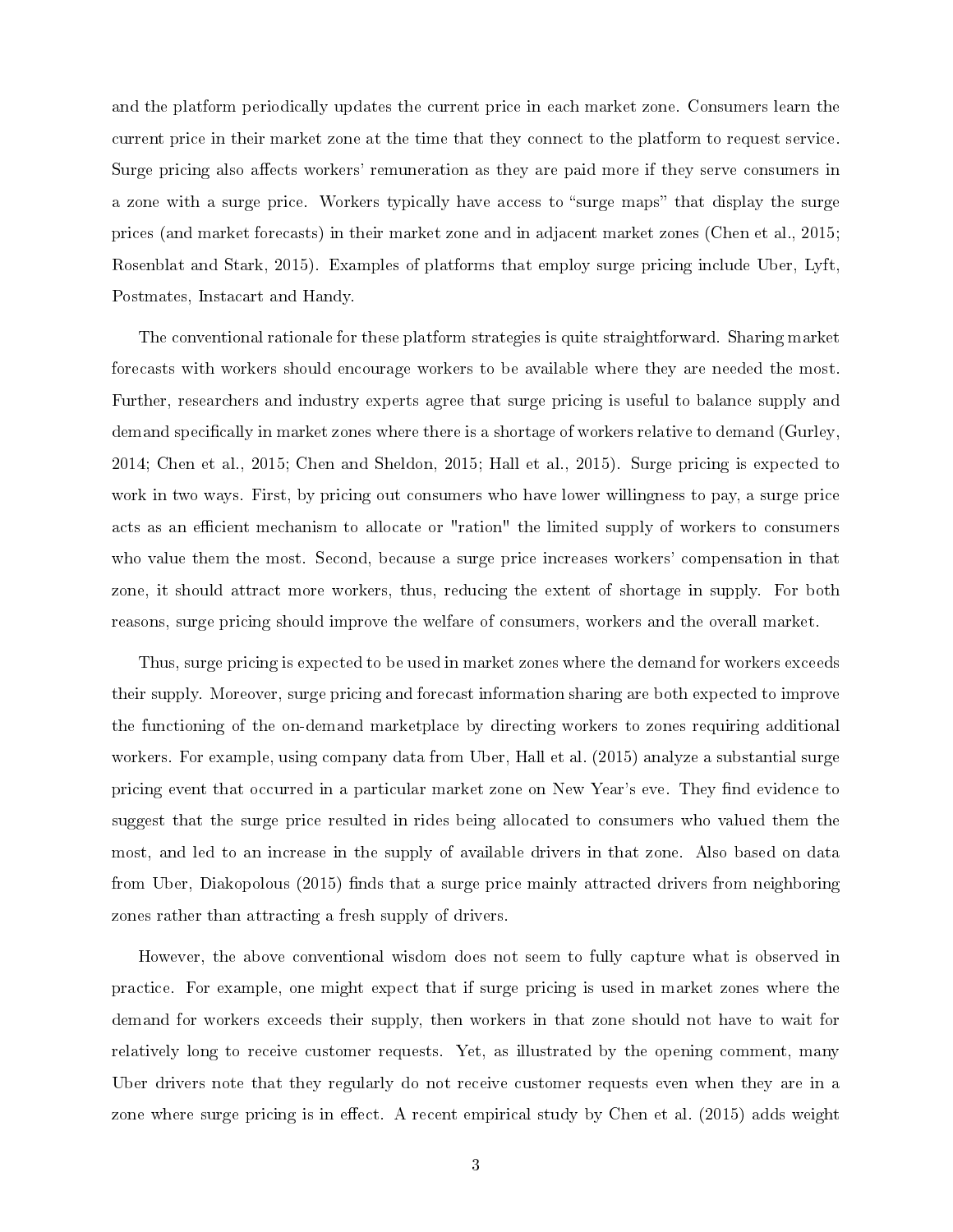to such reports. [Chen et al.](#page-29-0) [\(2015\)](#page-29-0) collected data about pricing, demand and supply from Uber's platform in New York City and San Francisco markets over a seven day period. Contrary to the conventional wisdom that a surge price is used to balance demand with the available supply, they find that a surge price systematically caused drivers in certain surge price zones to become idle, in effect creating an imbalance between supply and demand. In fact, instead of attracting new drivers to the market zone, they found that surge pricing frequently caused drivers to leave the surge price zone. Overall, they do not find sufficient support for the notion that surge pricing in a market zone is linked to stronger demand for rides (or a shortage of drivers) in that zone. Consequently, as illustrated by the opening comment, the authors conclude that surge pricing is not working in a manner consistent with conventional wisdom [\(Said, 2015\)](#page-31-0).

Other researchers question whether sharing market forecasts with workers has been effective (Lee et al.,  $2015$ ; Rosenblat and Stark,  $2015$ ). Based on driver reports and surveys, they find that a significant fraction of drivers routinely ignore the forecasts provided by the platform; for example, by not driving to market zones that are forecasted to have a shortage of drivers. Some drivers also express a lack of trust regarding whether the forecasts represent true market conditions, or are being used to manipulate drivers to move to different zones [\(Rosenblat, 2015\)](#page-31-4). The lack of transparency surrounding surge pricing has also led to concerns from consumers that surge pricing is being used to fleece consumers even if there is sufficient supply of workers [\(Dholakia 2015\)](#page-29-5), leading to calls for banning this practice (e.g., [Politico 2015;](#page-31-5) [Financial Times 2016\)](#page-30-5). Thus, there may be more to these platform strategies than might initially meet the eye, which calls for more careful investigation.

Our objective in this paper is to conduct a model-based examination of the platform's strategic incentives for surge pricing and forecast communication. We analyze a platform facing uncertain demand and supply conditions in adjacent market zones over successive time periods. We explicitly account for the workers' incentives to move between different zones and the platform's incentive to share forecasts truthfully with workers. By jointly studying two key strategies that platforms employ to tackle fluctuating market conditions, we shed light on how they may be interlinked. Our findings are likely to be relevant for managers to understand the role of surge pricing and forecast communication for effectively managing on-demand platforms that rely on independent workers. Our results may also help clarify some of the controversy surrounding these practices.

Our analysis provides the following insights. Having an additional worker in a market zone lowers the expected profit of all other workers in that zone. However, individual workers do not internalize this competitive externality. Consequently, even if workers know the market conditions in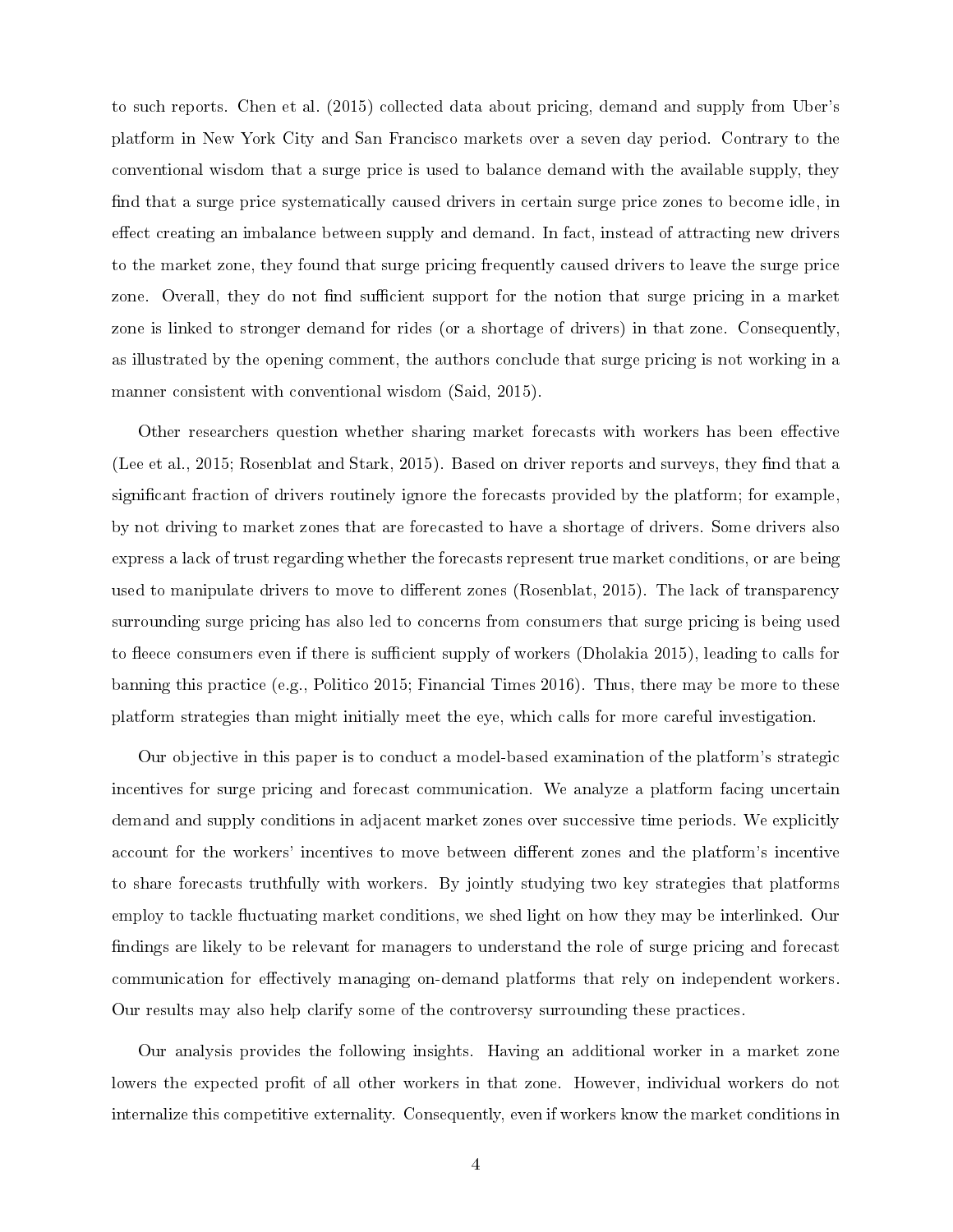different zones, too few workers may leave a zone with an excess supply of workers to serve adjacent zones that require additional workers; thus, workers seemingly ignore the market information from the platform and do not move to zones requiring additional workers. Hence, when workers are not under the direct control of the platform, simply informing workers about market conditions may not be sufficient to improve their availability.

We show, however, that the platform can force more workers to move from the market zone with excess supply by raising the price and choking demand in that zone. Consequently, even though it may be optimal to charge the regular price in a market zone with excess supply when this zone is viewed in isolation, we show that distorting the price in this zone through surge pricing can increase platform profit across market zones by improving worker availability. We further show that the platform may have an incentive to misreport market forecasts to exaggerate the need for workers to move. Consequently, workers may not trust the information provided by the platform. Hence, the platform may use a surge price to credibly communicate a greater need for workers to move. Importantly, a surge price in the market zone that the workers should leave is a less costly means for credible communication (than a surge price in the zone that workers should move to).

Thus, surge pricing in a market zone with excess supply can serve two distinct strategic purposes: to force independent workers to move to zones requiring more workers, and to credibly communicate the market need for them to move. We also examine the implications for consumers and workers. Ironically, consumers in the market zone with a surge price may not be served despite there being enough idle workers in their zone who are willing to serve. Moreover, surge pricing can hurt consumer, worker and market welfare even though it increases the availability of workers in markets with shortage of workers. Taken together, our findings may help understand the counterintuitive market observations and inform the debate regarding the use and impact of surge pricing.

### 2 Literature Review

Our work adds to the growing ongoing research on on-demand service platforms. [Bai et al.](#page-28-0) [\(2016\)](#page-28-0) and [Taylor](#page-32-2) [\(2016\)](#page-32-2) examine the steady state equilibrium in a queuing model where the arrival rate of users depends on the price charged by the platform, and the number of participating workers depends on the wage offered by the platform. [Bai et al.](#page-28-0)  $(2016)$  show that the platform charges a higher price and pays a higher wage during periods of high demand. [Taylor](#page-32-2) [\(2016\)](#page-32-2) shows that congestion-driven service delays lead to lower prices and higher wages if the platform knows the valuations of consumers and workers; but this may not be the case if the valuations are uncertain. Also, using a queuing model, [Riquelme et al.](#page-31-6) [\(2015\)](#page-31-6) examine threshold-based surge pricing, wherein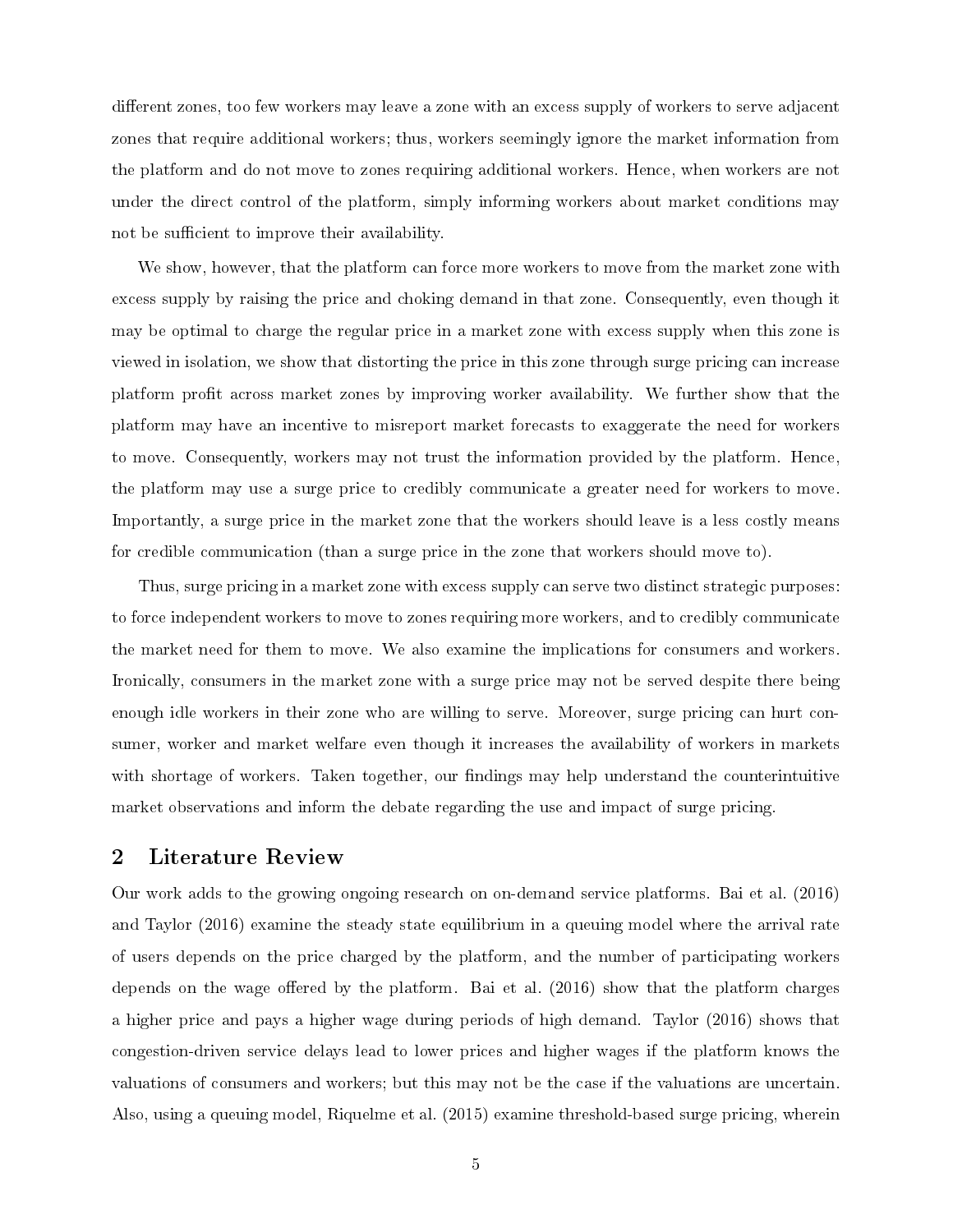the price is raised when the mismatch in supply and demand exceeds a certain threshold. They show that, under certain large market approximations, such a dynamic pricing strategy does not yield higher revenue than a static pricing strategy if the market parameters are known to the platform; but this dynamic strategy is more robust if the demand parameters are uncertain. [Gurvich et al.](#page-30-6)  $(2015)$  find that worker flexibility to decide their own schedules reduces the number of participating workers and increases price levels. [Cachon et al.](#page-29-6) [\(2016\)](#page-29-6) study surge pricing in a single market zone. They show that surge pricing with a revenue-sharing arrangement between the platform and workers not only outperforms static pricing but may also capture much of the platform profit that is possible if worker wages are set independently.

We contribute to this literature by examining surge pricing across multiple market zones explicitly accounting for workers' incentives to move between zones. We also examine the implications of asymmetric information between the platform and workers, and the role of surge pricing in facilitating credible communication. We show that the platform may counterintuitively use surge pricing even in market zones with excess supply. Our work also differs from research on productsharing platforms that allow users to rent assets from owners (e.g., [Benjaafar et al. 2015;](#page-28-1) [Einav](#page-30-7) [et al. 2015;](#page-30-7) [Fraiberger and Sundararajan 2015;](#page-30-8) [Jiang and Tian 2016;](#page-30-9) [Horton and Zeckhauser 2016\)](#page-30-10); on product-sharing platforms, customers need not be served at short notice, they face a trade-o between owning and renting, the platform does not set the price, and there is no surge pricing.

More broadly, our work is related to research on dynamic pricing, location-based pricing, price signaling, and credible sharing of demand information, which we briefly discuss in turn. Research on dynamic pricing has examined the use of "peak-load pricing", the practice of charging higher prices during periods of high demand, especially for non-storable resources such as electricity, telephone systems, and toll roads (e.g., [Steiner 1957;](#page-31-7) [Williamson 1966;](#page-32-3) [Chao 1983;](#page-29-7) see [Crew et al.](#page-29-8) [\(1995\)](#page-29-8) for a survey of this literature). Researchers have shown that time-variant prices that reflect the true cost of production would lower the overall cost of meeting demand, thereby improving system efficiency. In particular, if the timing of the peak price periods is known in advance, then consumers may delay or advance their consumption to other times, thereby smoothening the demand and resulting in lower capacity investments. Much of this literature assumes that a single firm controls capacity and pricing decisions and does not consider interactions across market regions.<sup>3</sup> We add to this literature by examining the pricing implications due to the strategic interactions between

<sup>&</sup>lt;sup>3</sup>Some notable exceptions are [Bohn et al.](#page-29-9) [\(1984\)](#page-29-9) and [Hogan](#page-30-11) [\(1992\)](#page-30-11), who examine peak-load pricing in electricity markets considering the spatial properties of electricity production and demand, and [Grimm and Zoettl](#page-30-12) [\(2013\)](#page-30-12) who examine capacity decisions in a single market by competing producers in the presence of peak-load pricing.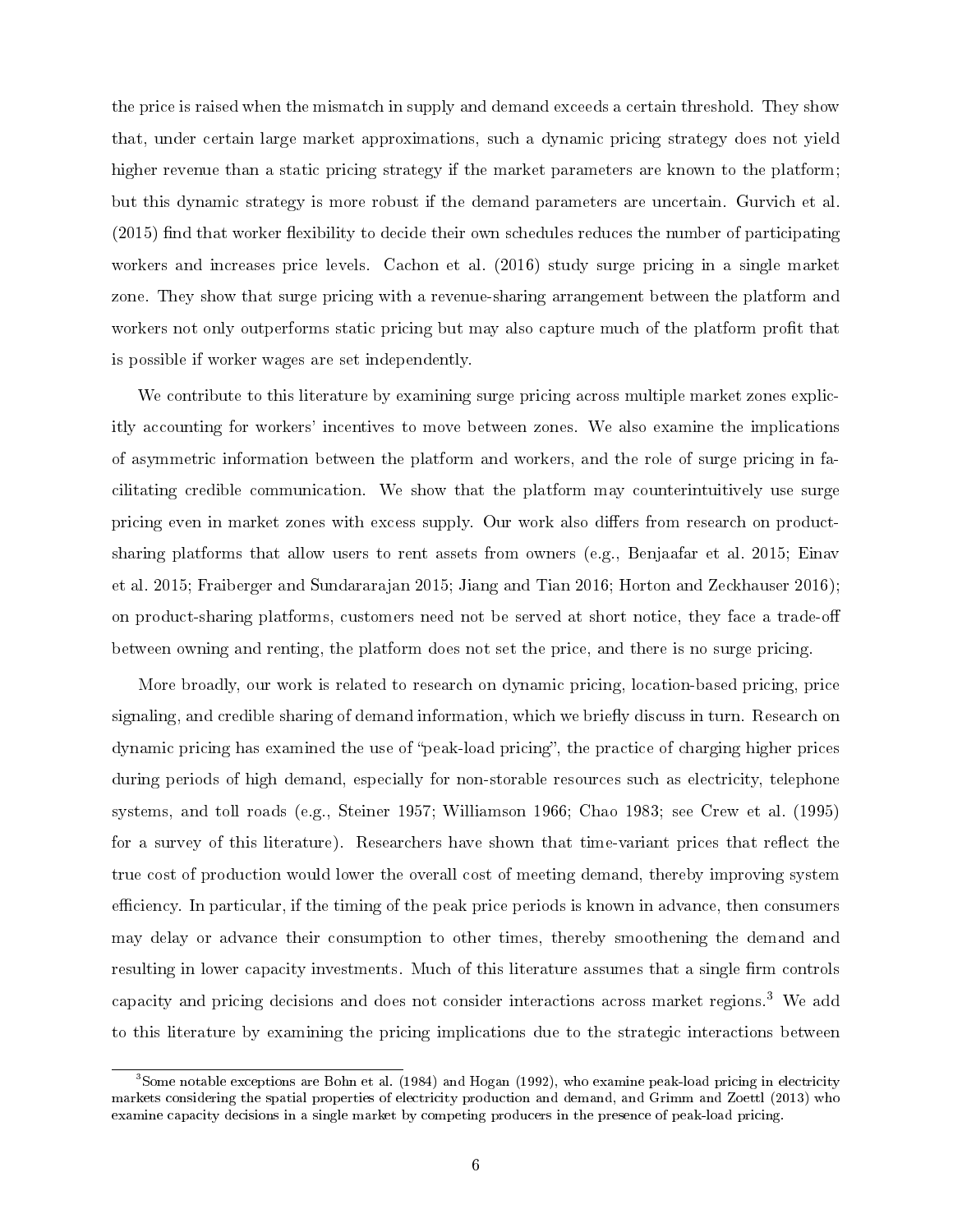the platform and independent workers who can move between market zones. Our work also differs from the literature on dynamic pricing under limited inventory (see [Bitran and Caldentey](#page-28-2) [\(2003\)](#page-28-2) and [Elmaghraby and Keskinocak](#page-30-13) [\(2003\)](#page-30-13) for a review), wherein the role of dynamic pricing is to manage the sales of a fixed amount of inventory occurring over a period of time.

Researchers have studied the competitive implications when a firm uses location-based pricing in order to price discriminate across consumers based on their location relative to the firm and its competitors (e.g., [Corts 1998;](#page-29-10) [Chen et al. 2001;](#page-29-11) Shaffer and Zhang 2002). In contrast, we study location-based pricing for better matching of supply and demand given the variation in the supply and demand for workers across market locations. Recently, [Chen et al.](#page-29-12) [\(2016\)](#page-29-12) examine the competitive implications of location-based pricing in the context of mobile geo-targeting. They show that if consumers can move between locations to avail a lower price available at a particular location, then firms may limit the extent to which they price-discriminate across market locations to discourage consumers from moving between locations, thereby softening price competition. We show that location-based surge pricing may be used to encourage workers to move between locations.

The role of price in signaling product quality has been examined by several researchers (e.g., [Milgrom and Roberts 1986;](#page-31-9) [Moorthy and Srinivasan 1995;](#page-31-10) [Simester 1995;](#page-31-11) [Shin 2005;](#page-31-12) [Subramanian](#page-31-13) and Rao  $2016$ ). [Stock and Balachander](#page-31-14) [\(2005\)](#page-31-14) show that a firm may price a product too low and create product scarcity in order to credibly signal higher quality to consumers. We show that an ondemand platform may use surge pricing to exacerbate the extent of oversupply at a market location to credibly signal supply conditions to workers. Researchers have also examined the credible sharing of demand information between a downstream firm and an upstream supplier. [Lee et al.](#page-30-14) [\(1997\)](#page-30-14) show that the downstream firm can have an incentive to exaggerate demand conditions to ensure sufficient supply. [Cachon and Lariviere](#page-29-13) [\(2001\)](#page-29-13) and [Özer and Wei](#page-31-15) [\(2006\)](#page-31-15) study supply chain contracts that can facilitate credible information sharing. We add to this research stream by examining credible information sharing through surge pricing in a multi-period multi-market setting.

### <span id="page-7-0"></span>3 Model

Our model consists of three sets of players: an on-demand platform, independent workers, and consumers. We analyze the interactions in two adjacent market zones  $A$  and  $B$  over two successive periods 1 and 2. Consumers request on-demand service through the platform, and only workers in the same market zone as consumers can serve them at short notice. Hence, the platform matches consumers with workers available in the same market zone. The platform sets the price that consumers must pay workers for on-demand service, and receives a commission from the revenue generated.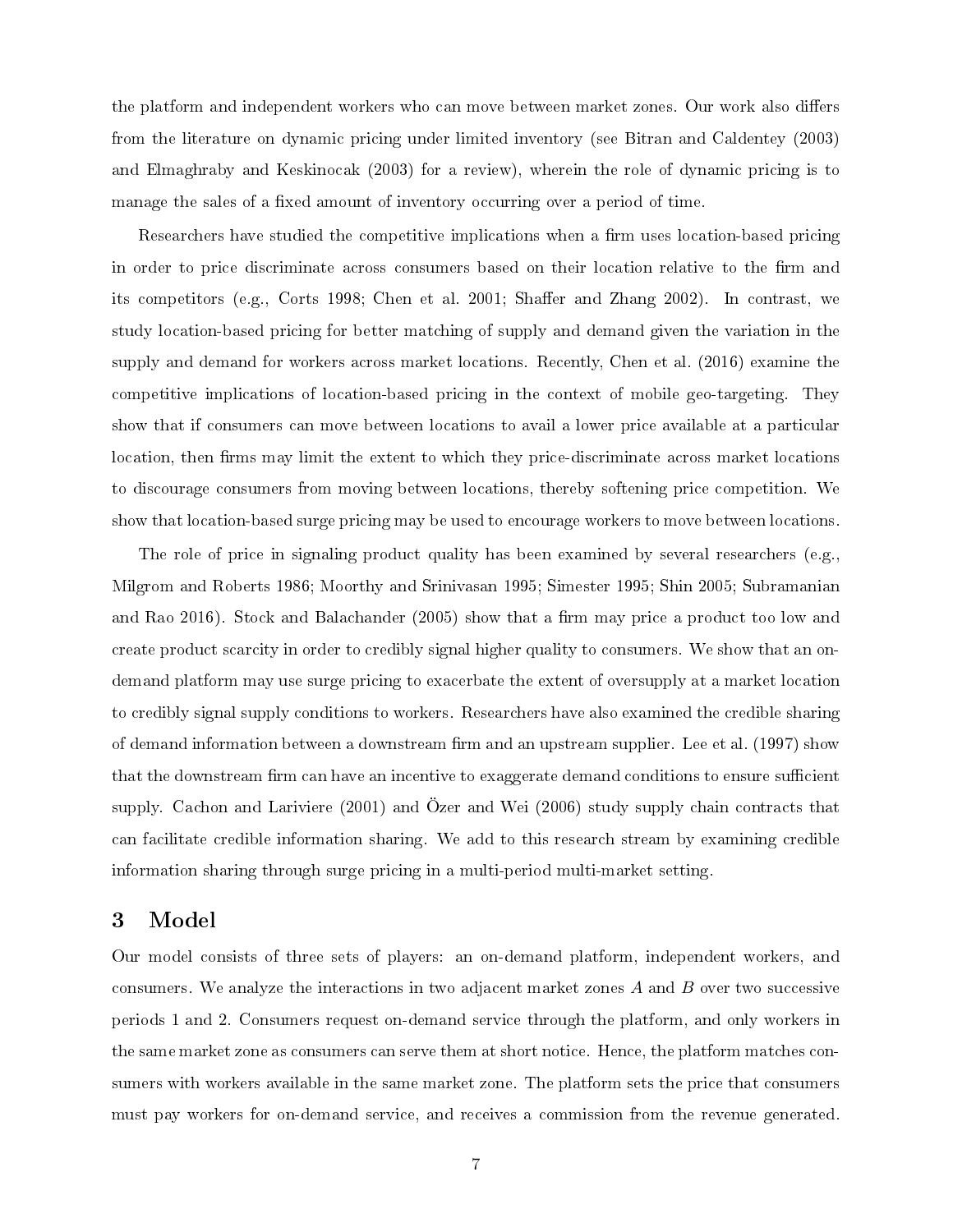A market zone can experience a demand surge (increase in demand), and the workers available in that zone may not be sufficient to satisfy the demand. Workers can move between market zones by incurring some cost and time. We model the following decisions. The platform decides the price for on-demand service in each period in each market zone. Workers decide whether to serve the market zone that they are currently in or to move to the adjacent zone. Consumers decide whether to request on-demand service. Our main interest is to understand when, why and in which market zones the platform will use a surge price, and the implications.

We start by describing consumers. In each period, there is a continuum of consumers in each market zone who require one unit of on-demand service in that period. These consumers require service at short notice and cannot wait. Their reservation price for on-demand service from the platform (relative to some outside option) is uniformly distributed over [1, 2]. We model the variation in demand over the two periods as follows. The number (mass) of consumers requiring service is initially the same in both market zones (in period 1), and subsequently increases in one of the market zones (in period 2). Either market zone can experience a demand surge with equal probability. Let  $a > 0$  be the number of consumers requiring service in period 1 in each market zone. Let  $a_H > a$ denote the number of consumers requiring service in period 2 in the market zone that experiences a demand surge; the number of consumers requiring service in the other market zone remains  $a$ . Let  $p_{ij}$  denote the price set by the platform in zone  $i \in \{A, B\}$  in period  $j \in \{1, 2\}$ . The number of consumers who request service in zone  $i$  in period  $j$  is, therefore,

$$
D_{ij} = a_{ij} \left( 2 - p_{ij} \right),\tag{1}
$$

where  $a_{ij} \in \{a, a_H\}$  is the number of consumers requiring service. Thus, the demand surge  $(a_{ij})$ has a multiplicative effect on demand. As explained later below, the implication is that, consistent with conventional wisdom, the platform will not have an incentive to use surge pricing if there are enough workers in a zone. Later, in  $\S7$ , we discuss the implications of alternate demand formulations. For analytical convenience, we assume that all service requests take one period to complete, and originate and end in the same market zone. Hence, a worker who serves a consumer is busy for one period and remains in the same market zone at the end of that period.

The number of independent workers who are willing to work in each market zone on a given day is uncertain. As noted earlier, independent workers work at their convenience when they are not occupied with other work or activities. Hence, their availability is uncertain, which we model as follows. There is a registered pool of workers in each market zone. On a given day, a random subset of registered workers are available to serve consumers. Available workers join the platform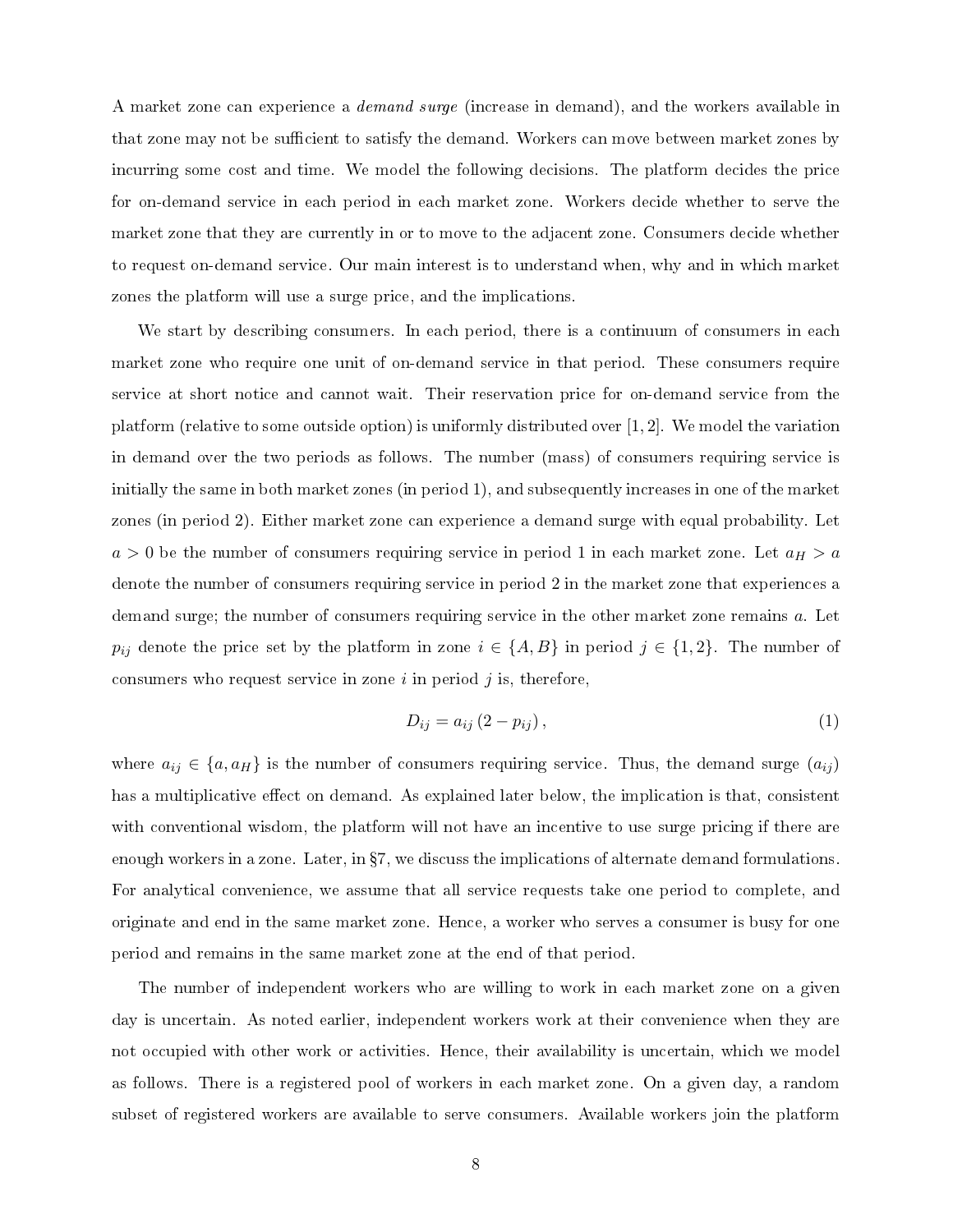in their registered "home" market zones, which could be, for example, the market zone in which they live or get off from other work. Let  $N_i \in \{n_H, n_L\}$  denote the number (mass) of workers who join the platform in market zone i at the start of period 1, where  $n_H > n_L$ . We assume that either  $(N_A, N_B) = (n_H, n_L)$  or  $(N_A, N_B) = (n_L, n_H)$ , both being equally likely. In other words, there are either more workers to begin with in zone A than in zone B or vice-versa. Later, in  $\S7$ , we discuss the implications of allowing the initial supply in each market zone to be distributed independently. While a worker starts in her home zone, she can move to the adjacent zone at a cost  $c \geq 0$ . Moving between zones requires one period and the worker is not available to serve consumers in either zone while moving. Workers who stay in their current zone are available to serve consumers in that zone. Let  $\tilde{N}_{ij}$  denote the number of workers available to serve consumers in zone  $i$  in period  $j$ . We say that the "initial supply in market i is high" if  $N_i = n_H$ . We assume that the uncertainty in the initial supply of workers is independent of the uncertainty in consumer demand.

Each period, the platform matches consumers requesting service in each zone with workers available to serve consumers in the same zone. If more workers are available than consumers requesting service, then demand is rationed and not all workers receive work requests; the platform randomly chooses from the available workers to match with consumers. If there are fewer workers available than consumers requesting service, then supply is rationed and not all consumers obtain service; the platform randomly chooses the consumers who are matched with available workers. The revenue generated from serving a consumer in zone i in period j is  $p_{ij}$ . The worker who serves the consumer receives a portion  $\lambda \in (0,1)$  of the revenue; we refer to this portion as the worker's revenue. The platform receives the remaining portion, which we refer to as platform profit.

The platform can set the price  $p_{ij}$  to be equal to the regular price  $\bar{p}$  or higher. A price  $p_{ij} > \bar{p}$ represents a surge price. We note that if the platform is not constrained by the availability of workers to serve consumers, then the price that maximizes its profit in zone  $i$  in period  $j$  is

<span id="page-9-0"></span>
$$
p_{ij} = \underset{p_{ij} \ge 1}{\arg \max} (1 - \lambda) p_{ij} D_{ij} = \underset{p_{ij} \ge 1}{\arg \max} (1 - \lambda) a_{ij} (2 - p_{ij}) p_{ij} = 1.
$$
 (2)

To keep the analysis straightforward, we take the regular price  $\bar{p}=1$ . Our approach ensures that, consistent with the common wisdom about surge pricing, it is optimal for the platform to charge the regular price and not use a surge price if there are enough workers to serve consumers in a zone. This approach thus enables us to delineate the strategic incentives for surge pricing in a zone with excess supply in the most straightforward manner. We remark that in our setting the platform cannot improve its profit by setting a regular price different than 1. As we discuss in  $\S7$ , the surge pricing distortions that we identify still arise if  $\bar{p} \neq 1$  and even if it is not profitable for the platform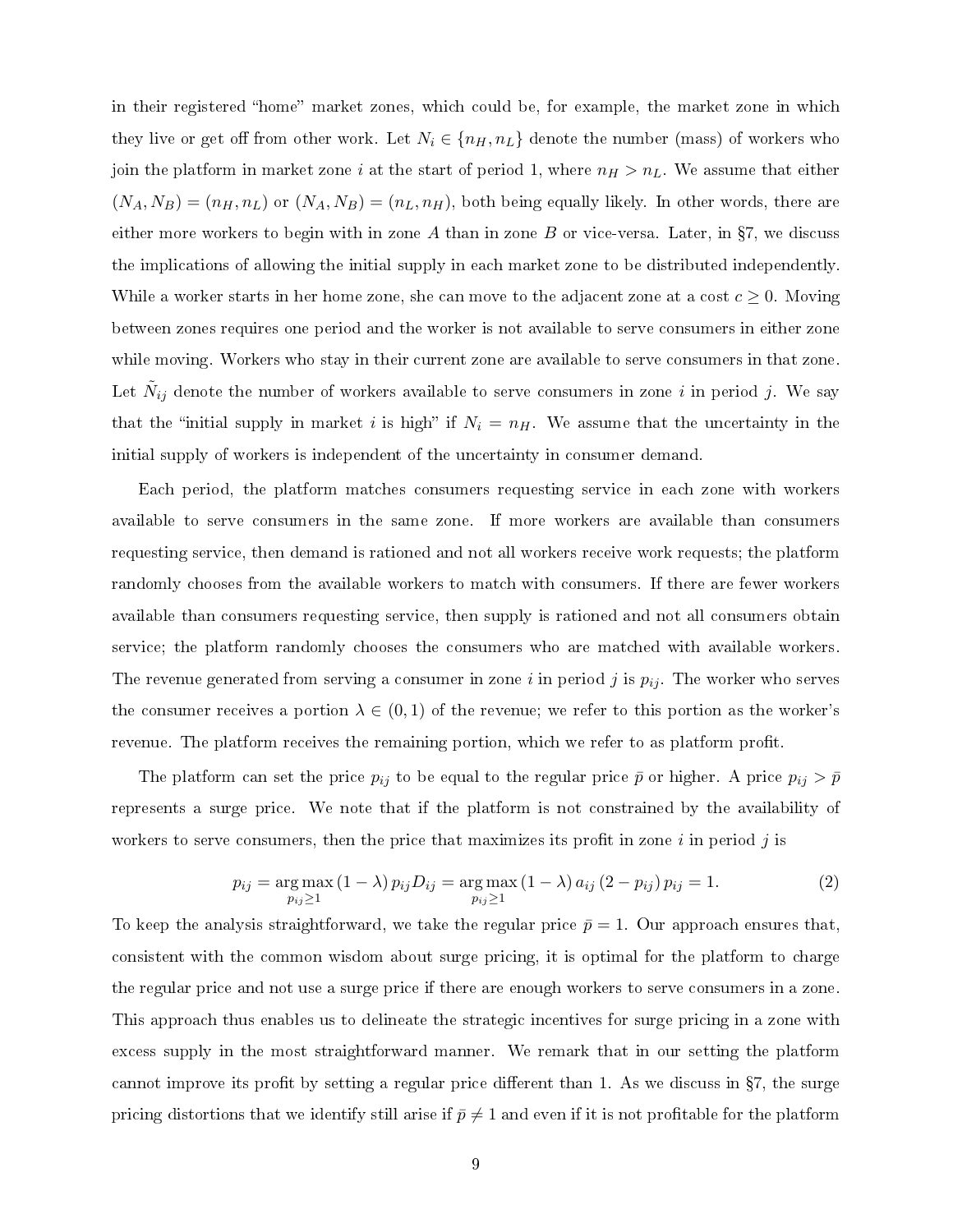to serve all consumers.

The sequence of events is as follows. At the start of period 1, Nature decides the number of workers that join the platform in period 1 in each zone, and the zone that will experience a demand surge in period 2. Then, in each period  $j$  the following events occur. Consumers requiring ondemand service that period join the platform. Next, the platform sets the price in each zone. Then, workers decide whether to stay in their current zone or to move to the adjacent zone. Consumers decide whether to request service. Lastly, the platform matches consumers requesting service with workers in the same zone who are available to serve consumers. At the end of the period, the workers who were matched with consumers complete their service, and the workers who decided to move reach the adjacent market zone. We assume that all players are rational, and maximize their respective expected utility or profit, and do not discount their utility or profit over the two periods.

It is useful to consider the market information that is known to the platform and workers. The model setting and parameters are common knowledge. The platform knows the number of workers who join the platform in each market zone in period 1. Further, the platform can forecast future demand. Hence, the platform knows in period 1 as to which market zone will have a demand surge in period 2. Workers too may be knowledgeable about supply and demand conditions, for example, based on their prior experience. Moreover, the platform may share its information with workers. We, therefore, analyze two information scenarios. First, in §[5,](#page-12-0) we examine the *symmetric information* scenario, in which both the platform and the workers know (at the start of period 1) the initial supply in each market zone as well as which market zone will have a demand surge in period 2. This scenario allows us to examine the strategic role of surge pricing separate from concerns about truthful communication of market forecasts. This scenario also approximates situations in which the workers are sufficiently knowledgeable about market conditions based on their past experience. or the platform shares its information truthfully, for example, due to reputational concerns. Next, in §[6,](#page-20-0) we analyze the *asymmetric information* scenario, in which only the platform knows the demand and supply conditions. In this case, the platform can share its forecasts with workers at the start of period 1. But, the shared forecasts are not veriable and the platform can misreport the information.

To keep the analysis interesting and straightforward, we assume: (i)  $a_H > n_H > n_L > a$ , such that if workers did not move between zones then there is a shortage of workers in period 2 in the zone where demand surges, (ii)  $n_H + n_L > a_H + a$ , such that there is sufficient number of workers overall to meet the total demand across both zones in each period, and (iii)  $a_H \leq (3 + 2\sqrt{2}) a$ , such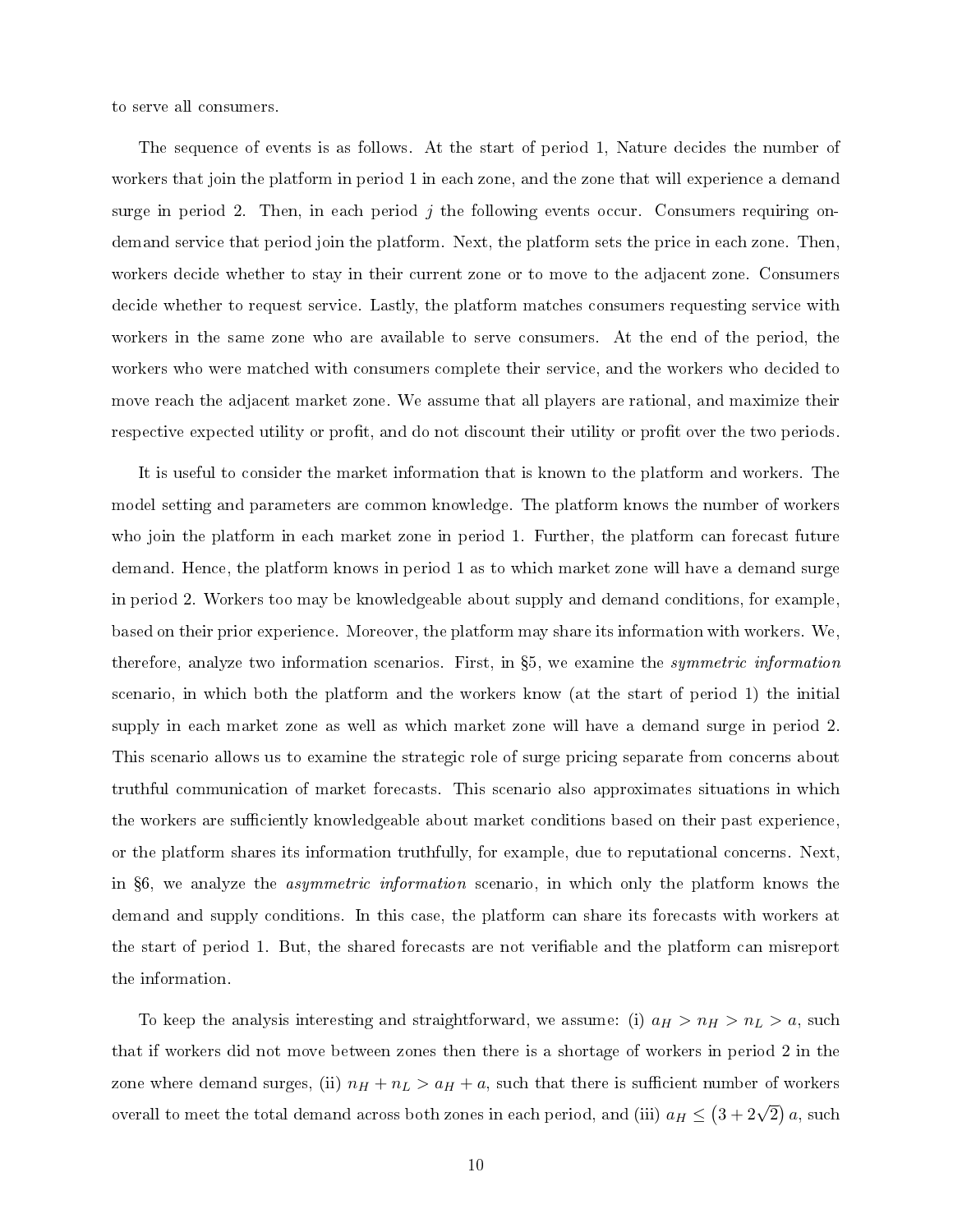that the demand surge is not too large and we can restrict attention to "interior" market outcomes in equilibrium. We discuss the implications of relaxing these assumptions in  $\S7$ .

For ease of discussion, and without loss of generality, we fix the identity of the market zone whose demand surges in period 2 to be zone A. The discussion for the case in which demand surges in zone  $B$  is identical. Given the identity of the market zone whose demand surges, the platform can be in one of two states (types) depending on the initial supply of workers. We say that the platform is of type  $L$  if the initial supply is high in the market zone whose demand surges (zone A, in our discussion), and of type H if the initial supply is high in the other zone (zone  $B$ , in our discussion). Thus, there is lower mismatch between demand and the initial supply if the platform is type L. We use the notation  $x|_t$  to denote variable x for a type  $t \in \{H, L\}$  platform, and simply use x to denote the variable for either platform type. Table [1](#page-11-0) summarizes our model notation.

|                         | <i>i</i> : Market zone, $i \in \{A, B\}$                                                             | $\bar{p}$      | : Regular price for on-demand service $(= 1)$                         |  |  |  |  |
|-------------------------|------------------------------------------------------------------------------------------------------|----------------|-----------------------------------------------------------------------|--|--|--|--|
| $\overline{\mathbf{r}}$ | : Market period, $j \in \{1,2\}$                                                                     | $p_{ij}$       | : Price in zone <i>i</i> in period <i>j</i> , $p_{ij} \geq \bar{p}$ . |  |  |  |  |
|                         | t : Platform's type, $t \in \{H, L\}$                                                                | $r_{ii}$       | : Expected revenue of worker serving zone i in period j               |  |  |  |  |
| $\alpha$                | : Number of consumers in zone without demand surge                                                   | $\pi_{ii}$     | : Platform profit in zone <i>i</i> in period $i$                      |  |  |  |  |
| $a_H$                   | : Number of consumers in zone with demand surge                                                      | $\mu_i$        | : Proportion of zone <i>i</i> workers that move to adjacent zone      |  |  |  |  |
| $\mathfrak{c}$          | Workers' cost of moving to adjacent zone                                                             | $\theta$       | : Workers' posterior belief that platform is type $H$                 |  |  |  |  |
| $\lambda$               | : Workers' share of revenue                                                                          | $\hat{r}_{ij}$ | : Expected $r_{ij}$ given workers' belief $\theta$                    |  |  |  |  |
| $N_i$                   | : Initial number of workers in zone i; $(N_A, N_B) = (n_H, n_L)$ or $(n_L, n_H)$ , where $n_H > n_L$ |                |                                                                       |  |  |  |  |
| $N_{i,i}$               | : Number of workers available to serve consumers in zone $i$ in period $j$                           |                |                                                                       |  |  |  |  |

<span id="page-11-0"></span>Table 1: Model Notation

### 4 Benchmark Market Outcomes

In this section, we examine two benchmark settings for the movement of workers between zones: (i) the independent market zones benchmark, in which workers cannot move between market zones; and (ii) the *first-best revenue* benchmark, in which workers move such that total market revenue is maximized. In subsequent sections, we explicitly consider how independent workers will in fact move to maximize their respective expected profit.

#### 4.1 Independent Market Zones Benchmark

If workers cannot move between zones, then all workers that joined zone  $i$  in period 1 are available to serve consumers in zone  $i$  in both periods. Hence,  $\tilde{N}_{ij} = N_i$ . We obtain the platform's optimal pricing policy in the following lemma. All proofs are deferred to the Appendix.

<span id="page-11-1"></span>**Lemma 1.** If workers cannot move between market zones, then  $p_{i1} = p_{B2} = 1$  and  $p_{A2} = 2 - \frac{N_A}{q_H}$  $\frac{N_A}{a_H} > 1.$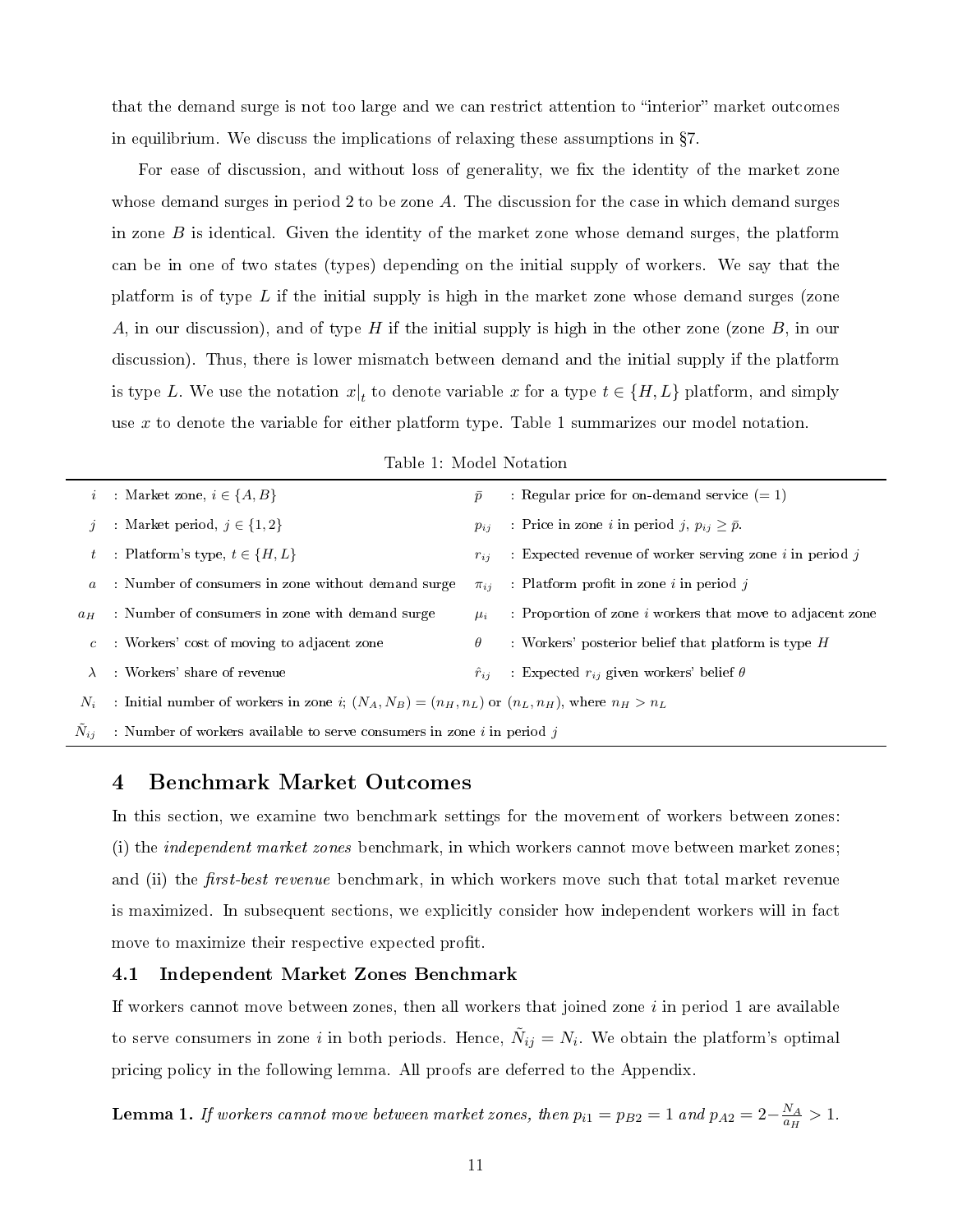Lemma [1](#page-11-1) establishes that, if workers cannot move between market zones, then the platform's use of surge pricing follows conventional wisdom. A surge price is used only in the market zone and time period in which demand exceeds supply, namely, zone A in period 2. Furthermore, the surge price rations the available workers to consumers with the highest valuations, i.e.,  $p_{A2} = 2 - \frac{N_A}{a_H}$  $\frac{N_A}{a_H}$  such that only  $D_{A2} = N_A$  consumers with the highest reservation price obtain service.

Clearly, there is scope for a better market outcome if workers move between market zones, since there are idle workers in zone  $B$  and consumers that are not served in zone  $A$ . In fact, the independent market zones benchmark leads to the least number of consumers being served, the least market revenue, and the most number of idle workers. We next examine the implications if workers moved to zone A to maximize market revenue.

#### 4.2 First-Best Revenue Benchmark

Recall from equation [\(2\)](#page-9-0) that, if there are enough workers in a zone to serve all consumers, setting the regular price maximizes market revenue in that zone. Now, all consumers will request service at the regular price (since  $D_{ij}(\bar{p}) = a_{ij}$ ). Moreover, it is feasible to serve all consumers since the total supply of workers is sufficient to meet total consumer demand, i.e.  $n_H + n_L > a_H + a$ . In particular, if  $a_H - N_A$  workers move from zone B to zone A in period 1 then the demand surge in zone A in period 2 can be fully met and the market revenue in zone A is maximized. At the same time, this movement of workers will not affect the platform's ability to serve consumers in zone  $B$ since  $N_{Bj} = n_H + n_L - a_H > a$ . Hence, the market revenue in zone B is unaffected. Essentially, for maximizing market revenue, the value of having workers stay in zone  $B$  is zero (because there is an excess supply of workers in that zone), while the value of having workers move to zone  $A$  is positive (because there is a shortage of workers in that zone). Thus, total market revenue is maximized if workers move such that all consumers are served at the regular price in both zones. The following lemma describes this outcome.

<span id="page-12-1"></span>**Lemma 2.** Given that  $N_A + N_B > a_H + a$ , if workers move to maximize market revenue, then workers move such that  $\tilde{N}_{ij} \ge a_{ij}$  and  $p_{ij} = 1$ .

<span id="page-12-0"></span>Thus, because there is sufficient supply of workers overall (and sufficient opportunity for workers to redistribute themselves), supply and demand can be matched to maximize revenue without the need for surge pricing. Since platform profit is proportional to market revenue, the first-best benchmark also maximizes platform profit. Consumer welfare is maximized in this benchmark since all consumers are served at the regular price. Furthermore, the number of idle workers is minimized. Consequently, worker utilization and aggregate worker revenues in each zone are also maximized.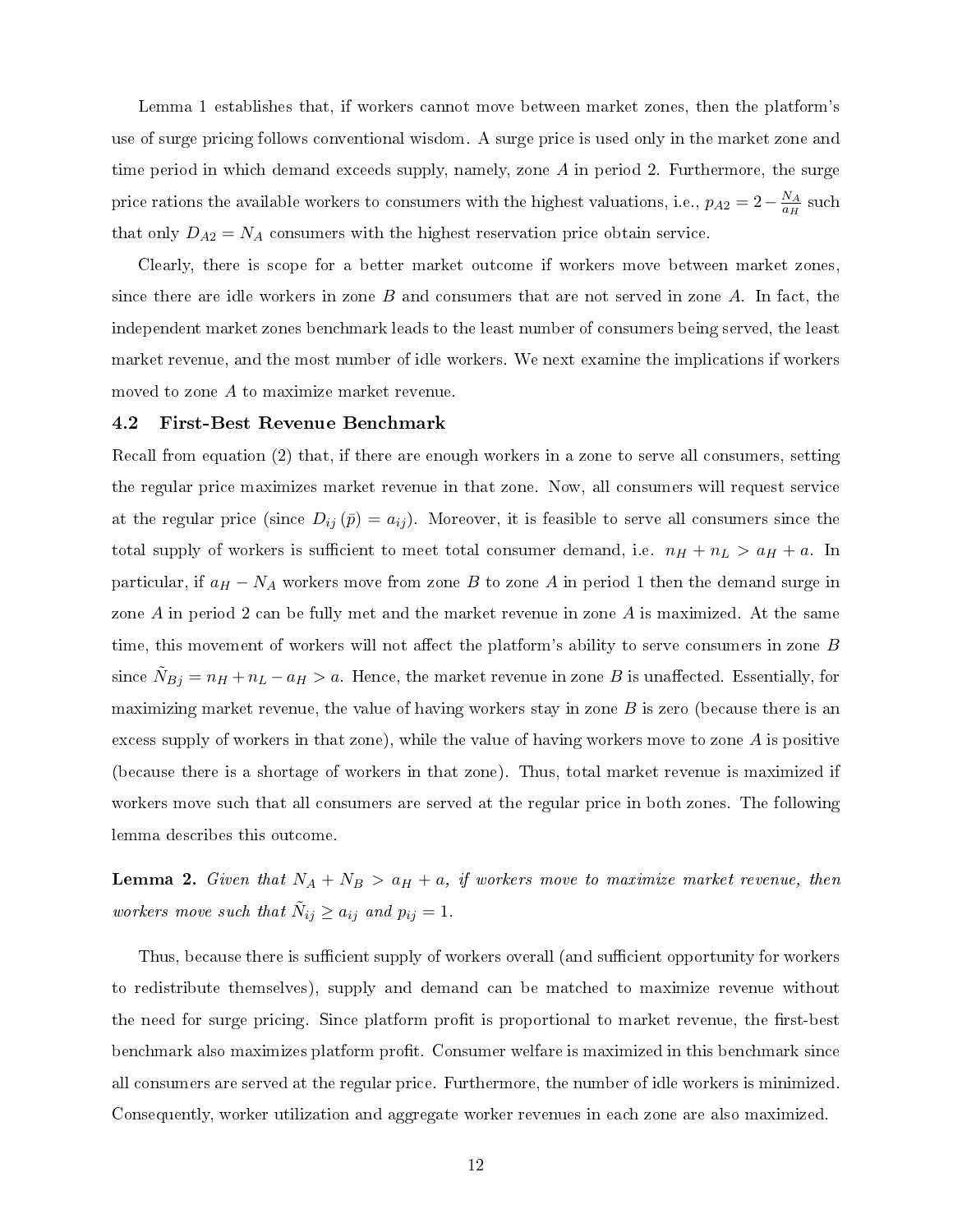## 5 Role of Surge Pricing with Independent Workers

We now examine the strategic interactions under symmetric information, explicitly accounting for the incentives of independent workers to move between zones. We start by asking whether simply informing workers about market conditions is sufficient to ensure that enough of them move to zone  $\tilde{A}$  to meet the demand surge, such that the platform attains the same profit as in the first-best revenue benchmark. Note that since platform profit is proportional to market revenue, the first-best revenue benchmark also represents the outcome if the platform could directly control the movement of workers. However, independent workers will move to maximize their respective expected prot. We first examine whether supply and demand be balanced solely based on the individually rational behavior of workers, without further intervention by the platform. Then, we examine the role and scope for surge pricing to influence workers and optimize platform profit.

We solve for the subgame-perfect pure strategy equilibrium. In particular, workers follow a pure strategy in period 1 regarding whether to move to the adjacent zone. Let  $\mu_i \in [0,1]$  denote the proportion of workers in zone  $i$  that decide to move to the adjacent zone in period 1. In equilibrium, workers correctly anticipate the behavior of all other workers.<sup>4</sup> Let  $\pi_{ij} = (1-\lambda) \, p_{ij} \min\left\{ \tilde{N}_{ij}, D_{ij} \right\}$ denote the platform profit in zone i in period j. Let  $r_{ij}$  denote the expected revenue of a worker who serves market  $i$  in period  $j$ , taking into account the probability that the worker finds work.

#### 5.1 Will Enough Workers Move if They are Informed?

We say that "enough workers move" if the resulting number of workers in zone A is  $\tilde{N}_{A2} \ge a_H$ . Let  $\bar{\mu} = \frac{a_H - N_A}{N_B}$  $\frac{N_B^{1-N_A}}{N_B}$  denote the minimum proportion of workers that must move from zone  $B$  to zone  $A$  such that the first-best revenue is attained. Note that the platform can achieve the same profit as in the first-best revenue benchmark if and only if enough workers move to zone  $A$  and there is no surge pricing in equilibrium; this is because platform profit is maximized only by serving all consumers at the regular price. Therefore, we solve for the subgame equilibrium in period 1 given  $p_{i1} = 1$ , and determine whether enough workers move in equilibrium such that the platform does not have to resort to surge pricing in period 2. Proposition [1](#page-13-0) provides the conditions when this is so.

<span id="page-13-0"></span>Proposition 1. If workers are informed about market conditions, then enough workers move to the market zone with demand surge even without surge pricing iff the following condition  $(C1)$  holds:  $c < \lambda$  and  $n_H + n_L \ge a_H + \frac{2\lambda}{\lambda - c}a$ .

One might expect that not enough workers will move to zone A if their cost to move is high.

<sup>&</sup>lt;sup>4</sup>Alternatively, one could examine a symmetric mixed strategy equilibrium in which all workers in zone  $i$  move with probability  $\mu_i$ . It can be shown that, in our setting with atomistic workers, the mixed strategy equilibrium yields the same analytical results as the pure strategy equilibrium because of the law of large numbers.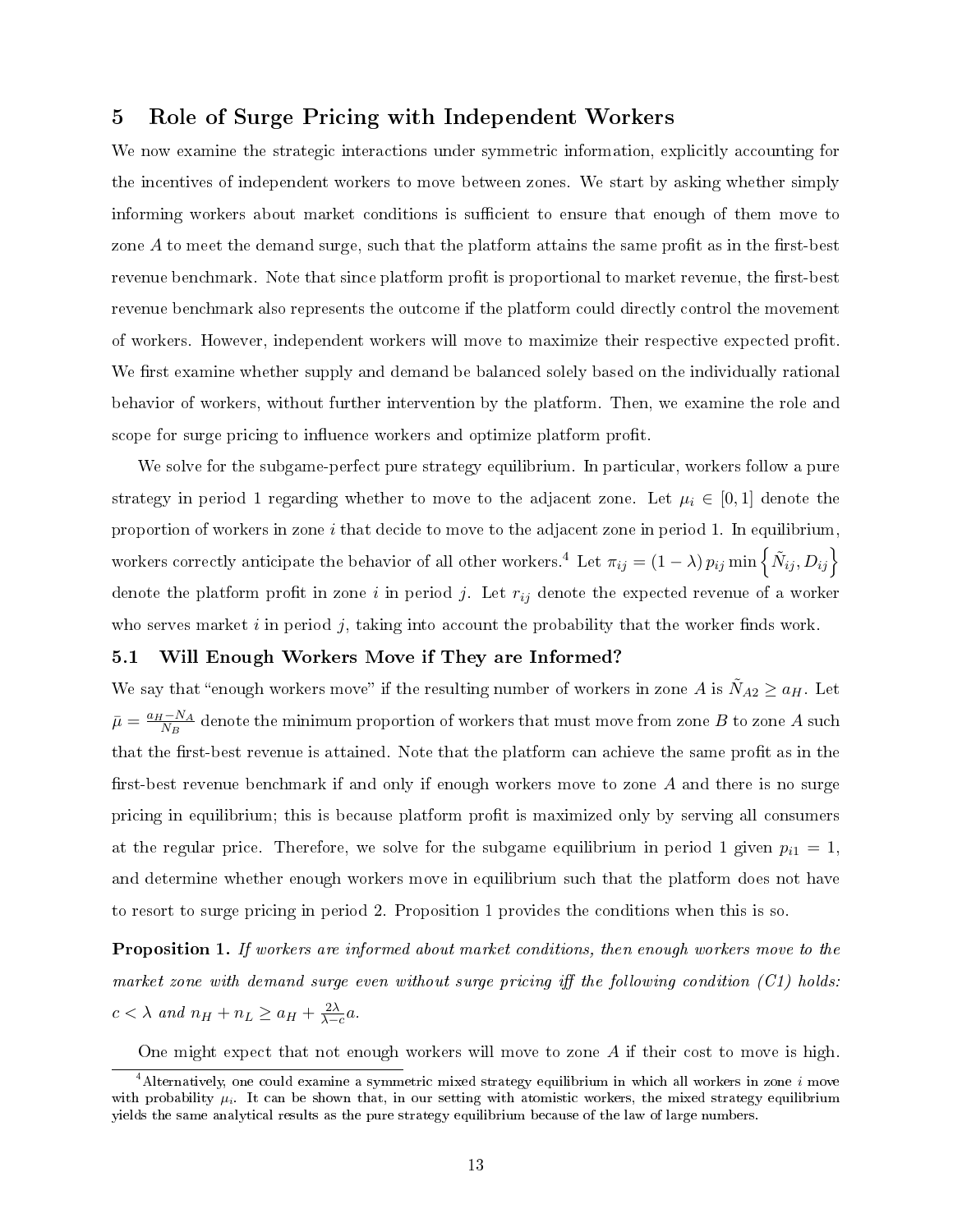This is indeed the case. From Proposition [1,](#page-13-0) we require that workers' cost to move, c, is less than the revenue-sharing rate  $\lambda$ . In the absence of surge pricing,  $p_{A2} = 1$ . If not enough workers move and there is a shortage of workers in zone  $A$ , then a worker serving zone  $A$  will obtain work with probability 1. Hence, the expected revenue of a worker serving zone A in period 2 is  $r_{A2} = \lambda$ . A worker that moves to zone A will obtain an expected profit  $r_{A2} - c$ . If  $c > \lambda$  then the worker cannot profit from the move, and hence will not move.

Conversely, one might expect that enough workers will move if  $c$  is low. For, after all, the expected worker profit from moving to zone A is strictly positive if  $c < \lambda$ . However, Proposition [1](#page-13-0) shows that not enough workers may move even if  $c < \lambda$ . In fact, not enough workers may move even if  $c = 0$ . From the overall market and platform perspective, the value of having workers stay in zone B is zero since there are enough workers to serve all consumers and additional workers will only add to the number of workers that will be idle. The value of having workers stay in zone  $B$  is also zero from the perspective of all workers in zone  $B$  taken together. However, from the perspective of an individual worker who starts in zone  $B$ , the value of staying in zone  $B$  is strictly positive. Despite the excess supply in zone  $B$ , there is a positive probability that a worker who stays in zone B obtains work (in one or both periods). Therefore,  $r_{Bj} > 0$  and a worker's expected profit from staying in zone B  $(r_{B1} + r_{B2})$  is strictly positive and may exceed the expected profit from moving to zone A  $(r_{A2}-c)$ . Consequently, moving to zone A can be unattractive from the perspective of an individual worker who starts in zone  $B$ , even if it is valuable from the combined perspective of all such workers taken together.

Intuitively, an individual worker imposes a negative competitive externality on all other workers serving the same market zone as her. By staying in zone B, she lowers the probability of other workers serving zone  $B$  receiving a service request. However, because she does not internalize this externality, her value of staying in zone  $B$  is positive, and moving to zone  $A$  can be unattractive. In contrast, from the combined perspective of all workers who start in zone B (which accounts for the negative externality), the value of her staying in zone  $B$  is zero, whereas the value of her moving to zone  $A$  is positive if  $c$  is sufficiently small.

Proposition [1](#page-13-0) shows that enough workers move without surge pricing if  $c < \lambda$  only if the total supply of workers is also considerably higher than the total demand in period 2  $(n_H + n_L \geq$  $a_H + \frac{2\lambda}{\lambda - c} a$ ; in this case, the resulting oversupply in zone B lowers the probability of a worker in that zone getting a service request to such an extent that enough workers move even though they do not internalize the externality that they impose on other workers. Consequently, the platform can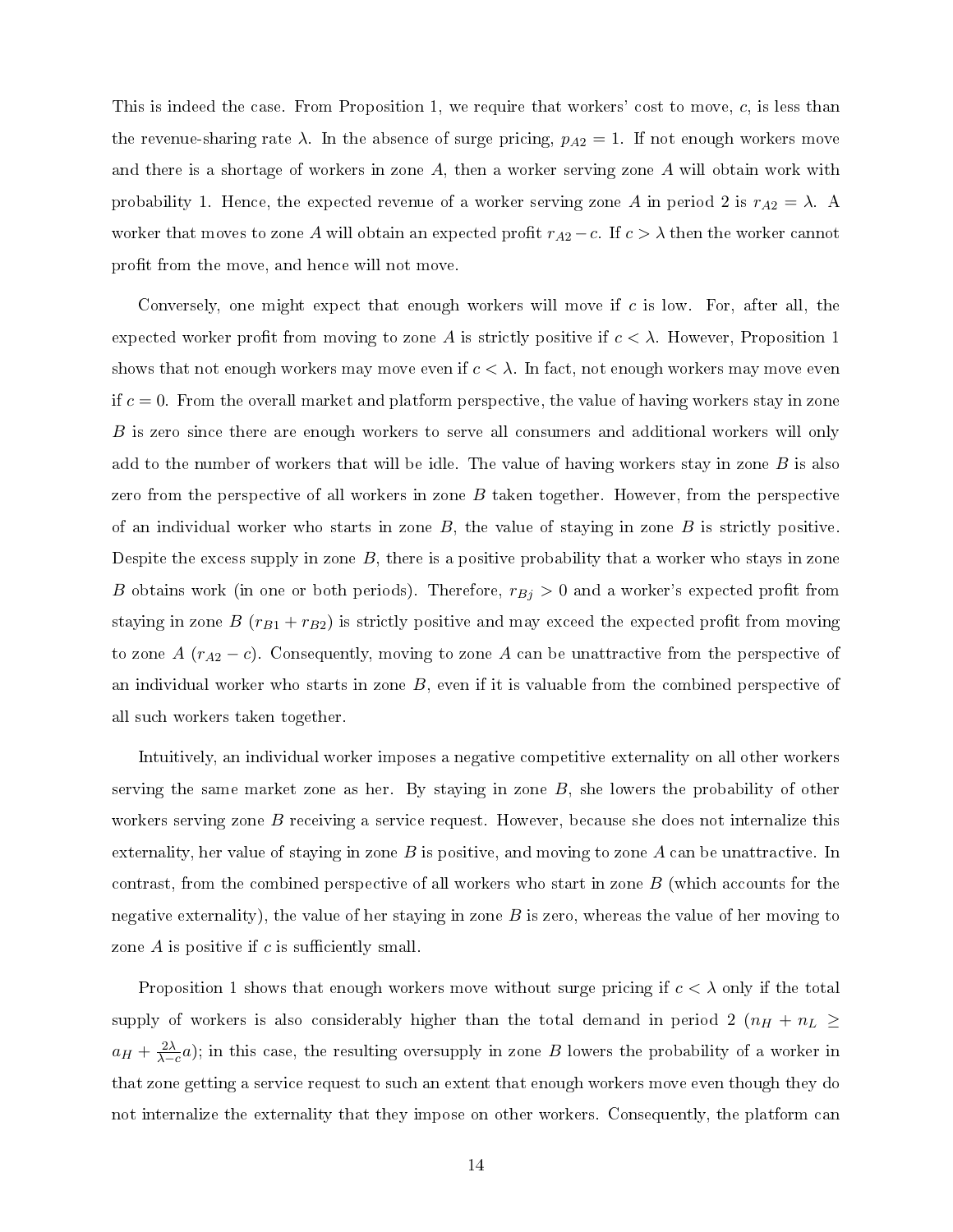balance demand and supply without resorting to surge pricing. Conversely, if  $n_H + n_L < a_H + 2a$ , then not enough workers will move on their own without surge pricing even if their cost to move is zero and even though market conditions are known to them. Corollary [1](#page-15-0) highlights this finding.

<span id="page-15-0"></span>Corollary 1. Even if workers are informed about market conditions and their cost to move between market zones is zero, without surge pricing, not enough workers move to the market zone with the demand surge iff  $n_H + n_L < a_H + 2a$ .

One of the ways in which on-demand platforms seek to create value is to improve the availability of workers by lowering the information and transaction costs of workers to learn market conditions. Corollary [1,](#page-15-0) however, highlights the fact that simply informing workers about market conditions may not be sufficient to optimize their availability. Not enough workers may leave a zone with excess supply to serve adjacent zones requiring additional workers. In particular, this is so even if their cost to move between market zones is zero, and even though moving to the adjacent zone maximizes overall worker utilization and profit. Thus, seemingly, workers intentionally ignore the market conditions. But it is in fact rational for them to do so. Workers do not move to a zone requiring additional workers because there is positive value in staying in a zone with excess supply. Thus, workers require additional incentive to move out of a market zone with excess supply. Consequently, further intervention by the platform may be necessary.

#### 5.2 Can Workers Be Made to Move With a Surge Price?

Note that if condition C1 in Proposition [1](#page-13-0) does not hold, then  $\mu_B < \bar{\mu}$  in the subgame equilibrium if  $p_{i1} = 1$ . Consequently, not enough workers move to zone A and the platform will use surge pricing in period 2 (such that  $p_{A2} > 1$ ). We now examine whether a surge price in period 1 can induce more workers to move to zone A. We solve for the the subgame equilibrium in period 1 given  $p_{i1} \geq 1$ . Throughout the analysis, we make the dependence of the subgame equilibrium outcomes on period 1 prices explicit only where necessary.

Consider a worker that joins the platform in zone  $i$  in period 1. Her expected profit from serving zone *i* is  $r_{i1}+r_{i2}$ . Her expected profit from moving to serve zone *j* is  $r_{j2}-c$ . Therefore, it is rational for workers in zone i to move to zone j iff  $r_{i1} + r_{i2} \leq r_{j2} - c$ . It follows that, in equilibrium, if it is rational for workers in zone  $i$  to move to zone  $j$ , then it is not rational for workers in zone  $j$  to move to zone *i*. Therefore, either  $\mu_A > 0$  or  $\mu_B > 0$ , but not both. The following lemma shows that since zone A has a shortage of workers to begin with, it must be that  $r_{A2} > r_{B2}$  in any (subgame) equilibrium and, therefore,  $\mu_A = 0$  and  $\tilde{N}_{Bj} > a$ .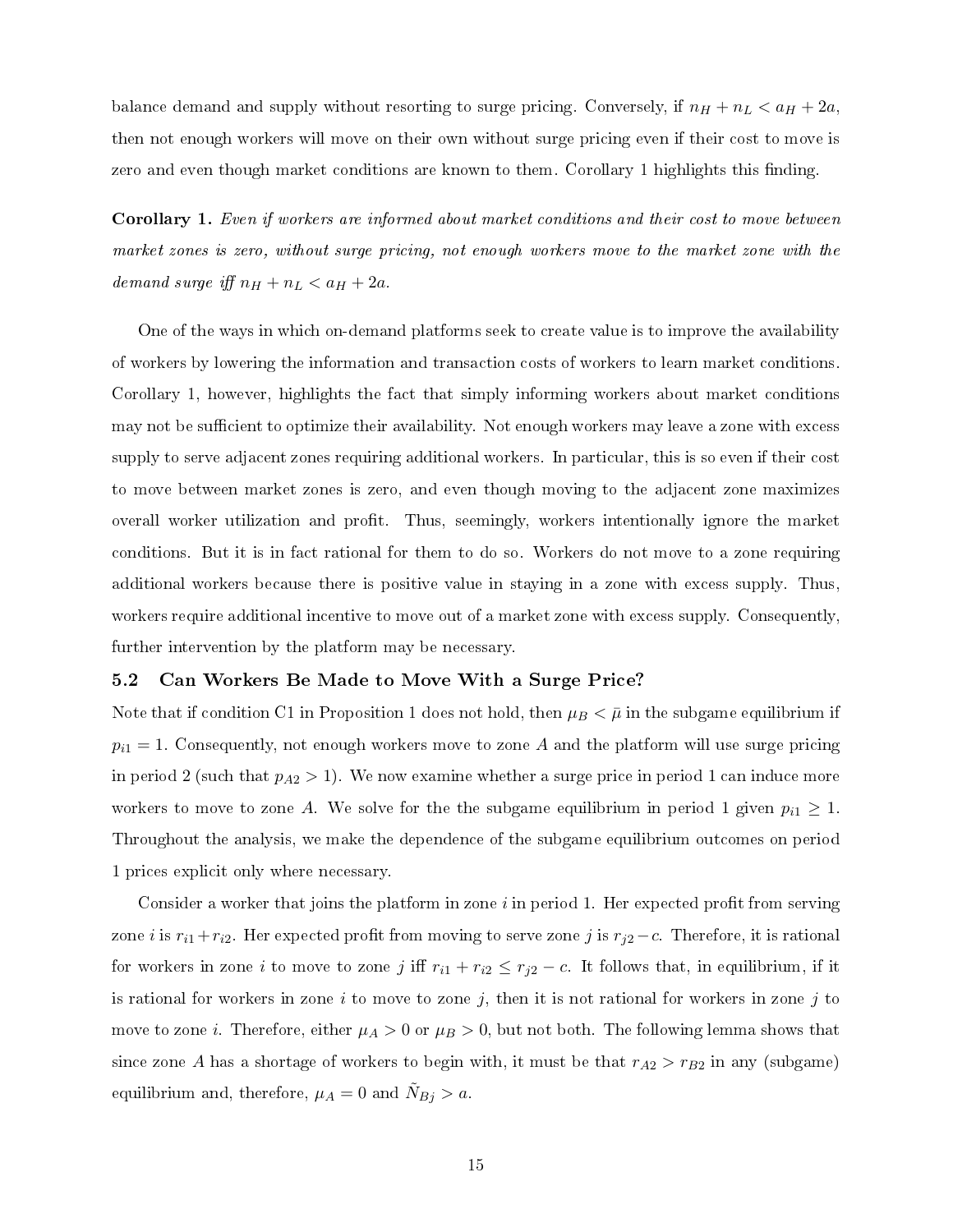<span id="page-16-2"></span>Lemma 3. In the subgame equilibrium given period 1 prices, workers in zone A stay in zone A, and there is always sufficient number of workers in zone  $B$ .

Since  $\mu_A = 0$  and  $\mu_B \in [0, 1)$ , we have  $\tilde{N}_{A1} = N_A$ ,  $\tilde{N}_{A2} = N_A + \mu_B N_B$  and  $\tilde{N}_{B1} = \tilde{N}_{B2} =$  $N_B$  (1 –  $\mu_B$ ). If  $\mu_B = 0$  in equilibrium, then we require that  $r_{B1} + r_{B2} \ge r_{A2} - c$  such that workers in zone B (weakly) prefer to stay in zone B. If  $\mu_B \in (0,1)$ , then we require that  $r_{B1} + r_{B2} = r_{A2} - c$ such that workers in zone  $B$  are indifferent between staying and moving. Otherwise, either the workers who move or the workers who stay in zone  $B$  will have an incentive to deviate from their strategy. Therefore, the equilibrium worker movement condition can be written as

<span id="page-16-0"></span>
$$
r_{B1} + r_{B2} \ge r_{A2} - c,\tag{3}
$$

where equality holds if  $\mu_B > 0$ .

We have  $r_{ij} = \lambda p_{ij} \min \left\{ \frac{D_{ij}}{\tilde{N}_{ij}} \right\}$  $\left\{\frac{D_{ij}}{\tilde{N}_{ij}},1\right\}$ , where  $\min\left\{\frac{D_{ij}}{\tilde{N}_{ij}}\right\}$  $\left\{\frac{D_{ij}}{\tilde{N}_{ij}},1\right\}$  is the probability that a worker serving zone i in period j obtains a service request. Specifically, in zone  $B$ , there is always sufficient number of workers in equilibrium. Therefore, the platform's optimal price in period 2 is  $p_{B2} = 1$ and  $D_{B2} = a$ . In period 1,  $D_{B1} = a(2 - p_{B1})$ . In zone A, if  $\mu_B \leq \bar{\mu}$ , then the platform's optimal price in period 2 is  $p_{A2} = 2 - \frac{\tilde{N}_{A2}}{a_H}$  $\frac{N_{A2}}{a_{H}}$  and  $D_{A2} = \tilde{N}_{A2}$ ; if  $\mu_B > \bar{\mu}$ , then  $p_{A2} = 1$  and  $D_{A2} = a_{H}$ .

We observe that the expected worker revenues in condition [\(3\)](#page-16-0) are affected only  $p_{B1}$  and not  $p_{A1}$ . Therefore, the equilibrium  $\mu_B$  depends only on  $p_{B1}$ . It follows that using a surge price in zone A in period 1 will only reduce platform profit, without affecting the number of workers that move to zone A. Therefore, it is not useful for the platform to employ a surge price  $p_{A1} > 1$ . Proposition [2](#page-16-1) describes how the number of workers that move is influenced by a surge price in zone  $B$ .

<span id="page-16-1"></span>Proposition 2. The number of workers moving out of a zone with excess supply of workers is (weakly) increasing in the surge price in that zone in that period, and is not influenced by a surge price in the adjacent zone in that period.

Proposition [2](#page-16-1) establishes that the platform can use a surge price in a market zone with excess supply to induce workers to leave to serve other zones. One might have thought that a surge price should make it more attractive for workers to stay in a market zone because they can earn a higher revenue from a service request. However, this intuition does not hold if there is excess supply of workers in that zone. In this case, a surge price shrinks consumer demand and reduces a worker's probability of nding work. Thus, the surge price chokes demand and exacerbates the extent of oversupply, thereby making it more attractive for workers to leave. We next examine whether it is profitable for the platform to distort its pricing in this manner.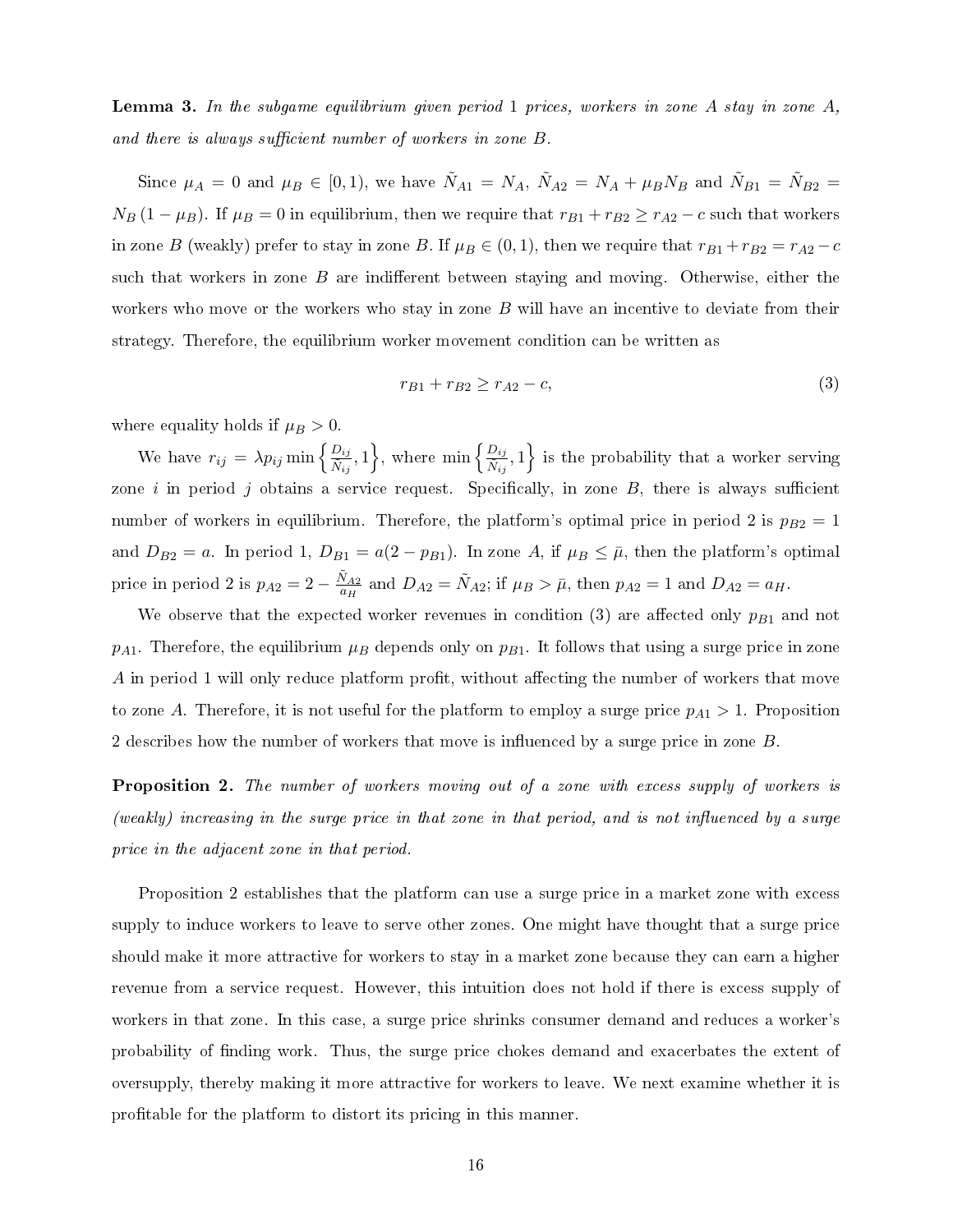#### 5.3 Surge Pricing in a Market Zone with Excess Supply

As noted earlier, the platform must engage in surge pricing if condition (C1) in Proposition [1](#page-13-0) does not hold. The platform's optimal surge pricing strategy then depends on the trade-off between serving consumers in zone  $B$  in period 1 and serving consumers in zone  $A$  in period 2. Broadly speaking, the platform faces two alternatives for surge pricing. The first alternative is to avoid surge pricing in period 1 such that all consumers are served in period 1. This alternative corresponds to the use of surge pricing only in a market zone with insufficient supply. In particular, the platform sets the regular price in zone  $B$  in both periods, which optimizes the platform's profit from this zone. In zone A, the platform sets a surge price in period 2 because not enough workers move. The second alternative is to use a surge price in zone  $B$  in period 1 in order to make more workers move to zone A. This alternative corresponds to the use of surge pricing in a market zone with excess supply. It improves the platform's profit from zone  $A$ , but at the expense of the profit from zone  $B$ because the price in this zone is distorted above the optimal regular price.

We find that, in our setting, the platform may use a surge price in a market zone with excess supply (zone  $B$ ) only if the initial supply is low in the market zone that requires additional workers (zone  $A$ ), i.e., only if the platform is type  $H$ . This is because of two reasons. First, there is a greater shortage of workers in zone A if the platform is type H (than if it is type  $L$ ). Hence, the marginal benefit of having an additional worker move to zone  $A$  is higher. Second, the extent of oversupply in zone  $B$  is higher if the platform is type  $H$ . Therefore, the probability of a worker in zone  $B$  getting a service request is lower. As a result, a surge price is more effective in making workers leave. Consequently, the type  $L$  platform does not find it profitable to use a surge price in period 1, and uses a surge price only in period 2 in zone A. We derive the market conditions under which the type  $H$  platform uses a surge price in period 1 in the following proposition.

<span id="page-17-0"></span>Proposition 3. If workers are informed about market conditions, the platform uses a surge price in a market zone with excess supply of workers iff the following condition (C2) holds:  $a_H > 4a$ ,  $n_H > a + \sqrt{a^2 + 2aa_H}$ ,  $n_L < a_H - \frac{aa_H}{n_H}$  $\frac{a a_H}{n_H} - \frac{1}{2}$  $\frac{1}{2}n_H$  and  $\lambda\left(\frac{n_H+n_L}{a_H}\right)$  $\overline{a_H}$  $\Big) < c < \lambda \left( 2 - \frac{a}{n_H - \phi} - \frac{n_L + \phi}{a_H} \right)$  $\overline{a_H}$  $\big)$ , where  $\phi = a_H - n_L - \sqrt{(a_H - n_L)^2 - a a_H}$ .

Proposition [3](#page-17-0) describes how the supply and demand factors affect whether the platform will use a surge price in a market zone with excess supply. Intuitively, such a strategy is more attractive for the platform if there is greater need to have workers move to zone  $A$ , and if the surge price is more effective in inducing workers to move from zone  $B$ . Consequently, we find that the platform uses surge pricing in period 1 if the demand surge in period 2 is sufficiently high  $(a_H > 4a)$ , and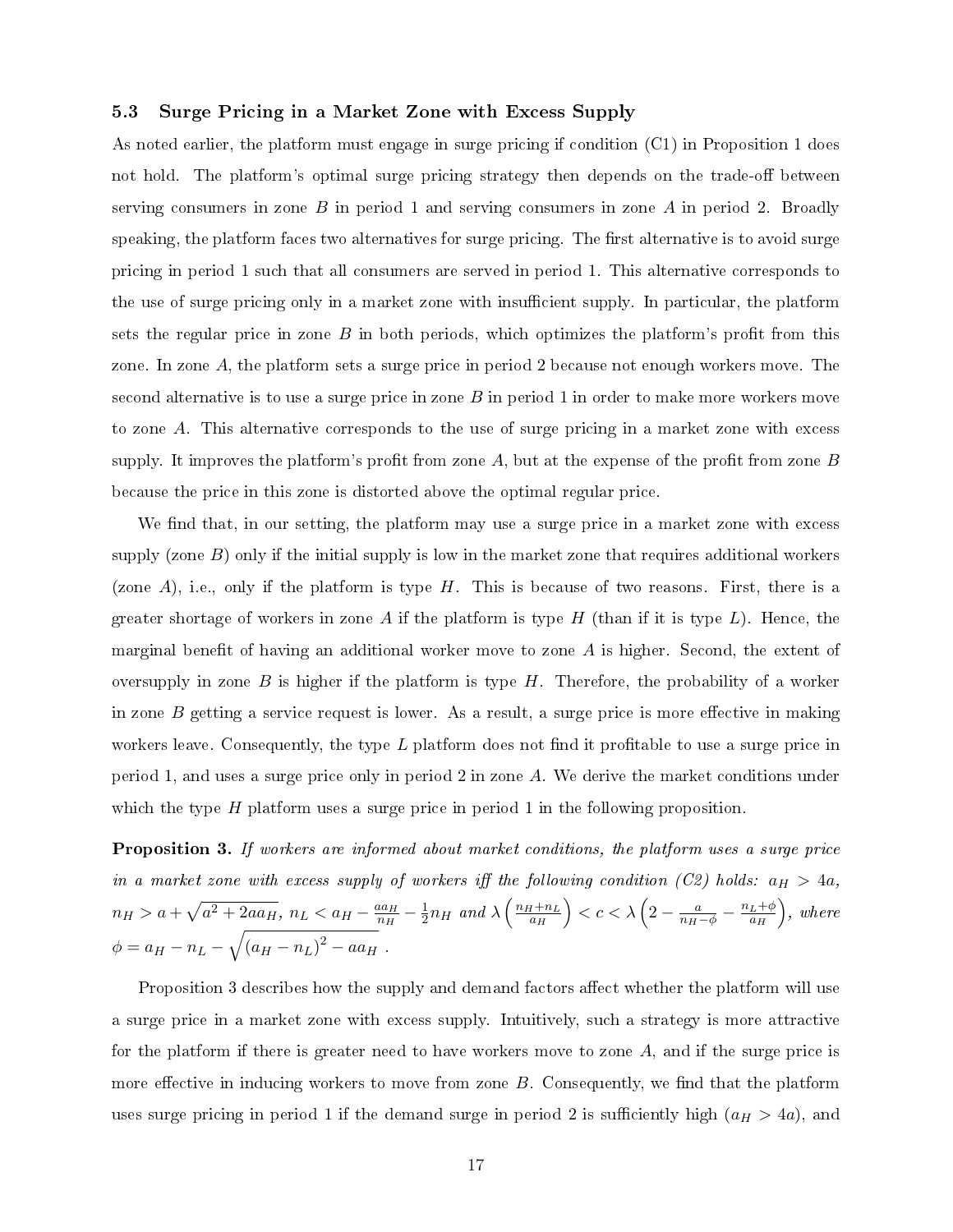if the extent of undersupply in zone A and the extent of oversupply in zone  $B$  are sufficiently high  $(n_H$  is sufficiently high,  $n_L$  is sufficiently low). Moreover, the cost for workers to move  $(c)$  should neither be too low nor too high. If c is low, then more workers move even without a surge price, and the need to use a surge price is lower. If c is high, then a surge price is not sufficiently effective in moving workers and, hence, not useful.

More importantly, Proposition [3](#page-17-0) establishes that, contrary to conventional wisdom, the platform may use surge pricing even in a market zone with excess supply. Essentially, the platform willingly foregoes demand and underserves consumers in an initial period (zone  $B$  in period 1), in order to better serve consumers in a future period (zone  $\tilde{A}$  in period 2). Ironically, consumers in the zone with a surge price are underserved, despite there being sufficient number of workers available in that zone to serve all consumers and even though there are workers idle in this zone in equilibrium. It follows from Lemma [3](#page-16-2) that even when the type H platform uses a surge price in period 1, enough workers are available in zone  $B$  to serve all consumers, i.e.,  $\tilde{N}_{Bj} \Big|_H > a$ . Yet, not all consumers are served because of the surge price. In fact, under the linear demand formulation, we find that if it is optimal for the type  $H$  platform to use a surge price in period 1, then it must maximize the number of workers moving to zone A by setting a surge price  $p_{B1}|_H = 2$ , such that  $D_{B1}|_H = 0$  and  $r_{B1}|_H = 0$ . Consequently, no consumers are served in zone B in period 1 even though there are sufficient number of idle workers available in equilibrium.

It is important to note that while a surge price is still in response to a demand surge, its strategic purpose and implications are different than when it is used for the conventional purpose of rationing supply. In its conventional role, a surge price is used only in a market zone with insufficient supply of workers and is meant to allocate available workers to consumers with the highest reservation price, thereby maximizing platform profit in this zone. In this case, workers do not move out of the zone in which there is a surge price, and may even move in from an adjacent zone anticipating higher revenue. This is the case when a surge price is used in zone  $\vec{A}$  in period 2. However, a surge price in a market zone with an excess supply is meant to exacerbate the extent of oversupply by deliberately choking demand. In this case, the surge price lowers the expected worker revenue and induces them to leave to serve adjacent zones. In equilibrium, there are idle workers in the zone with the surge price and, yet, not all consumers are served. Further, platform profit in the zone with the surge price is reduced because demand is foregone.

Our findings regarding the strategic use of a surge price in a market zone with excess supply may clarify the counterintuitive market observations regarding surge pricing. As illustrated by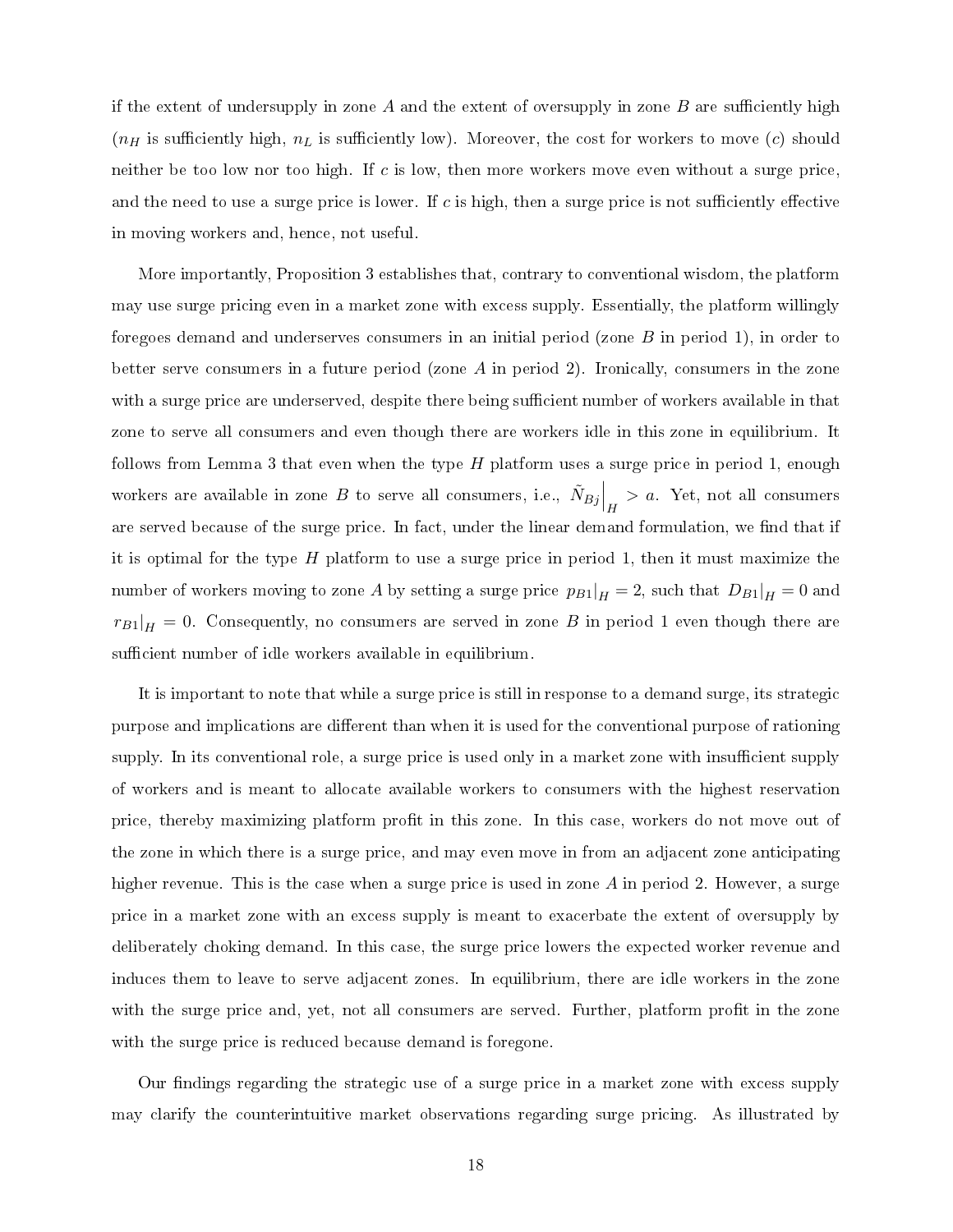the opening comments in  $\S1$ , Uber drivers have complained about encountering weaker demand in a market zone with a surge price. Their observations are confirmed by [Chen et al.](#page-29-0)  $(2015)$ , who find that a surge price often has a negative impact on demand causing drivers to become idle. They further find that, instead of attracting more drivers, a surge price may even cause drivers to move out of a zone with a surge price, leaving it with fewer drivers. These market observations, while contrary to conventional wisdom, are consistent with what our model predicts regarding the platform's strategic use of surge pricing in a zone with excess supply. Researchers also note that a significant fraction of drivers do not seem to respond to the market forecasts shared by the platform, and prefer to stay in their current zone instead of driving to zones requiring more drivers [\(Lee et al.,](#page-30-4) [2015;](#page-30-4) [Rosenblat and Stark, 2015\)](#page-31-3). Our analysis shows that not enough workers may move to a zone requiring more workers because there is positive value to staying in a zone with excess supply.

#### <span id="page-19-0"></span>5.4 Welfare Implications

On-demand platforms have been accused of using surge pricing to fleece consumers even when there is sufficient supply of workers, leading to calls for banning this practice (e.g., [Politico 2015;](#page-31-5) [Financial](#page-30-5) [Times 2016\)](#page-30-5). Our analysis shows that the platform may indeed use surge pricing in market zones with excess supply. Even though the platform's intent may not be to fleed consumers, nevertheless surge pricing prevents some consumers from obtaining service despite there being sufficient supply of idle workers in their vicinity to serve them. At the same time, this form of surge pricing allows for consumers in the market zone with a demand surge receive better service. Therefore, consumer complaints may be less of a concern if this form of surge pricing led to an improvement in market performance through better matching of supply and demand. To investigate this further, we compare the consumer, worker and market welfares with and without surge pricing, i.e., we compare the outcomes if the platform is able to use surge pricing with the outcomes in the counterfactual scenario in which surge pricing is not allowed.

We find that surge pricing may in fact have a negative impact on consumers, workers and the overall market. Specifically, it is useful to distinguish between instances of non-strategic surge pricing, where a surge price is used (in equilibrium) only in a zone with insufficient supply of workers, and strategic surge-pricing, where a surge price is also used in a zone with sufficient supply. Nonstrategic surge pricing improves worker and market welfare, since it leads to higher compensation and utilization for workers and better matching of supply and demand for the market. However, non-strategic surge pricing does not necessarily benefit consumers; the higher price can offset the benefits of increased worker availability and allocation of workers to consumers with higher valuation.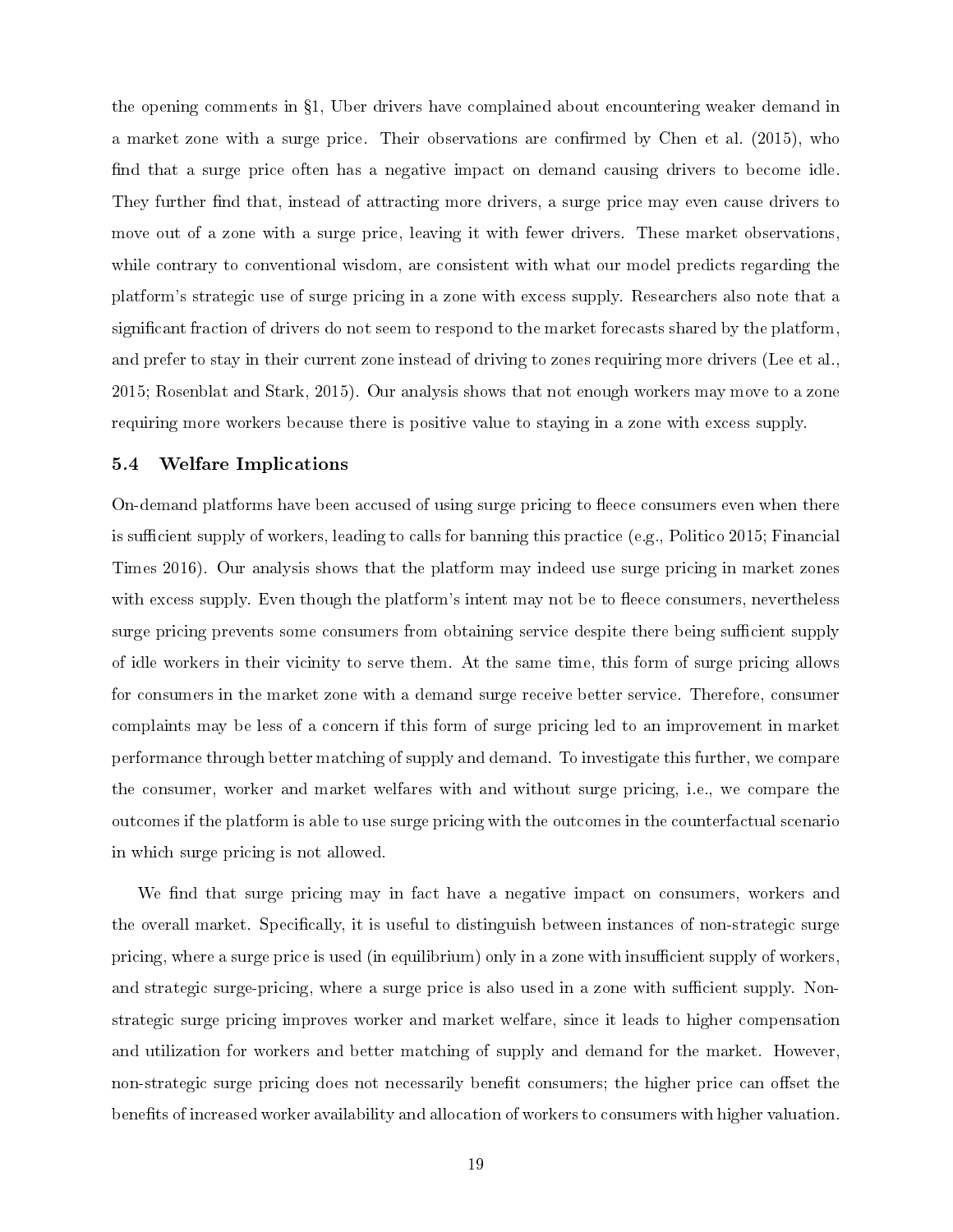More importantly, because strategic surge pricing chokes demand to induce workers to move, it can hurt even worker and overall market welfare. Figure [1](#page-20-1) illustrates these outcomes as a function of the magnitude of the demand surge  $a_H$  and the workers' cost to move c for given values of the remaining parameters. Figure [1](#page-20-1) shows the values of  $a_H$  and c for which strategic and non-strategic pricing is used in equilibrium, and the welfare impacts of surge pricing for these parameter values. Our findings thus support consumer complaints and regulatory concerns about surge pricing.



|  | Figure 1: Welfare Impact of Surge Pricing |  |  |
|--|-------------------------------------------|--|--|
|  |                                           |  |  |

<span id="page-20-1"></span>

| Region | Strategic<br>Surge-Price | Welfare Impact $(+/-)$<br>of Surge Pricing for |         |        |  |  |
|--------|--------------------------|------------------------------------------------|---------|--------|--|--|
|        | (Y/N)                    | Consumers                                      | Drivers | Market |  |  |
|        | Ν                        |                                                |         |        |  |  |
| 2      | Y                        |                                                |         |        |  |  |
| 3      |                          |                                                |         |        |  |  |
| 4      | v                        |                                                |         |        |  |  |

### <span id="page-20-0"></span>6 Surge Pricing and Strategic Forecast Communication

We now analyze the strategic interactions under asymmetric information. The platform shares forecasts with workers at the start of period 1. We first examine whether the platform can share forecasts truthfully without relying on period 1 prices to reveal or signal the information; that is to say, truthful communication can occur without an "accompanying" surge price. Then, we examine whether and how an accompanying surge price facilitates credible communication.

We solve for a perfect Bayesian equilibrium. We note at the outset that the platform does not have an incentive to misinform workers about the market zone that will experience a demand surge. For example, if the demand surge will occur in zone  $A$ , then the platform benefits if workers in zone  $A$  know that they must stay in that zone and workers in zone  $B$  know that they must move. Therefore, the platform will share this information truthfully. Consequently, it is sufficient to analyze the implications of asymmetric information about the initial supply condition, i.e., the platform's type. As before, and without loss of generality, we fix the identity of the market zone that will experience a demand surge to be zone  $A$ , and this is known to the workers (via the platform's communication). Hence, the platform is type  $H$  if the initial supply in zone  $A$  is low.

Let  $s \in \{H, L\}$  denote the platform's communication about its type. At the start of period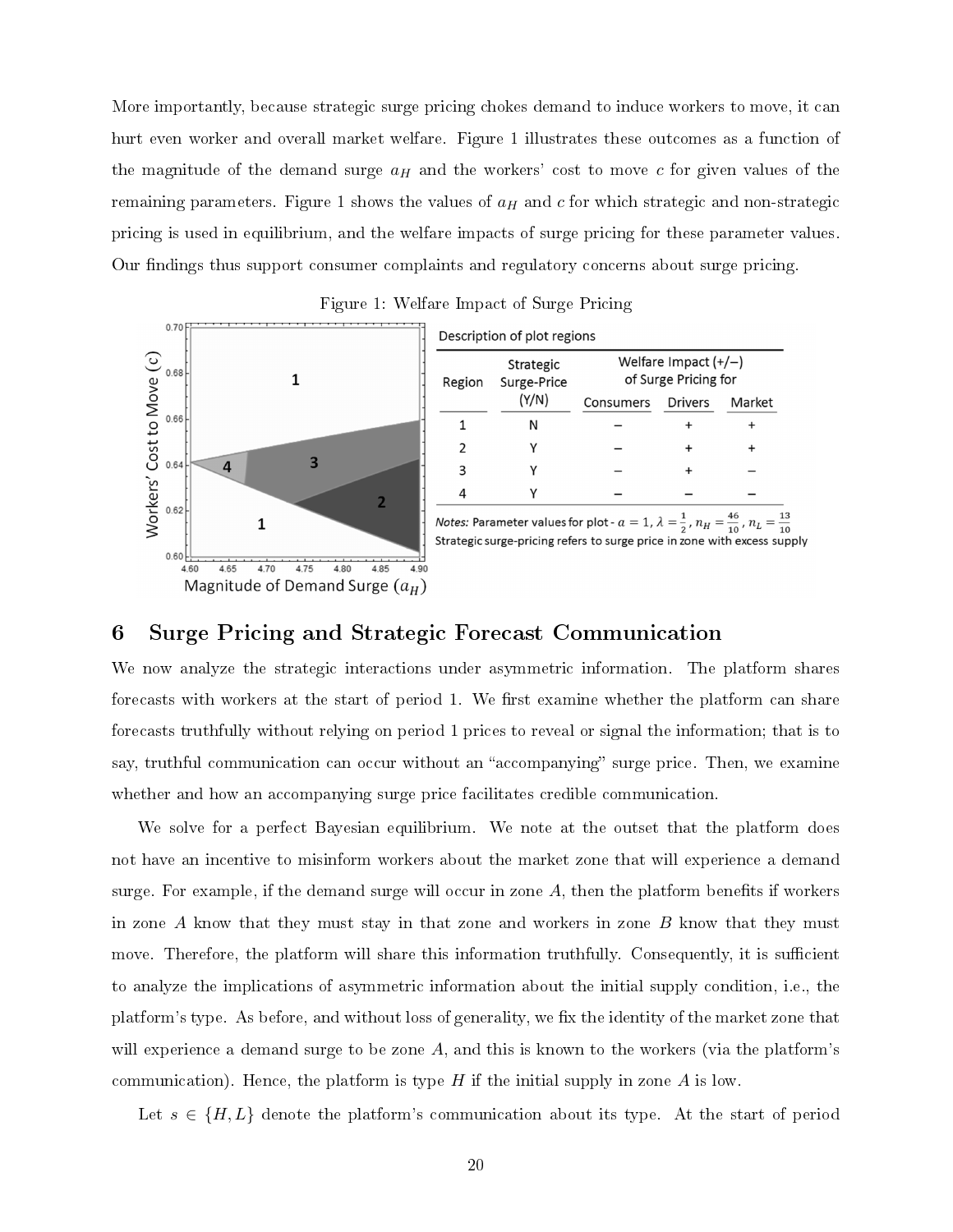1, workers have the (correct) prior belief that the probability of the platform being type H is  $\frac{1}{2}$ . Workers update their belief based on s and the period 1 price  $p_1 = (p_{A1}, p_{B1})$ . Let  $\theta \in [0, 1]$  denote their posterior belief that the platform is of type H. We show the dependence of outcomes on  $\theta$  and  $p_1$  explicitly only where necessary. Given  $\theta$  and  $p_1$ , as before, either none of the workers move or only some workers in zone B move. Let  $\mu_B$  denote the proportion of workers in zone B who move to zone A, and  $\tilde{N}_{ij}\left(\mu_B\right)$  denote the resulting number of workers available to serve zone  $i$  in period j. Therefore,  $\tilde{N}_{A1}(\mu_B)=N_A$  ,  $\tilde{N}_{A2}(\mu_B)=N_A+N_B\mu_B$  and  $\tilde{N}_{Bj}(\mu_B)=N_B\,(1-\mu_B)$ .<sup>5</sup> Then, in period 2, the platform's optimal price is  $p_{i2}(\mu) = \max\left\{1, 2 - \frac{\tilde{N}_{i2}(\mu)}{a_{i2}}\right\}$  $a_{i2}$  $\big\}$ .

Let  $\left. r_{ij}\left( \mu_{B}\right) \right| _{t}$  denote the expected worker revenue given the platform's type  $t.$  We have

$$
r_{i1} (\mu_B)|_t = \lambda p_{i1}|_t \min \left\{ \frac{D_{i1}}{\tilde{N}_{i1}(\mu_B)|_t}, 1 \right\},
$$
  

$$
r_{i2} (\mu_B)|_t = \lambda \max \left\{ 2 - \frac{\tilde{N}_{i2}(\mu_B)|_t}{a_{i2}}, 1 \right\} \min \left\{ \frac{a_{i2}}{\tilde{N}_{i2}(\mu_B)|_t}, 1 \right\}.
$$

At the start of period 1, let  $\hat{r}_{ij}(\theta)$  denote workers' expectation of their expected revenue in zone i in period *j* given their posterior belief  $\theta$ , given by

$$
\hat{r}_{ij}(\theta) = \theta r_{ij} (\mu_B)|_H + (1 - \theta) r_{ij} (\mu_B)|_L, \qquad (4)
$$

The worker equilibrium movement condition is then given by

<span id="page-21-0"></span>
$$
\hat{r}_{B1}(\theta) + \hat{r}_{B2}(\theta) \ge \hat{r}_{A2}(\theta) - c,\tag{5}
$$

where equality holds if  $\mu_B > 0$ . The following lemma establishes that there is a unique  $\mu_B(\theta)$  that satisfies condition [\(5\)](#page-21-0). Moreover,  $\mu_B(\theta)$  is (weakly) increasing in  $\theta$ .

<span id="page-21-1"></span>**Lemma 4.** Given period 1 prices and workers posterior belief, there is a unique  $\mu_B(\theta)$  that satisfies the equilibrium worker movement condition. If  $\mu_B(\theta) > 0$  for  $\theta = \theta'$ , then  $\mu_B(\theta)$  is strictly increasing in  $\theta$  for all  $\theta \geq \theta'$ .

#### 6.1 Can Platform Communicate Truthfully without Surge Pricing?

We now examine whether truthful communication is feasible in the absence of an accompanying surge price. That is, we analyze a separating equilibrium in which  $p_1 = (1, 1)$ , the platform truthfully reports its type  $s|_t = t$ , and the workers trust the message by updating their belief to  $\theta = 0$  if  $s = L$  and  $\theta = 1$  if  $s = H$ . For truthful communication to be feasible, the platform must not have an incentive to misreport its type given that workers trust the message.

 $^5$ To determine the behavior of workers in a consistent and straightforward manner under all possible beliefs, including incorrect beliefs, we assume the following: given  $\theta$  and  $p_1$ , in zone i, the proportion of workers that move in any randomly chosen subset of workers in that zone is the same and, hence, equal to  $\mu_i$ . That is to say the behavior of workers in a zone is uniform and does not differ systematically across different groups of workers.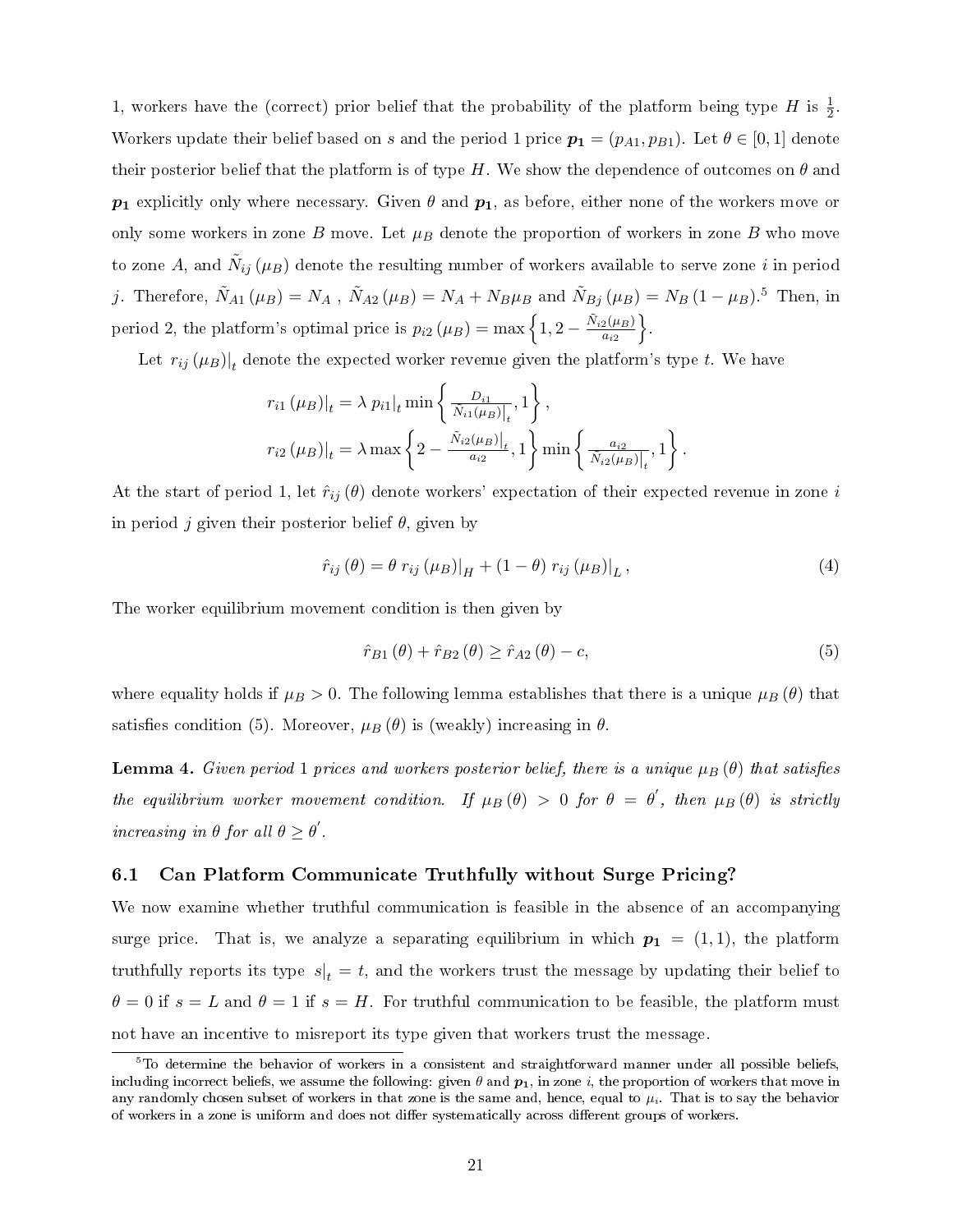We find that the type  $L$  platform may misreport its type in order to induce more workers to move. From Lemma [4,](#page-21-1)  $\mu_B(\theta)$  is weakly increasing in  $\theta$ . Therefore, a larger proportion of workers may move if they believe that the platform is type H (than if it is type L), i.e.,  $\mu_B(\theta = 1) \ge \mu_B(\theta = 0)$ . This is because, on a type  $H$  platform, there is greater undersupply of workers in zone  $A$  and greater oversupply in zone  $B$  to begin with, compared to a type  $L$  platform. Consequently, compared to a type  $L$  platform, workers face more competition for service requests in zone  $B$  and less competition in zone A. Hence, the incentive for workers in zone B to move to zone A is higher if the platform is type  $H$ . The type  $L$  platform may, therefore, have an incentive to misreport its type, since having more workers move to zone  $A$  can be profitable.

There are three situations in which the type  $L$  platform does not have an incentive to misreport its type. First, if condition (C1) from Proposition [1](#page-13-0) holds, then enough workers will move given the true market information, and there is no need for the type L platform to lie about its type. Second, if workers do not move even if they believe that the platform is type  $H$ , then workers' belief about the platform's type does not affect their behavior. Specifically, if  $\mu_B(\theta = 1) = 0$ , then  $\mu_B(\theta) = 0$  for all  $\theta$  (from the contrapositive of the second part of Lemma [4\)](#page-21-1). Consequently, the type L platform cannot manipulate workers by misreporting information. Lastly, misreporting its type can cause too many workers to move from zone  $B$  such that the type  $L$  platform faces a shortage of workers to serve zone B, i.e.,  $\mu_B(\theta = 1)$  is sufficiently high that  $\tilde{N}_{Bj}(\mu_B(\theta = 1))\Big|_L = n_L(1 - \mu_B(\theta = 1)) < a$ . In this case, the type  $L$  platform cannot serve all consumers in zone  $B$  and the ensuing loss in revenue in zone  $B$  can offset the gain from having more workers move to zone  $A$ .

In the remaining situations, the type  $L$  platform can profit from misreporting its type. Consequently, there is no equilibrium in which the platform sends a truthful message  $s|_t = t$  without an accompanying surge price, and the workers trust the message. In Proposition [4,](#page-22-0) we provide sufficient conditions under which such truthful communication is not feasible.<sup>6</sup>

<span id="page-22-0"></span>Proposition 4. In the absence of an accompanying surge price, the platform cannot truthfully communicate market forecasts with workers if the following condition (C3) holds:  $a_H > \frac{3}{2}$ et forecasts with workers if the following condition (C3) holds:  $a_H > \frac{3}{2}a$ ,  $n_H > \frac{3}{2}a$  $\max\left\{\frac{a+a_{H}}{2},\frac{a-a_{H}+\sqrt{a^{2}+6aa_{H}+a_{H}^{2}}}{2}\right\}$  $\left\{ n, n_L < \min\left\{ n_H, \frac{2a_H(n_H-a)}{n_H}\right\} \right\}$  $\overline{n_H}$  $\}$  and  $\lambda$  max  $\left\{0, \left(1 - \frac{2a}{n_H + n_L - a_H}\right)\right\}$  $\left( 2+\frac{n_{H}a}{n_{L}a_{H}}-\frac{2n_{L}}{n_{H}}\right)$  $\frac{2n_L}{n_H} - \frac{n_H+n_L}{a_H}$  $\left\{\frac{a_{H}+n_{L}}{a_{H}}\right\}\right\} < c < \lambda\left(2-\frac{n_{L}}{a_{H}}\right)$  $\frac{n_L}{a_H} - \frac{2a}{n_H}$  $n_H$ .

Researchers have found that workers on on-demand platforms may be skeptical whether the forecasts shared by the platform represent true market conditions, or are being used to manipulate

 ${}^6$ Condition (C3) in Proposition [4](#page-22-0) is a sufficient condition because it ensures that there is no shortage of workers in zone B if the type L platform misreports, such that the type L platform strictly benefits from the additional workers that move to zone A. However, misreporting can be profitable even if there is a shortage of workers in zone B.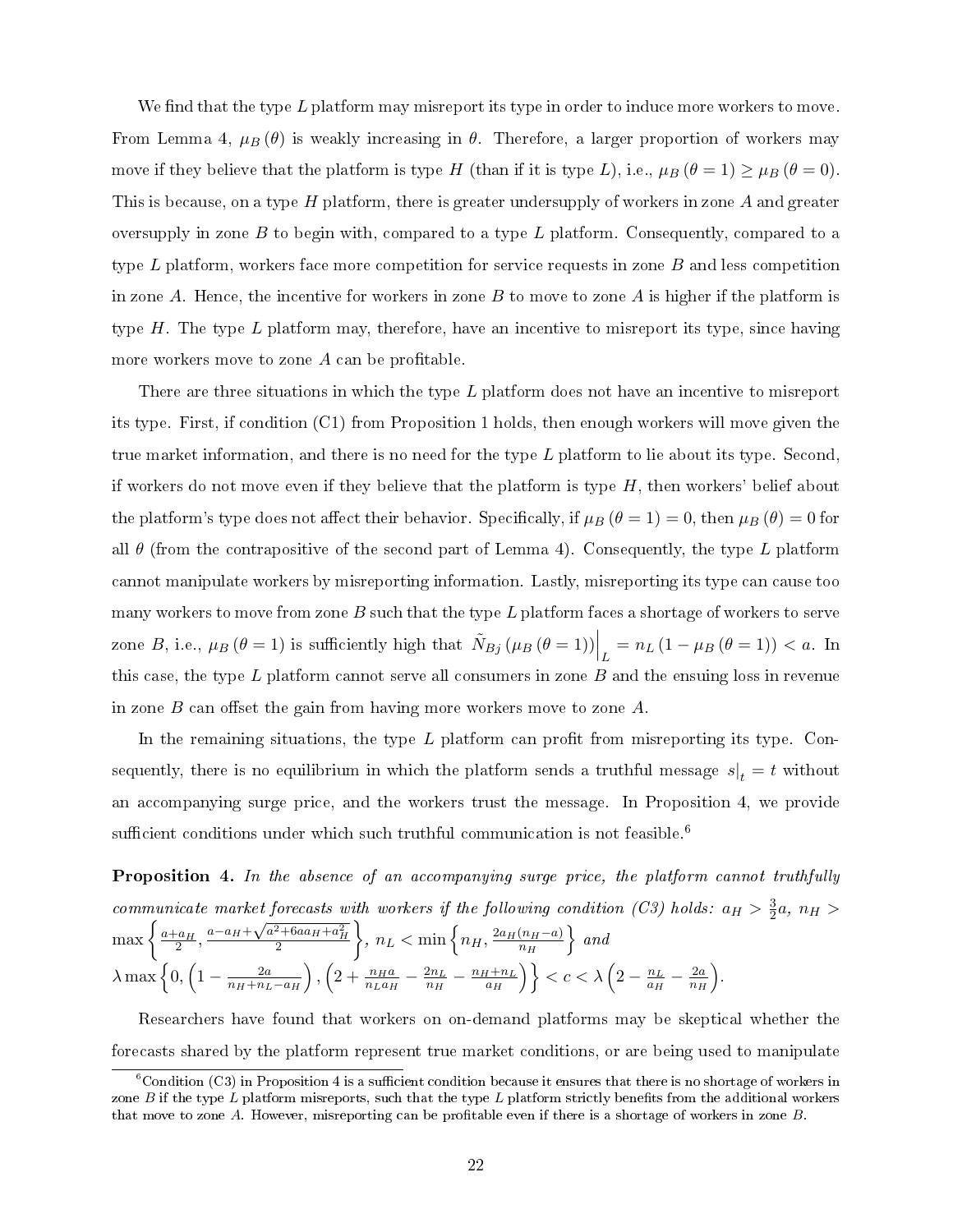workers to move to different zones [\(Rosenblat, 2015\)](#page-31-4). Our analysis shows why there may be such lack of trust. Because workers' are more reluctant to move than what is optimal for the platform, the platform has an incentive to exaggerate market conditions so as to induce more workers to move than they would if the true market conditions were known to them. Consequently, truthful communication between the platform and workers may not be feasible, causing workers to distrust the market forecasts even when there is truly a greater need to move.

#### 6.2 Can Surge Pricing Facilitate Truthful Communication?

We now investigate whether the platform can credibly communicate its market information by complementing the forecast with surge pricing. We also study what form such surge pricing can take. Specifically, we analyze a separating equilibrium in which  $s|_t = t$  and the type  $H$  platform signals its type by using a surge price in one or both market zones in period 1, i.e.,  $p_{i1}|_{L} = 1$  and  $p_{i1}|_{H} \geq 1$ , where  $p_{i1}|_{H} > 1$  for some i. At the start of period 1, workers update their belief to  $\theta = 1$  if  $s = H$  and  $p_1 = p_1|_H$  and to  $\theta = 0$  otherwise. We solve for the least-cost separating equilibrium (e.g., [Desai 2001;](#page-29-14) [Stock and Balachander 2005\)](#page-31-14); the least-cost separating equilibrium essentially minimizes the surge price that is used to signal the platform's type and is the most profitable separating equilibrium for the type  $H$  platform.

There are two possible scenarios depending on whether or not surge pricing in period 1 is optimal for the type H platform under symmetric information. We consider each in turn. If condition  $(C2)$ in Proposition [3](#page-17-0) is met, then it is optimal for the type  $H$  platform to employ surge pricing in zone B in period 1 under symmetric information. In this case, the type  $H$  platform's pricing strategy is  $(p_{A1}, p_{B1})|_{H} = (1, 2)$ , and the type L platform's pricing strategy is  $(p_{A1}, p_{B1})|_{L} = (1, 1)$ . If the platform adopts the same strategy under asymmetric information, then workers can infer the platform's type depending on whether a surge price is used. The type  $L$  platform can potentially mimic the type H platform by setting a surge price  $p_{B1} = 2$ ; doing so would make workers believe that the platform is type H and cause more workers to move to zone A. In Proposition [5,](#page-25-1) we show that the ensuing loss in revenue in zone  $B$  in period 1 due to the surge price makes this deviation unprofitable for the type  $L$  platform. Further, the type  $H$  platform does not benefit from using a lower surge price  $p_{B1} < 2$ , even though a lower surge price would suffice to credibly reveal its type. Instead, as under symmetric information, the platform benefits from setting  $p_{B1} = 2$  to maximize the number of workers that move to zone  $A$ . Essentially, a surge price is costly for the type  $L$ platform, but is optimal for the type  $H$  platform. Consequently, this separating equilibrium is also the unique least-cost separating equilibrium. Moreover, the surge price occurs in the market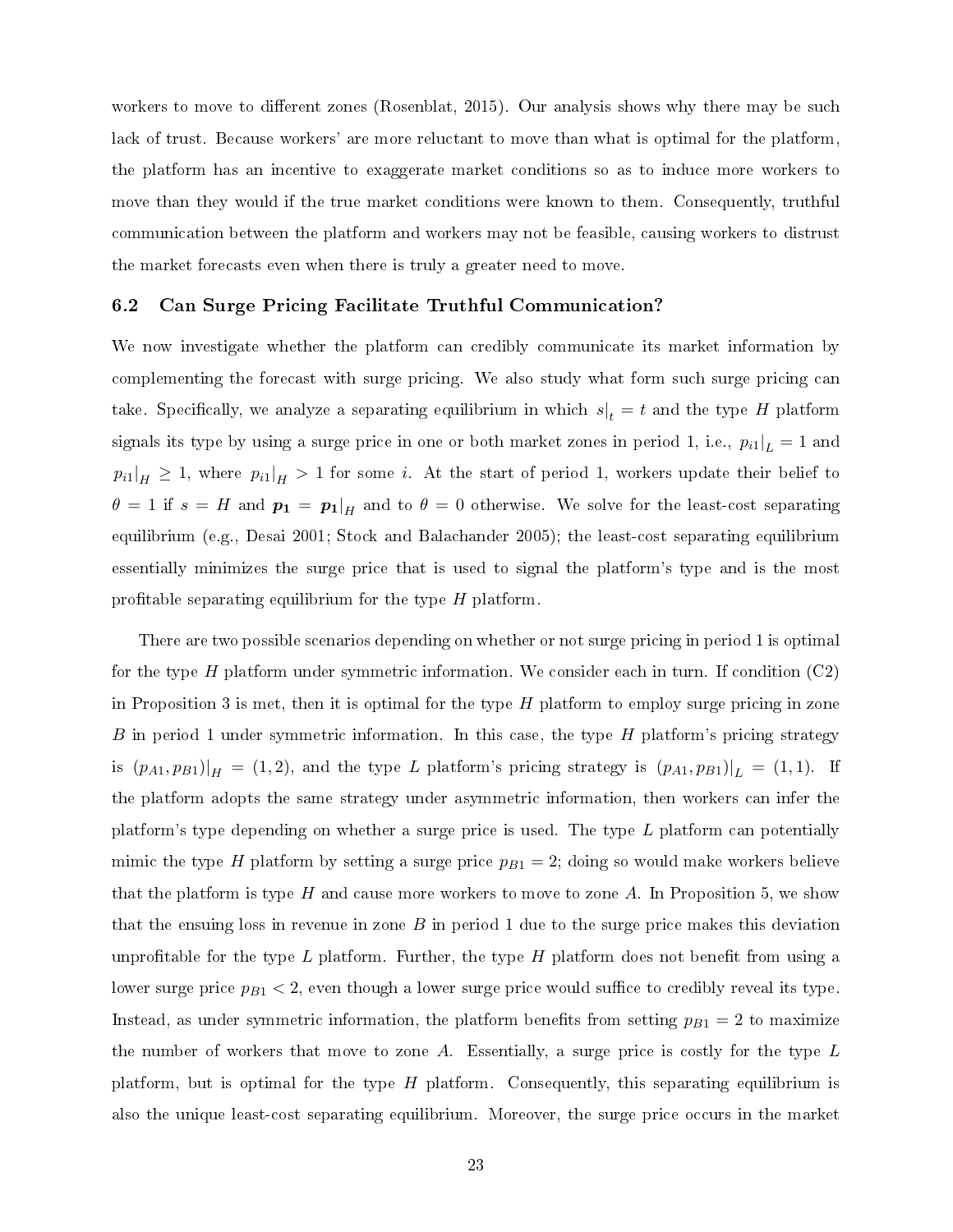zone that workers should leave and reveals that there is greater need for workers to move to the adjacent zone. We thus obtain the same equilibrium outcome under asymmetric information as under symmetric information.

If condition (C2) in Proposition [3](#page-17-0) is not met, then, conditional on workers being informed about the market condition, surge pricing in period 1 is not optimal for the type  $H$  platform. Therefore, a surge price can be useful only for its signaling role. For such a separating equilibrium to be feasible, the type  $H$  platform should benefit more from communicating the true market condition than the type  $L$  platform benefits from exaggerating the market condition. To determine whether this is the case, we first note that, in a separating equilibrium, a larger proportion of workers in zone  $B$  will move to zone A if they infer the platform's type to be type H than type L (based on period 1 price). This is because  $\mu_B(\theta)$  is increasing in  $\theta$  (as shown in Lemma [4\)](#page-21-1) and in  $p_{B1}$  (following the same arguments as in Proposition [2\)](#page-16-1). Let  $\Delta\mu$  denote this increase in proportion of workers that move. For separation to be feasible, the type  $H$  platform should benefit more than the type  $L$  platform from this increase in proportion of workers that move.

In Proposition [5,](#page-25-1) we show that the type  $H$  platform indeed benefits more for two reasons. First, the type H platform faces a greater shortage of workers in zone  $A$ . Hence, the marginal benefit of having one more worker move to zone A is higher for the type H platform than for the type L platform. Second, the type  $H$  platform also profits more from a given increase in the proportion of workers that move from zone  $B$  because the actual number of workers that move is higher. Specifically, the number of additional workers that move if they infer the platform's type to be type H than type L is  $n_t\Delta\mu$ , which is higher for a type H platform since  $n_H > n_L$ . Thus, for both reasons, the type  $H$  platform benefits more from signaling its type. Hence, it is feasible for surge pricing to facilitate credible communication.

Moreover, the separating equilibrium in which the type H platform uses a surge price only in zone  $B$  is the unique least-cost separating equilibrium. A surge price in zone  $A$  shrinks demand in zone  $A$ , but does not otherwise influence workers' incentives to move to zone  $A$  (as in Proposition [2\)](#page-16-1). As a result, as a signaling instrument, a surge price in zone A is equally costly for both platform types. In contrast, a surge price in zone  $B$  is relatively less costly for the type  $H$  platform. A surge price in zone  $B$  not only shrinks demand in zone  $B$ , but also increases the proportion of workers that move to zone  $A$  (as in Proposition [2\)](#page-16-1). This increase in the proportion of workers moving to zone A is more valuable for the type  $H$  platform for the same two reasons as discussed above; namely, the type  $H$  platform profits more from having more workers move, and more workers move if the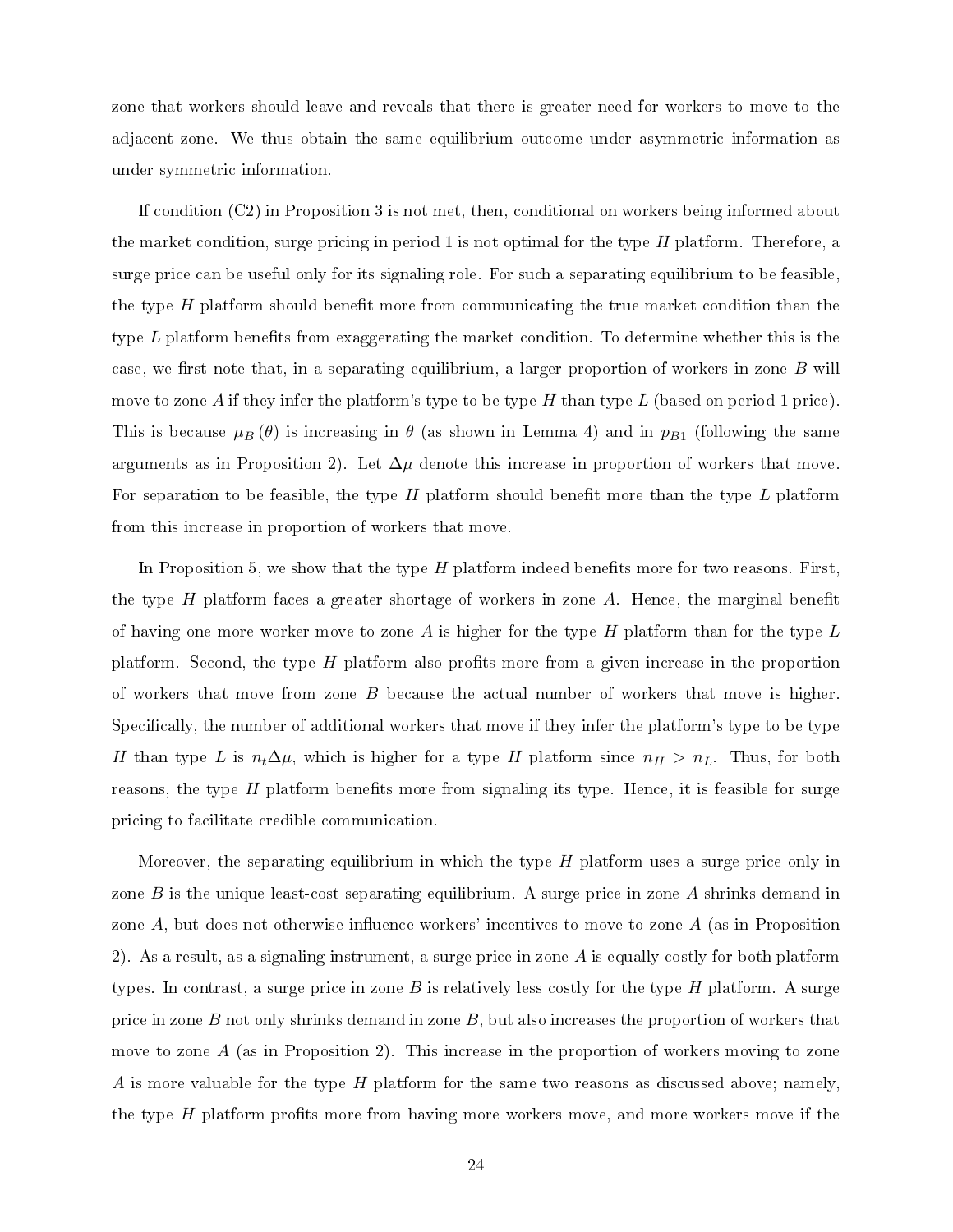platform is type  $H$ . Consequently, a surge price in zone  $B$  is a more efficient signaling instrument. Intuitively, a surge price in zone A is akin to signaling by simply "burning money", since it results in the same profit loss for both platform types. In contrast, a surge price in zone  $B$  results in a lower profit loss if there is truly a greater need for workers to move, making it more efficient than burning money.

<span id="page-25-1"></span>**Proposition 5.** If the platform cannot truthfully communicate market forecasts without an accompanying surge price, then it can do so with an accompanying surge price. In the unique least-cost separating equilibrium, the surge price is used in the market zone that workers should move from and signals that there is greater need for them to move.

Thus, a surge price can facilitate forecast communication by credibly signaling to workers that there is a greater need for them to move. Importantly, the surge price is used in the market zone that workers should leave, because this minimizes the platform's cost to signal to supply conditions. This use of surge pricing is also consistent with the market observations discussed before. Specifically, workers leave the market zone in which a surge price is used, and the platform does not serve all consumers in this zone despite there being sufficient number of idle workers available to serve them in equilibrium. These results shed further light on the rationale for the counterintuitive use of surge pricing in a market zone with sufficient supply of workers.

<span id="page-25-0"></span>The scope for the strategic surge pricing in a zone with excess supply is higher under asymmetric information. As under symmetric information, the platform will use strategic surge pricing if condition (C2) in Proposition [3](#page-17-0) met. In this case, the surge price is primarily used to incentivize workers to move depending on the initial supply condition. Furthermore, the platform will use strategic surge pricing also when condition (C2) in Proposition [3](#page-17-0) is not met and credible communication is not otherwise feasible, as is the case if condition (C3) in Proposition [4](#page-22-0) holds. In this case, the surge price is used to facilitate credible communication of market forecasts. For example, in the case of Figure [1](#page-20-1) in [5.4,](#page-19-0) the platform will use strategic surge pricing as under symmetric information in the regions marked 2, 3 and 4. In addition, credible communication is not feasible without an accompanying surge price in the lower region marked 1; hence, the platform will also use strategic surge pricing in this region. In the upper region marked 1, the type  $L$  platform does not have an incentive to misreport its type; because workers' cost to move is high, no workers move even if the platform is type  $H$  and the type  $H$  platform does not find it profitable to make workers move using a surge price. Hence, a surge price is used only in zone  $A$  in period 2 as under symmetric information.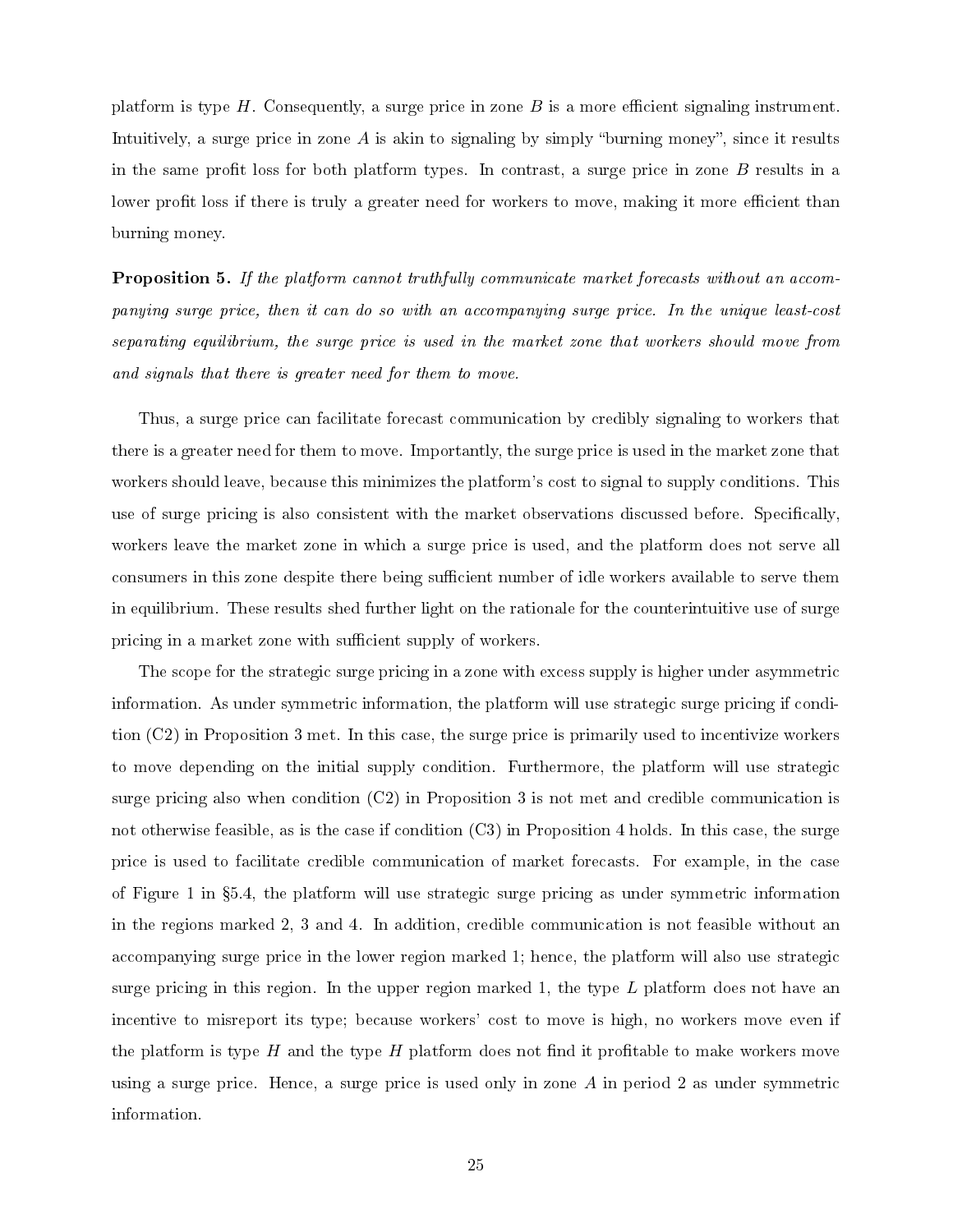# 7 Concluding Remarks

A fundamental challenge faced by many on-demand platforms is to ensure that their workforce of independent workers is available at the right market locations at the right time. In this paper, we examine the role of surge pricing and forecast communication in addressing this challenge. We explicitly account for the platform's and workers' incentives to serve consumers in different market locations. Our analysis provides insights about when and why, and contrary to conventional wisdom, a platform may use a surge price even in a market zone with sufficient supply of workers, and how this affects the functioning of the marketplace.

Some of our findings are as follows. When workers are not under the direct control of the platform, informing workers about market conditions is not sufficient to obtain the optimal distribution of workers. Because individual workers do not internalize the competitive externality that they impose on other workers in their market zone, too few workers may leave a zone with an excess supply of workers to serve an adjacent zone that requires additional workers. The platform can make more workers move by distorting the price in the market zone with excess supply through surge pricing to deliberately choke demand. Doing so improves total platform profit across zones if the need for additional workers to move is sufficiently high.

Moreover, in sharing market forecasts with workers, information about which market zone the workers should move to can be shared credibly. However, the platform can have an incentive to exaggerate the need for workers to move. Consequently, workers may ignore the forecasts provided by the platform even if there is truly a greater need for them to move. A surge price accompanying the forecasts can, however, facilitate truthful communication by serving as a credible signal that more workers must move; importantly, it is more profitable for the platform to use a surge price in the market zone that the workers should leave. Thus, for on-demand platforms that rely on independent workers, surge pricing in a market zone with excess supply can serve two distinct strategic purposes: to incentivize workers to move to zones requiring more workers, and to credibly communicate the market need for them to move.

Our model-based analysis can inform the debate and controversy surrounding surge pricing. Researchers have found that, contrary to conventional wisdom, demand can be weaker in a market with a surge price, causing workers to be idle or even leave the market zone [\(Chen et al. 2015\)](#page-29-0). Also, a significant fraction of workers seemingly ignore market forecasts provided by the platform and do not move to zones requiring additional workers [\(Lee et al. 2015;](#page-30-4) [Rosenblat and Stark 2015\)](#page-31-3). The counterintuitive market observations are, however, consistent with what our model predicts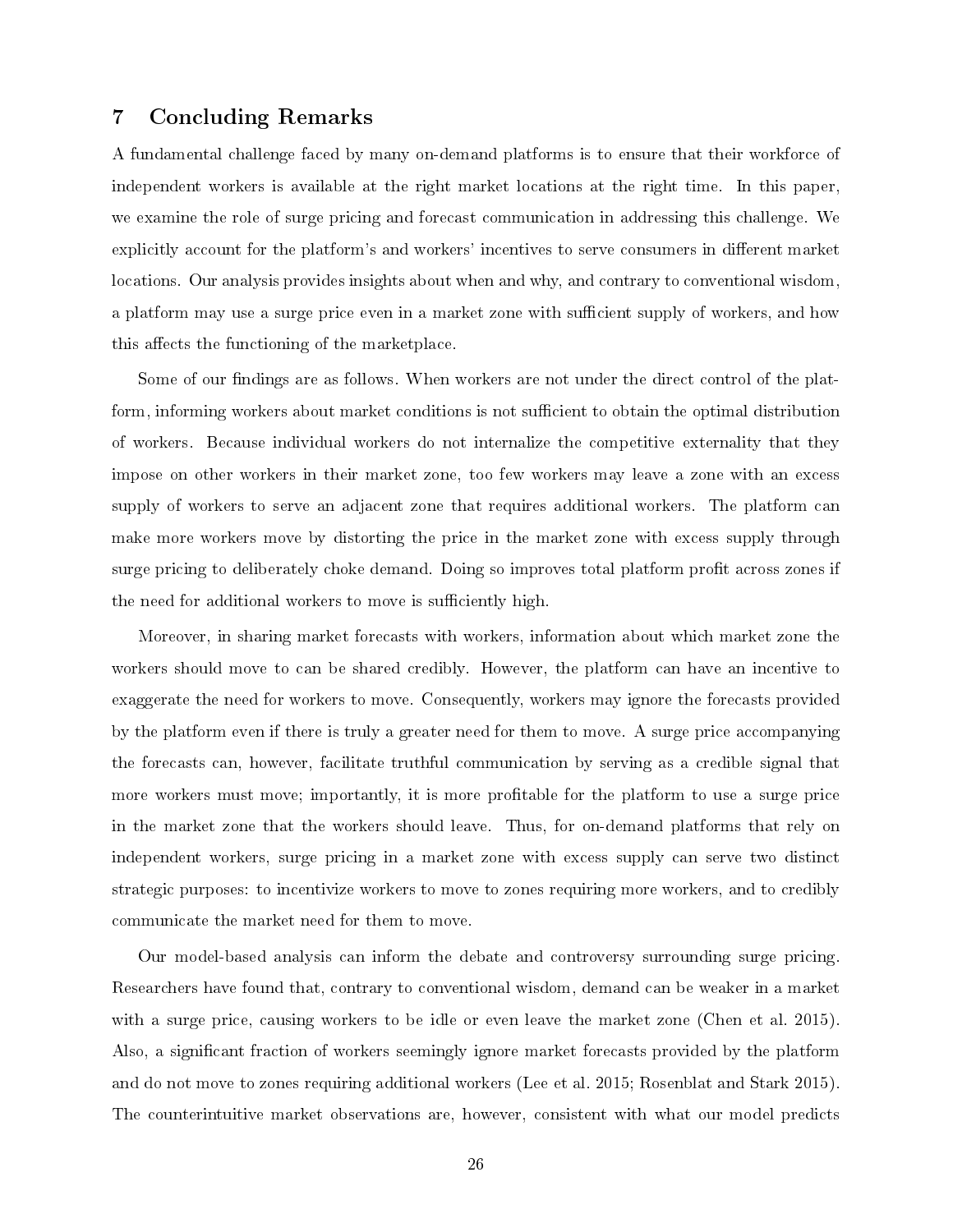regarding the workers' strategic behavior and platform's strategic use of surge pricing. Consumer advocates have been concerned that surge pricing may be used to fleece consumers even in zones with sufficient supply [\(Dholakia 2015\)](#page-29-5). We show that surge pricing may indeed be used in such zones, not to fleece consumers, but to improve the availability of workers across market zones. Nevertheless, this strategic use of surge pricing can hurt consumers, workers and even overall market welfare. Ironically, consumers in a market zone with excess supply may not be served even though there are enough idle workers willing to serve them.

We briefly discuss some limitations of our study. To keep the analysis straightforward and interesting, we imposed certain parameter restrictions. We expect qualitatively similar results if these restrictions are relaxed. If  $n_H + n_L < a_H + a$  such that there are fewer workers overall than is needed to meet total demand in period 2, then the first-best revenue benchmark will involve a shortage of workers and a surge price in both market zones in period 2. Nevertheless, it is still the case that workers do not internalize the competitive externality that they impose on other workers, resulting in too few workers moving to the market zone with a demand surge. If  $a_H > \left(3+2\sqrt{2}\right) a,$ then under asymmetric information, a surge price in the market zone that workers must leave (zone  $B$ ) alone may not be sufficient to credibly communicate a greater need for workers to move. Instead, the platform must use a surge price in both market zones. Nevertheless, it is profitable for the platform to use the maximum surge price in the market zone that workers should leave.

To develop our insights in a straightforward manner, we adopted a particular demand formulation. The linear demand assumption is mainly useful to show the existence of a strategic surge pricing equilibrium under symmetric information. We expect our main insights to extend to other concave demand functions. We assumed that consumer valuations are high enough so that it is protable to serve all consumers. Consumers with low valuations will be priced out of the market even if there is sufficient supply of workers and, hence, including them would not significantly affect our analysis of surge pricing. We assumed that demand elasticity is not affected by the demand surge in period 2. Consequently, consistent with conventional wisdom, surge pricing would not arise in our model absent supply constraints. Alternatively, if the demand surge increases the demand intercept, making the demand less elastic, then surge pricing will occur (in zone A in period 2) even if there is sufficient supply. However, this surge price maximizes market revenue in this zone and. hence, will attract more workers instead of causing them to leave. We assumed  $\bar{p}=1$  such that it is optimal to set the regular price absent supply constraints. The equilibrium outcome of our model is not affected if  $\bar{p}$  < 1. Further, workers will move out of a zone with a surge price under the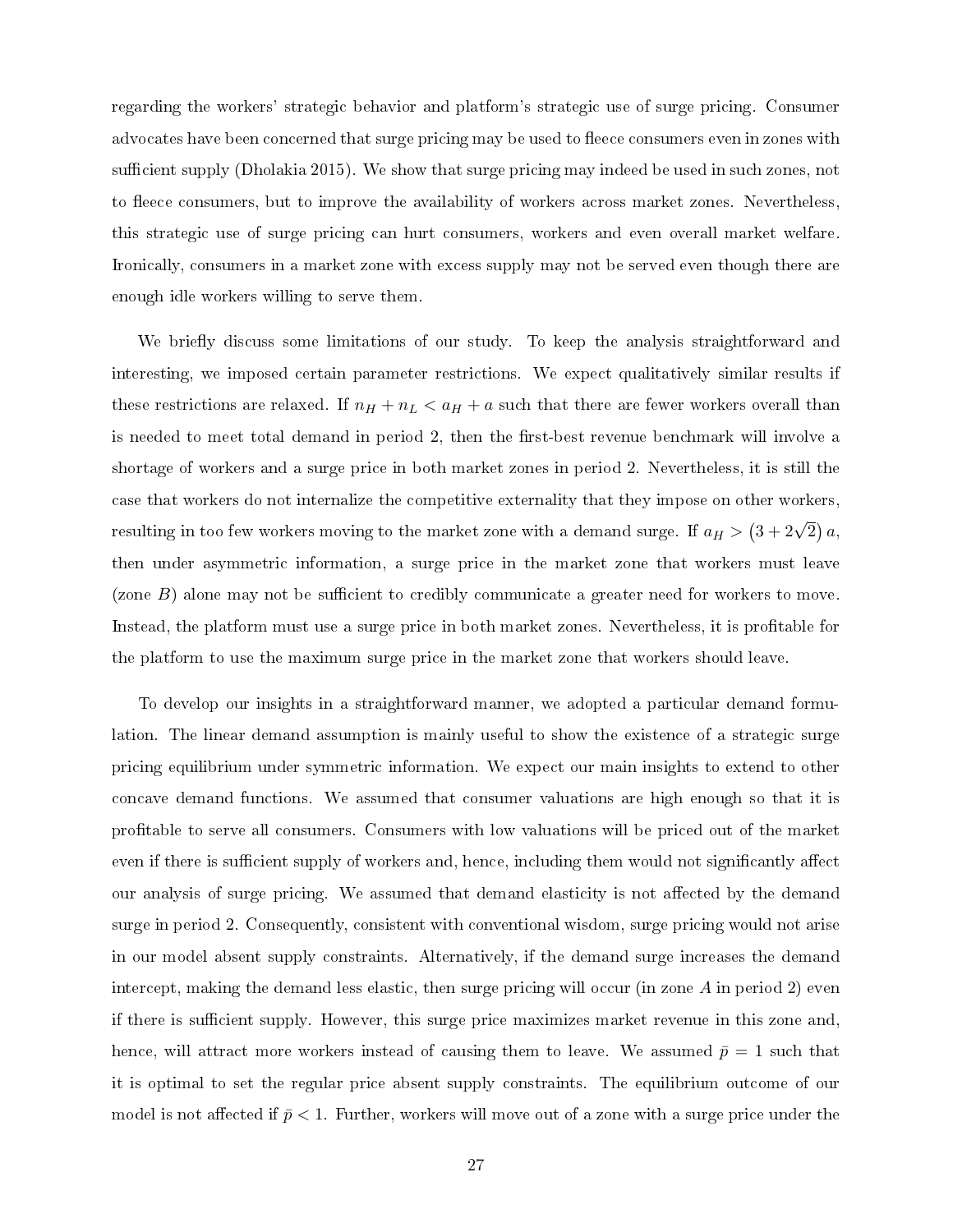same conditions as in our current model. However,  $p_{ij} > \bar{p}$  always in equilibrium, and the platform trivially always charges a surge price. If  $\bar{p} > 1$ , then we obtain qualitatively similar results, though the platform's profit is lower than if  $\bar{p} = 1$ .

For analytical ease, we assumed only two states for the initial number of workers in each zone, causing the initial supply to be negatively correlated across zones. Allowing for more supply states and independent initial supply will not affect our insights under symmetric information. Under asymmetric information, as before, the platform will not always have an incentive to truthfully share information since a larger fraction of workers will move under some supply states than for others. Consequently, a surge price will be necessary to credibly communicate a greater need for workers to move. Moreover, separation through a surge price in zone  $B$  will be more profitable for the same reasons as in our current model - either the separating type has more workers moving for a given increase in the proportion of workers that move (higher initial supply in zone  $B$ ), or has a larger need for workers in zone  $A$  (lower initial supply in zone  $A$ ). However, the analysis of a separating equilibrium with several supply states is more involved.

We analyzed the interactions across two market zones. We expect our key insights to extend to a setting with multiple market zones. Specifically, under asymmetric information, the platform will not have an incentive to mislead workers about which zone(s) to leave and to move to. Moreover, we expect that, all else equal, a surge price in the market zone(s) that workers should leave will be a more efficient means to credibly signal the extent of the need for workers to leave those zone(s). Nevertheless, we leave it for future work to analyze such situations formally. Lastly, we assumed the platform's commission rate to be exogenous. We note that our insights hold qualitatively for any positive commission rate less than 100%. In practice, the commission rate is set by the platform and is likely to be decided by various factors such as workers' reservation wage and platform competition. Future research could study how the commission rate is determined in equilibrium.

### References

- <span id="page-28-0"></span>Bai, J., K. C. So, C. S. Tang, X. Chen, H. Wang. 2016. Coordinating supply and demand on an on-demand platform: Price, wage, and payout ratio. University of California (Irvine) Working Paper .
- <span id="page-28-1"></span>Benjaafar, S., G. Kong, S. Li, C. Courcoubetis. 2015. Peer-to-peer product sharing: Implications for ownership, usage and social welfare in the sharing economy. University of Minnesota Working Paper URL [http://papers.ssrn.com/sol3/papers.cfm?abstract\\_id=2669823.](http://papers.ssrn.com/sol3/papers.cfm?abstract_id=2669823)
- <span id="page-28-2"></span>Bitran, G., R. Caldentey. 2003. An overview of pricing models for revenue management. Manufacturing  $\mathcal B$  Service Operations Management 5(3).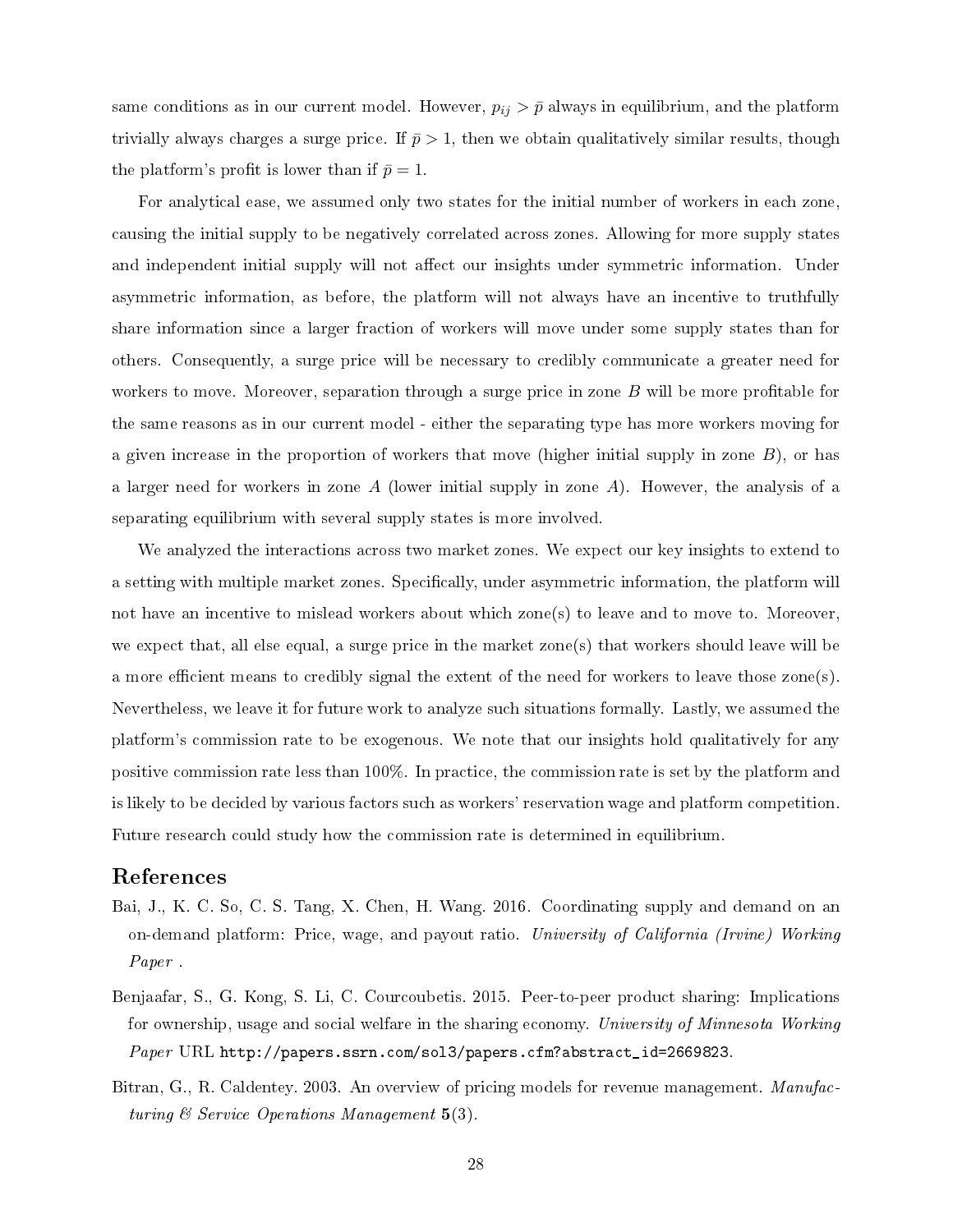- <span id="page-29-9"></span>Bohn, R. E., M. C. Caramanis, F. C. Schweppe. 1984. Optimal pricing in electrical networks over space and time. *Quart. J. Econom.*  $15(3)$  360-376.
- <span id="page-29-6"></span>Cachon, G. P., K. M. Daniels, R. Lobel. 2016. The role of surge pricing on a service platform with self-sceduling capacity. University of Pennsylvania Working Paper URL [http://papers.ssrn.](http://papers.ssrn.com/sol3/papers.cfm?abstract_id=2698192) [com/sol3/papers.cfm?abstract\\_id=2698192.](http://papers.ssrn.com/sol3/papers.cfm?abstract_id=2698192)
- <span id="page-29-13"></span>Cachon, G. P., M. A. Lariviere. 2001. Contracting to assure supply: How to share demand forecasts in a supply chain. *Mgmt. Sci.*  $47(5)$  629-646.
- <span id="page-29-7"></span>Chao, H.-p. 1983. Peak load pricing and capacity planning with demand and supply uncertainty. Bell J. Econom.  $14(1)$  179-190.
- <span id="page-29-0"></span>Chen, L., A. Mislove, C. Wilson. 2015. Peeking beneath the hood of Uber. Proceedings of the ACM Conference on Internet Measurement Confernce 495 - 508.
- <span id="page-29-3"></span>Chen, M. K., M. Sheldon. 2015. Dynamic pricing in a labor market: Surge pricing and the supply of Uber driver-partners. University of California (Los Angeles) Working Paper URL [http://](http://citeseerx.ist.psu.edu/viewdoc/download?doi=10.1.1.704.3600&rep=rep1&type=pdf) [citeseerx.ist.psu.edu/viewdoc/download?doi=10.1.1.704.3600&rep=rep1&type=pdf.](http://citeseerx.ist.psu.edu/viewdoc/download?doi=10.1.1.704.3600&rep=rep1&type=pdf)
- <span id="page-29-12"></span>Chen, Y., X. Li, M. Sun. 2016. Competitive mobile targeting. Mkt. Sci. Forthcoming.
- <span id="page-29-11"></span>Chen, Y., C. Narasimhan, Z. J. Zhang. 2001. Individual marketing with imperfect targetability. *Mkt. Sci.* **20**(1) 23-41.
- <span id="page-29-2"></span>Colby, C., K. Bell. 2016. The on-demand economy is growing, and not just for the young and wealthy. Harvard Business Review URL [http://hbr.org/2016/04/](http://hbr.org/2016/04/the-on-demand-economy-is-growing-and-not-just-for-the-young-and-wealthy) [the-on-demand-economy-is-growing-and-not-just-for-the-young-and-wealthy.](http://hbr.org/2016/04/the-on-demand-economy-is-growing-and-not-just-for-the-young-and-wealthy)
- <span id="page-29-10"></span>Corts, K. S. 1998. Third-degree price discrimination in oligopoly: all-out competition and strategic commitment. *Quart. J. Econom.*  $29(2)$  306-323.
- <span id="page-29-8"></span>Crew, M. A., C. S. Fernando, P. R. Kleindorfer. 1995. The theory of peak-load pricing. J. Reg. Econom.  $8(3)$  215-248.
- <span id="page-29-14"></span>Desai, P. S. 2001. Quality segmentation in spatial markets: When does cannibalization affect product line design? Mkt. Sci.  $20(3)$  265-283.
- <span id="page-29-5"></span>Dholakia, U. 2015. Why do consumers hate Uber's surge pricing? Psychology Today URL [https://www.psychologytoday.com/blog/the-science-behind-behavior/201512/](https://www.psychologytoday.com/blog/the-science-behind-behavior/201512/why-do-consumers-hate-uber-s-surge-pricing) [why-do-consumers-hate-uber-s-surge-pricing.](https://www.psychologytoday.com/blog/the-science-behind-behavior/201512/why-do-consumers-hate-uber-s-surge-pricing)
- <span id="page-29-4"></span>Diakopolous, N. 2015. How Uber surge pricing really works. The Washington Post Wonkblog URL [https://www.washingtonpost.com/news/wonk/wp/2015/04/17/](https://www.washingtonpost.com/news/wonk/wp/2015/04/17/how-uber-surge-pricing-really-works/) [how-uber-surge-pricing-really-works/.](https://www.washingtonpost.com/news/wonk/wp/2015/04/17/how-uber-surge-pricing-really-works/)
- <span id="page-29-1"></span>Economist. 2015. There's an app for that. Economist .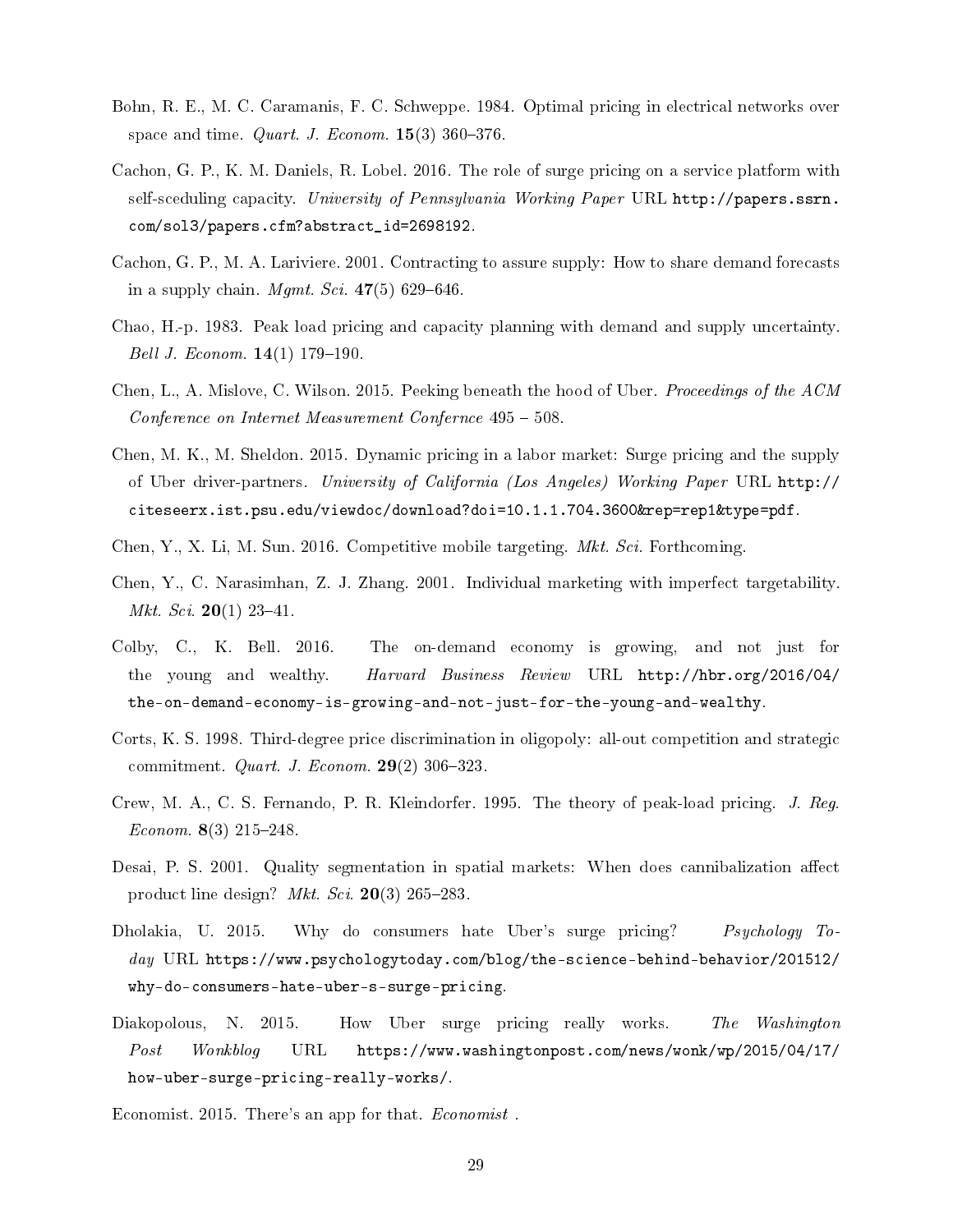- <span id="page-30-7"></span>Einav, L., C. Farronato, J. Levin. 2015. Peer-to-peer markets. National Bureau of Economic Research (w21496).
- <span id="page-30-13"></span>Elmaghraby, W., P. Keskinocak. 2003. Dynamic pricing in the presence of inventory considerations: Research overview, current practices, and future directions.  $Mgmt.$  Sci. 49(10) 1287 – 1309.
- <span id="page-30-5"></span>Financial Times. 2016. New delhi bans uber surge pricing. Financial Times URL [https://www.](https://www.ft.com/content/742d189a-0785-11e6-96e5-f85cb08b0730) [ft.com/content/742d189a-0785-11e6-96e5-f85cb08b0730.](https://www.ft.com/content/742d189a-0785-11e6-96e5-f85cb08b0730)
- <span id="page-30-0"></span>Fowler, G. A. 2015. There's an Uber for everything now. The Wall Street Journal URL [http:](http://www.wsj.com/articles/theres-an-uber-for-everything-now-1430845789) [//www.wsj.com/articles/theres-an-uber-for-everything-now-1430845789.](http://www.wsj.com/articles/theres-an-uber-for-everything-now-1430845789)
- <span id="page-30-8"></span>Fraiberger, S. P., A. Sundararajan. 2015. Peer-to-peer rental markets in the sharing economy. NYU Stern School of Business Research Paper URL [http://papers.ssrn.com/sol3/Papers.](http://papers.ssrn.com/sol3/Papers.cfm?abstract_id=2574337) [cfm?abstract\\_id=2574337.](http://papers.ssrn.com/sol3/Papers.cfm?abstract_id=2574337)
- <span id="page-30-12"></span>Grimm, V., G. Zoettl. 2013. Investment incentives and electricity spot market competition. Journal of Economics & Management Strategy  $22(4)$  832-851.
- <span id="page-30-2"></span>Gurley, B. 2014. A deeper look at Uber's dynamic pricing model. Uber Newsroom URL [https:](https://newsroom.uber.com/guest-post-a-deeper-look-at-ubers-dynamic-pricing-model/) [//newsroom.uber.com/guest-post-a-deeper-look-at-ubers-dynamic-pricing-model/.](https://newsroom.uber.com/guest-post-a-deeper-look-at-ubers-dynamic-pricing-model/)
- <span id="page-30-6"></span>Gurvich, I., M. Lariviere, A. Moreno. 2015. Operations in the on-demand economy: Staffing services with self-scheduling capacity. Northwestern University Working Paper.
- <span id="page-30-3"></span>Hall, J., C. Kendrick, C. Nosko. 2015. The effects of Uber's surge pricing: A case study. The University of Chicago Booth School of Business .
- <span id="page-30-11"></span>Hogan, W. W. 1992. Contract networks for electric power transmission. J. Reg. Econom. 4(3) 211242.
- <span id="page-30-10"></span>Horton, J. J., R. J. Zeckhauser. 2016. Owning, using and renting: Some simple economics of the "sharing economy". National Bureau of Economic Research (w22029). URL [https://www.nber.](https://www.nber.org/papers/w22029.pdf) [org/papers/w22029.pdf.](https://www.nber.org/papers/w22029.pdf)
- <span id="page-30-9"></span>Jiang, B., L. Tian. 2016. Collaborative consumption: Strategic and economic implications of product sharing. *Mgmt. Sci.* Forthcoming.
- <span id="page-30-14"></span>Lee, H. L., V. Padmanabhan, S. Whang. 1997. Information distortion in a supply chain: The bullwhip effect. Mgmt. Sci.  $43(4)$  546-558.
- <span id="page-30-4"></span>Lee, M. K., D. Kusbit, E. Metsky, L. Dabbish. 2015. Working with machines: The impact of algorithmic and data-driven management on human workers. Proceedings of the 33rd Annual ACM Conference on Human Factors in Computing Systems. ACM .
- <span id="page-30-1"></span>Lin, H. H., T. C. Kalanick, E. Wang. 2014. System and method for providing dynamic supply positioning for on-demand services. URL [https://www.google.com/patents/US20140011522#](https://www.google.com/patents/US20140011522#backward-citations) [backward-citations.](https://www.google.com/patents/US20140011522#backward-citations)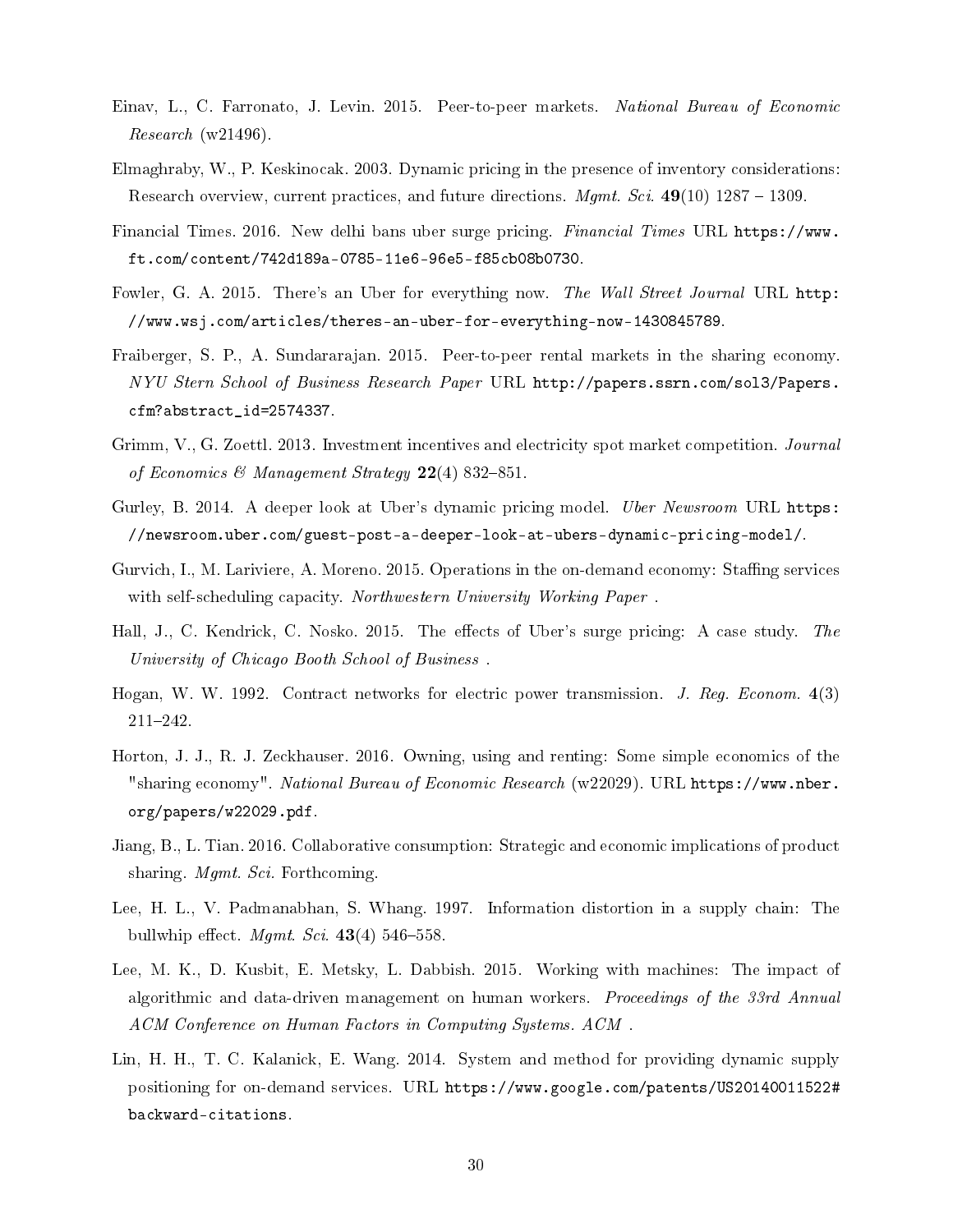- <span id="page-31-9"></span>Milgrom, P., J. Roberts. 1986. Price and advertising signals of product quality. J. Pol. Econom. **94**(4) 796-821.
- <span id="page-31-10"></span>Moorthy, S., K. Srinivasan. 1995. Signaling quality with a money-back guarantee: The role of transaction costs. Mkt. Sci. 14(4) 442-466.
- <span id="page-31-2"></span>Nunberg, G. 2016. Goodbye jobs, hello 'gigs': How one word sums up a new economic reality. National Public Radio Jan 11. URL [http://www.npr.org/2016/01/11/460698077/](http://www.npr.org/2016/01/11/460698077/goodbye-jobs-hello-gigs-nunbergs-word-of-the-year-sums-up-a-new-economic-reality) [goodbye-jobs-hello-gigs-nunbergs-word-of-the-year-sums-up-a-new-economic-reality.](http://www.npr.org/2016/01/11/460698077/goodbye-jobs-hello-gigs-nunbergs-word-of-the-year-sums-up-a-new-economic-reality)
- <span id="page-31-1"></span>OnDemandEconomy.org. 2016. Industry association for businesses in the on-demand economy space URL [http://theondemandeconomy.org/.](http://theondemandeconomy.org/)
- <span id="page-31-15"></span>Özer, Ö., W. Wei. 2006. Strategic commitments for an optimal capacity decision under asymmetric forecast information. Mgmt. Sci.  $52(8)$  1238-1257.
- <span id="page-31-5"></span>Politico. 2015. Bill would ban surge pricing by uber, rideshare services. Politico Feb 13. URL [http://www.politico.com/states/new-york/albany/story/2015/02/](http://www.politico.com/states/new-york/albany/story/2015/02/bill-would-ban-surge-pricing-by-uber-rideshare-services-086949) [bill-would-ban-surge-pricing-by-uber-rideshare-services-086949.](http://www.politico.com/states/new-york/albany/story/2015/02/bill-would-ban-surge-pricing-by-uber-rideshare-services-086949)
- <span id="page-31-6"></span>Riquelme, C., S. Banerjee, R. Johari. 2015. Pricing in ride-share platforms: A queueing-theoretic approach. Stanford University Working Paper URL [http://papers.ssrn.com/sol3/papers.](http://papers.ssrn.com/sol3/papers.cfm?abstract_id=2568258) [cfm?abstract\\_id=2568258.](http://papers.ssrn.com/sol3/papers.cfm?abstract_id=2568258)
- <span id="page-31-4"></span>Rosenblat, A. 2015. Uber's phantom cabs. Motherboard URL [https://motherboard.vice.com/](https://motherboard.vice.com/read/ubers-phantom-cabs) [read/ubers-phantom-cabs.](https://motherboard.vice.com/read/ubers-phantom-cabs)
- <span id="page-31-3"></span>Rosenblat, A., L. Stark. 2015. Uber's drivers: Information asymmetries and control in dynamic work. New York University Working Paper URL [http://papers.ssrn.com/sol3/Papers.cfm?](http://papers.ssrn.com/sol3/Papers.cfm?abstract_id=2686227) [abstract\\_id=2686227.](http://papers.ssrn.com/sol3/Papers.cfm?abstract_id=2686227)
- <span id="page-31-0"></span>Said, C. 2015. Report says Uber surge pricing has a twist: some drivers flee. The San Fransisco Chronicle URL [http://www.sfgate.com/business/article/](http://www.sfgate.com/business/article/Report-says-Uber-surge-pricing-has-a-twist-some-6597012.php) [Report-says-Uber-surge-pricing-has-a-twist-some-6597012.php.](http://www.sfgate.com/business/article/Report-says-Uber-surge-pricing-has-a-twist-some-6597012.php)

<span id="page-31-8"></span>Shaffer, G., Z. J. Zhang. 2002. Competitive one-to-one promotions.  $Mgmt.$  Sci. 48(9) 1143-1160.

- <span id="page-31-12"></span>Shin, J. 2005. The role of selling costs in signaling price image. Journal of Market Research 42(3) 302-312.
- <span id="page-31-11"></span>Simester, D. 1995. Signalling price image using advertised prices.  $Mkt.$  Sci. 14(2) 166–188.
- <span id="page-31-7"></span>Steiner, P. O. 1957. Peak loads and efficient pricing. RAND J. Econom.  $71(4)$  585–610.
- <span id="page-31-14"></span>Stock, A., S. Balachander. 2005. The making of a "hot product": A signaling explanation of marketers' scarcity strategy. Mgmt. Sci.  $51(8)$  1181-1192.
- <span id="page-31-13"></span>Subramanian, U., R. C. Rao. 2016. Leveraging experienced consumers to attract new consumers: An equilibrium analysis of displaying deal sales by daily deal websites.  $Mgmt$ . Sci. 62(12) 3555-3575.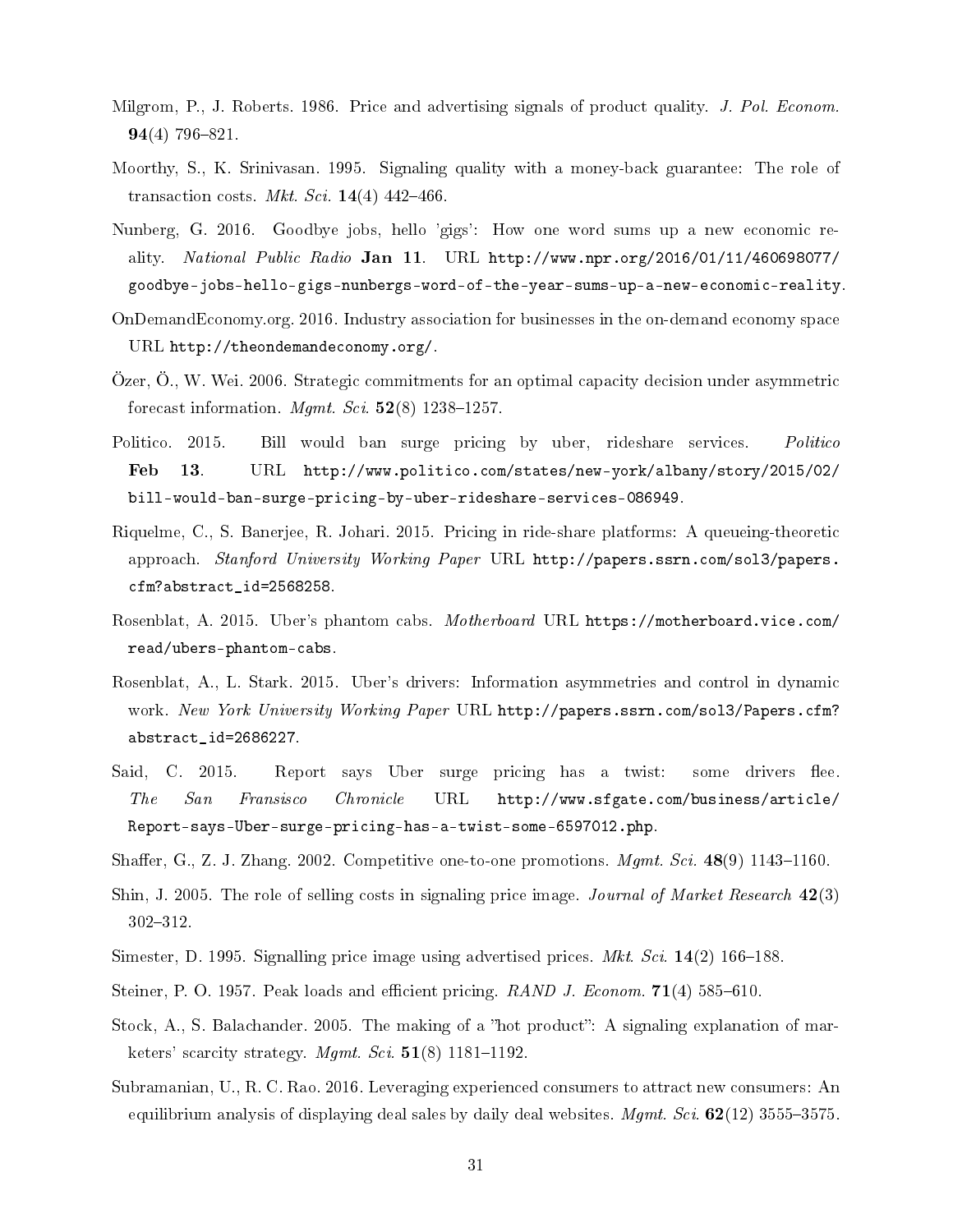- <span id="page-32-2"></span>Taylor, T. A. 2016. On-demand service platforms. University of California (Berkeley) Working Paper URL [http://papers.ssrn.com/sol3/papers.cfm?abstract\\_id=2722308.](http://papers.ssrn.com/sol3/papers.cfm?abstract_id=2722308)
- <span id="page-32-1"></span>Torpey, E., A. Hogan. 2016. Working in a gig economy. Career Outlook May. URL [http://www.](http://www.bls.gov/careeroutlook/2016/article/what-is-the-gig-economy.htm) [bls.gov/careeroutlook/2016/article/what-is-the-gig-economy.htm.](http://www.bls.gov/careeroutlook/2016/article/what-is-the-gig-economy.htm)
- <span id="page-32-0"></span>Uber People. 2015. Surging - but no pings? Uber Driver Forum URL [http://uberpeople.net/](http://uberpeople.net/threads/surging-but-no-pings.36735/) [threads/surging-but-no-pings.36735/.](http://uberpeople.net/threads/surging-but-no-pings.36735/)
- <span id="page-32-3"></span>Williamson, O. E. 1966. Peak-load pricing and optimal capacity under indivisibility constraints. Amer. Econom. Rev.  $56(4)$  810-827.

## Appendix

**Proof for Lemma [1:](#page-11-1)** Consider period 2. In zone A, since  $\tilde{N}_{A2} = N_A < a_H$ , the optimal price is

$$
p_{A2} = \underset{p \ge 1}{\arg \max} (1 - \lambda) p \min \{ N_A, a_H (2 - p) \} = 2 - \frac{N_A}{a_H}.
$$
 (6)

In zone B, since  $\tilde{N}_{B2} = N_B > a$ , the optimal price is

$$
p_{B2} = \underset{p \ge 1}{\arg \max} (1 - \lambda) p \min \{ N_B, a (2 - p) \} = 1.
$$
 (7)

Similarly, in period 1, since  $N_{i1} = N_i > a$ , the optimal price in zone *i* is  $p_{i1} = 1$ .

Proof for Lemma [2:](#page-12-1) Follows from the discussion in the text.

**Proof for Proposition [1:](#page-13-0)** Given  $p_{i1} = 1$ , we derive the necessary and sufficient conditions for a subgame equilibrium in which  $p_{i2}=1$ . We require  $\tilde{N}_{i2}\ge a_{i2}$ . Otherwise, it will be profitable for the platform to deviate to  $p_{i2} = 2 - \frac{\tilde{N}_{i2}}{a_{i2}} > 1$ . We derive the workers' best response in period 1, and verify when  $\tilde{N}_{ij} \ge a_{ij}$ .

For  $N_{A2} \ge a_H$ , we require  $\mu_B > 0$ . We first show  $\tilde{N}_{Bj} \ge a$  if  $p_{ij} = 1$ . Suppose towards a contradiction  $\tilde{N}_{Bj} < a$ . Then, a worker in zone B will receive service requests with probability 1. Hence,  $r_{Bj} = \lambda p_{Bj} = \lambda$ . Also,  $r_{A2} \leq \lambda p_{A2} = \lambda$ . Therefore, it will not be profitable for a worker to move from zone B to zone A and  $\tilde{N}_{Bj} > a$ , which is the the desired contradiction. It follows that  $\mu_B < 1$ . We next show  $\mu_A = 0$  if  $\mu_B > 0$ . In period 1, a worker will move from zone i to j iff  $r_{i1} + r_{i2} \leq r_{i2} - c$ . Therefore, if it is attractive for workers in zone B to move to zone A ( $\mu_B > 0$ ) then it is not attractive for workers in zone A to move to zone B. Hence,  $\mu_A = 0$ .

Thus,  $\tilde{N}_{A2} = N_A + N_B \mu_B$  and  $\tilde{N}_{B1} = \tilde{N}_{B2} = N_B (1 - \mu_B)$ . If  $\tilde{N}_{i2} \ge a_{i2}$  such that there is no surge pricing in equilibrium, then  $r_{A2} = \lambda p_{A2} \frac{a_H}{\tilde{N}_{A2}}$  and  $r_{Bj} = \lambda p_{Bj} \frac{a}{\tilde{N}_{Bj}}$ . We require  $r_{B1} + r_{B2} = r_{A2}$ so that workers in zone  $B$  are indifferent between serving zone  $B$  and moving to zone  $A$ . Otherwise,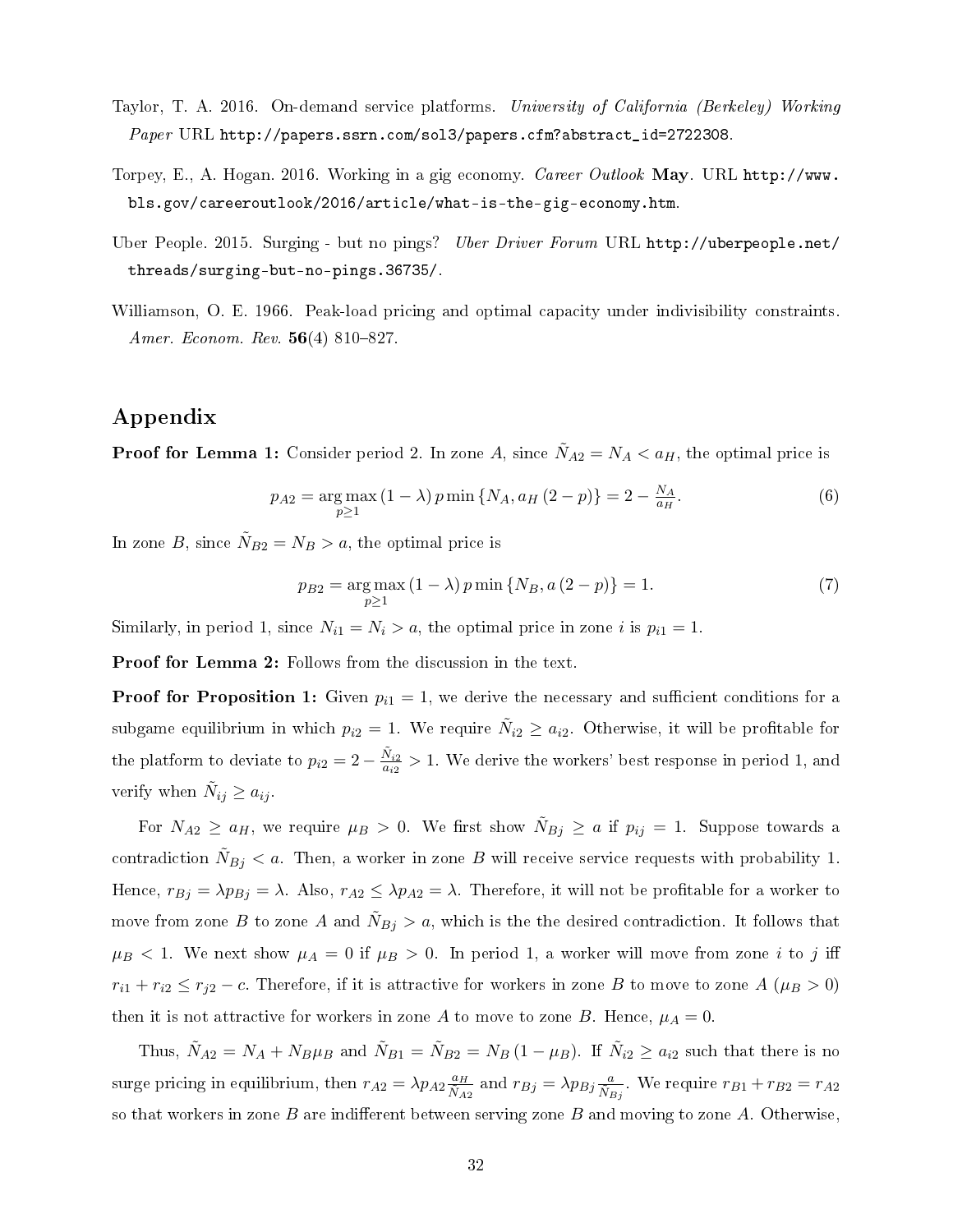some workers will deviate from their current strategy. Therefore,

$$
\lambda \frac{2a}{N_B(1-\mu_B)} = \lambda \frac{a_H}{N_A + N_B \mu_B} - c,\tag{8}
$$

where  $N_A + N_B \mu_B \ge a_H$ . The above condition holds iff  $\lambda \left( \frac{2a}{n_H + n_L - a_H} \right)$  $\Big) \leq \lambda - c$ . Conversely, if  $\lambda\left(\frac{2a}{n_H+n_L-a_H}\right)$  $\big\} > \lambda - c$ , then  $\tilde{N}_{A2} < a_H$  and the platform will use surge pricing in period 2 in zone A if  $p_{i1} = 1$ .

**Proof for Lemma [3:](#page-16-2)** Suppose, towards a contradiction, that  $\mu_A > 0$  and  $\mu_B = 0$ . Then, in period 2,  $\tilde{N}_{A2} < a_H$  and  $\tilde{N}_{B2} > a$ . Hence, the platform's optimal pricing strategy is to set  $p_{A2} > 1$ and all workers in zone A obtain service requests, and set  $p_{B2} = 1$  and not all workers in zone B obtain service requests. Therefore,  $r_{A2} > \lambda$  and  $r_{B2} < \lambda$ . However, this implies that workers in zone A must strictly prefer to stay in zone A, which is a contradiction. Next, suppose towards a contradiction that  $N_{Bj} \le a$ . Then, in period 2,  $N_{A2} > a_H$  since  $n_H + n_L > a_H + a$ . Therefore,  $p_{A2} = 1$  and  $r_{A2} < \lambda$ , and  $p_{B2} > 1$  and  $r_{B2} > \lambda$  in equilibrium. However, this implies that workers in zone B must strictly prefer to stay in zone B and  $\tilde{N}_{Bj} > a$ , which is a contradiction.

**Proof for Proposition [2:](#page-16-1)** We first show that is a unique  $\mu_B$  given  $p_{i1}$ . The expected revenue of workers serving zone B  $(r_{B1} + r_{B2})$  is strictly increasing in  $\mu_B$ , whereas the expected revenue of workers serving zone A  $(r_{A2})$  is strictly decreasing in  $\mu_B$ . This is because having fewer workers in zone  $B$  reduces worker competition in zone  $B$  and increases worker competition in zone  $A$ . Therefore, the LHS of equilibrium worker movement condition [\(3\)](#page-16-0) is strictly increasing in  $\mu_B$  and the RHS is strictly decreasing in  $\mu_B$ . Also, condition [\(3\)](#page-16-0) must hold as an inequality if  $\mu_B = \mu' > 0$ such that  $\tilde{N}_{Bj} = a$ . As shown in the proof for Lemma [3,](#page-16-2) if  $\tilde{N}_{Bj} = a$ , then workers will strictly prefer to stay in zone  $B$  since their expected revenue in zone  $B$  will be strictly higher. Since the LHS of condition [\(3\)](#page-16-0) is strictly increasing in  $\mu_B$  and the RHS is strictly decreasing in  $\mu_B$ , it follows that either condition [\(3\)](#page-16-0) must hold as an equality for some  $\mu_B < \mu'$  or as an inequality for  $\mu_B = 0$ . Therefore, an equilibrium always exists and is unique. Next, observe that  $r_{B1}$ , and hence the LHS of condition [\(3\)](#page-16-0), is decreasing in  $p_{B1}$ . Also, as noted above, the LHS of condition (3) is strictly increasing in  $\mu_B$  and the RHS is strictly decreasing in  $\mu_B$ . It follows that  $\mu_B$  is strictly increasing in  $p_{B1}$  if condition [\(3\)](#page-16-0) holds as an equality, and  $\mu_B$  is not affected by  $p_{B1}$  otherwise.

**Proof for Proposition [3:](#page-17-0)** It will not be profitable for the platform to induce more than  $\bar{\mu}_B$  workers to move. Therefore, for the relevant range of surge prices  $p_{B2} > 1$ , we have  $\ddot{N}_{A2} = N_A + \mu_B N_B < a_H$ . Therefore,  $p_{A2} = 2 - \frac{\tilde{N}_{A2}}{aH}$  $\frac{N_{A2}}{a_H}$  and  $p_{B2} = 1$ . The equilibrium worker movement condition [\(3\)](#page-16-0) is then

<span id="page-33-0"></span>
$$
\lambda \left[ \frac{a + a(2 - p_{B1})p_{B1}}{N_B(1 - \mu_B)} \right] \geq \lambda \left[ 2 - \frac{N_A + \mu_B N_B}{a_H} \right] - c,\tag{9}
$$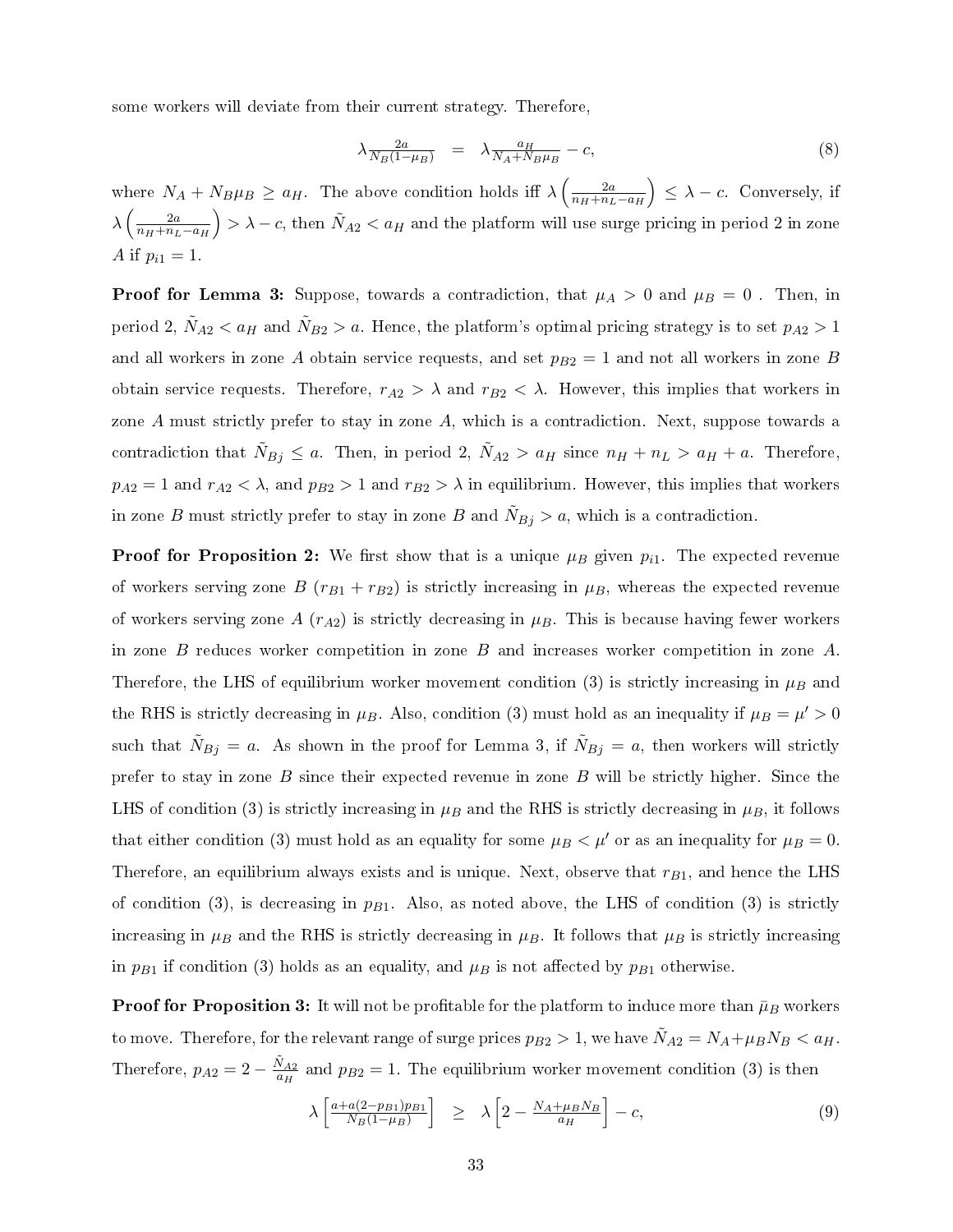The platform's subgame equilibrium profit is given by

$$
\Pi_P = (1 - \lambda) \left[ (2 - p_{B1}) p_{B1} + \left( 2 - \frac{N_A + \mu_B N_B}{a_H} \right) (N_A + \mu_B N_B) + 2a \right],
$$
 (10)

The platform can benefit from a surge price only if the surge price causes workers to move, i.e.,  $\mu_B > 0$ . We first obtain the optimal surge price conditional on inducing workers to move. Then, we verify whether this surge price is profitable. If workers move  $(\mu_B > 0)$ , then condition [\(9\)](#page-33-0) holds as an equality. Therefore,  $\Pi_P$  can be rewritten as

<span id="page-34-1"></span>
$$
\Pi_P = (1 - \lambda) \left[ \left( 2 - \frac{N_A + \mu_B N_B}{a_H} \right) (N_A + N_B) - \frac{c}{\lambda} N_B (1 - \mu_B) + 2a \right],\tag{11}
$$

which is strictly increasing in  $\mu_B$  iff  $c > \frac{\lambda(N_A + N_B)}{a_H}$ . Therefore, conditional on making workers move,  $p_{B1}$  will be set to maximize  $\mu_B$  if  $c > \frac{\lambda(N_A+N_B)}{a_H}$  and to minimize  $\mu_B$  otherwise. Hence, it can be profitable for the platform to set  $p_{B1} > 1$  only if  $c > \frac{\lambda(N_A + N_B)}{a_H}$ . We focus on this case in the remainder of the analysis.

We first show that  $\mu_B < \bar{\mu}$  for  $p_{B1} = 2$ . Hence,  $p_{B1} = 2$  is the candidate surge price. Substituting  $p_{B1} = 2$  and  $p_{B2} = 1$  in condition [\(9\)](#page-33-0) and rearranging yields

$$
\frac{N_A + N_B \mu_B}{a_H} + \frac{a}{N_B (1 - \mu_B)} + \frac{c}{\lambda} - 2 \ge 0
$$
\n(12)

The LHS above is strictly increasing in  $\mu_B$ . Also, the LHS is positive for  $\mu_B = \bar{\mu}$  since  $c >$  $\lambda(N_A+N_B)$  $\frac{A+N_B}{a_H} > 1$ . Therefore,  $\mu_B < \bar{\mu}$  for  $p_{B1} = 2$ . Note also  $\mu_B$  is increasing in  $p_{B1}$  only if  $p_{B1} \leq 2$ ; if  $p_{B1} > 2$ , then  $r_{B1} = 0$  and  $\mu_B$  is not affected by  $p_{B1}$ .

If  $\mu_B > 0$  for  $p_{B1} = 1$ , then it will be profitable for the platform to set a surge price  $p_{B1} = 2$ . We have that  $\mu_B > 0$  for  $p_{B1} = 1$  iff condition [\(9\)](#page-33-0) does not hold for  $p_{B1} = 1$  and  $\mu_B = 0$ . Therefore,

<span id="page-34-0"></span>
$$
\lambda \frac{2a}{N_B} < \lambda \left( 2 - \frac{N_A}{a_H} \right) - c. \tag{13}
$$

If the platform is type H, then  $(N_A, N_B) = (n_L, n_H)$  and, from [\(13\)](#page-34-0), we require  $\frac{c}{\lambda} < 2 - \frac{2a}{n_H}$  $\frac{2a}{n_H} - \frac{n_L}{a_H}$  $\frac{n_L}{a_H}$  . We also require  $\frac{c}{\lambda} > \frac{n_H + n_L}{a_H}$  $\frac{H^{+n}L}{a_H}$  for a surge price to be optimal. Combining these two conditions we have  $\lambda \frac{n_H+n_L}{a_H}$  $\frac{d_I+n_L}{a_H} < c \leq \lambda \left(2 - \frac{2a}{n_H}\right)$  $\frac{2a}{n_H} - \frac{n_L}{a_H}$  $a_H$ ), which can hold iff  $n_L < a_H - \frac{aa_H}{n_H}$  $\frac{na_H}{n_H} - \frac{n_H}{2}$ , and  $n_H > a + \sqrt{a^2 + 2aa_H}$ (since  $n_H + n_L > a_H + a$ ) and  $a_H > 4a$  (since  $a_H > n_H > n_L > a$ ). Next, if the platform is type L, then proceeding similarly, we require that  $a_H > (5 + 2\sqrt{7})a$ , which is not feasible since  $a_H \le (3 + 2\sqrt{2}) a$ .

Lastly, if  $\mu_B = 0$  for  $p_{B1} = 1$ , then for a surge price to be profitable we require that  $\mu_B > 0$ for  $p_{B1} = 2$  and that the platform makes higher profit for  $p_{B1} = 2$  than for  $p_{B1} = 1$ . The platform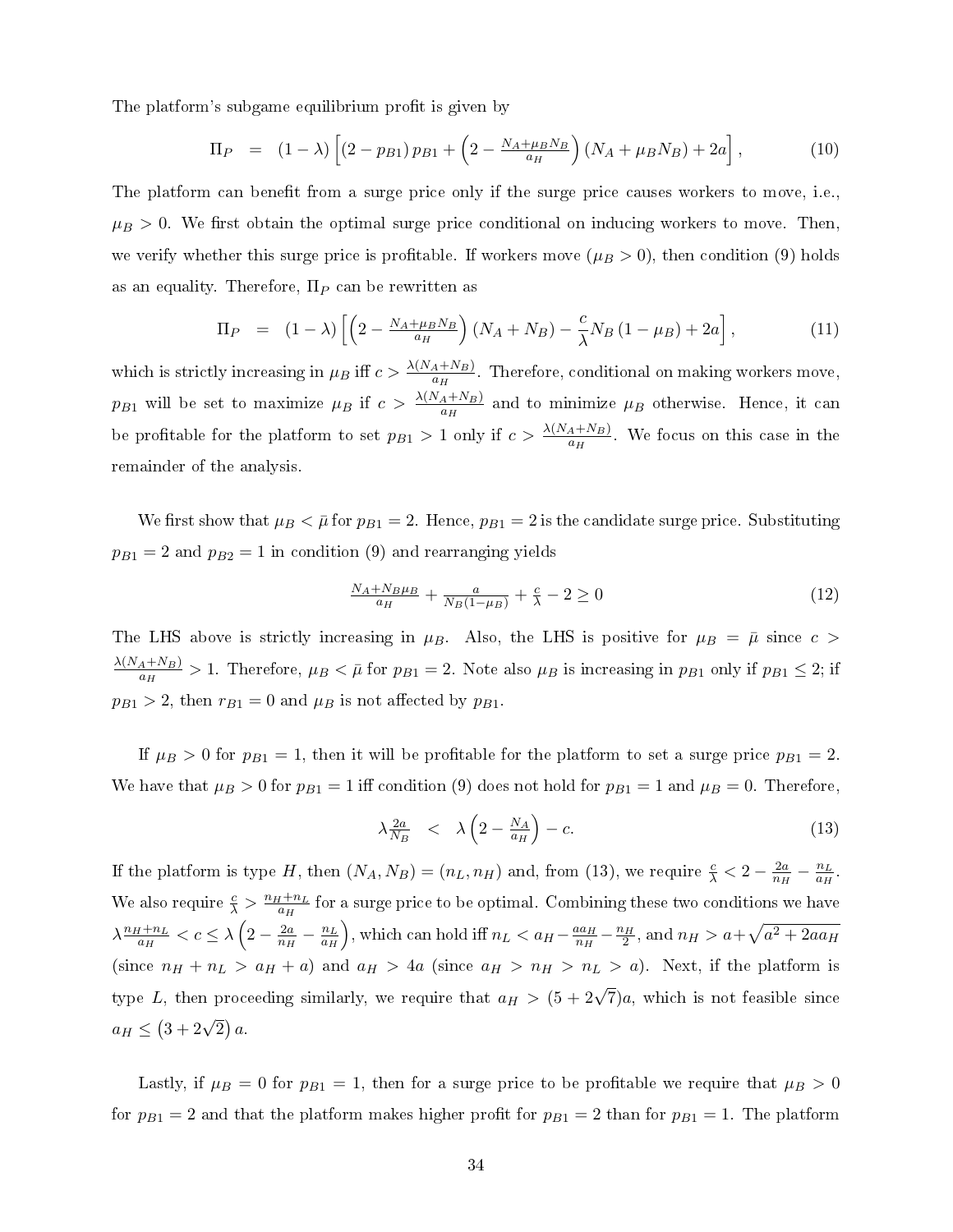profit if  $p_{B1} = 1$  and  $\mu_B = 0$  is

<span id="page-35-0"></span>
$$
\Pi_P' = (1 - \lambda) \left[ 3a + \left( 2 - \frac{N_A}{a_H} \right) N_A \right]. \tag{14}
$$

If platform is type H, then substituting  $(N_A, N_B) = (n_L, n_H)$  and  $p_{B1} = 2$  in condition [\(9\)](#page-33-0) yields

<span id="page-35-1"></span>
$$
\frac{c}{\lambda} = 2 - \frac{n_L + n_H \mu_B}{a_H} - \frac{a}{n_H (1 - \mu_B)}.
$$
\n(15)

From equations [\(11\)](#page-34-1) and [\(14\)](#page-35-0), we have  $\Pi_P > \Pi'_P$  $_{P}^{\prime}$  iff

<span id="page-35-2"></span>
$$
(1 - \lambda) n_H \left[ 2 - \frac{2a}{n_H} - \frac{n_L}{a_H} - \left[ \frac{c}{\lambda} (1 - \mu_B) + \left( \frac{n_H + n_L}{a_H} \right) \mu_B \right] \right] > 0 \tag{16}
$$

Substituting for c in the above inequality from equation [\(15\)](#page-35-1), we obtain that  $\mu_B > \frac{\phi}{n_B}$  $\frac{\varphi}{n_H}$ , where  $\phi = a_H - n_L - \sqrt{(a_H - n_L)^2 - a a_H}$ . It follows from equation [\(15\)](#page-35-1) that  $\frac{c}{\lambda} < 2 - \frac{a}{n_H - \phi} - \frac{n_L + \phi}{a_H}$  $\frac{L+\varphi}{a_H}$ . Next, we note that condition [\(9\)](#page-33-0) holds for  $p_{B1} = 1$  and  $\mu_B = 0$  iff  $\frac{c}{\lambda} > 2 - \frac{2a}{n_B}$  $\frac{2a}{n_H}-\frac{n_L}{a_H}$  $\frac{n_L}{a_H}$ . We also require that  $\frac{c}{\lambda} > \frac{n_H+n_L}{a_H}$  $\frac{H^{+n}L}{a_H}$ . Therefore, for condition [\(16\)](#page-35-2) to hold, we require that  $2-\frac{2a}{n_H}$  $\frac{2a}{n_H} - \frac{n_L}{a_H}$  $\frac{n_L}{a_H}$  >  $\frac{n_H+n_L}{a_H}$  $\frac{H+1}{a_H},$ which holds iff  $n_L < a_H - \frac{aa_H}{n_H}$  $\frac{na_H}{n_H} - \frac{1}{2}$  $\frac{1}{2}n_H$ ,  $n_H > a + \sqrt{a^2 + 2aa_H}$ , and  $a_H > 4$ a. If the platform is type L, proceeding similarly yields the condition that  $a_H > (5 + 2\sqrt{7})a$ , which is not feasible since  $a_H \le (3 + 2\sqrt{2}) a$ .

**Proof for Lemma [4:](#page-21-1)** To establish uniqueness, we show that  $\hat{r}_{B1}(\theta) + \hat{r}_{B2}(\theta) - \hat{r}_{A2}(\theta)$  is strictly increasing in  $\mu_B$  and is strictly positive if  $\mu_B$  is sufficiently large. Since the equilibrium worker movement condition must hold as an equality for  $\mu_B > 0$ , it follows that there is a unique  $\mu_B \geq 0$ that satisfies this condition. The expected revenue of workers serving zone  $B$  given that platform is type  $t$   $(r_{B1}(\mu_B)|_t + r_{B2}(\mu_B)|_t)$  is strictly increasing in  $\mu_B$ , because having fewer workers in zone  $B$  reduces worker competition in zone  $B$ . We have

<span id="page-35-3"></span>
$$
\hat{r}_{B1}(\theta) + \hat{r}_{B2}(\theta) = \theta (r_{B1}(\mu_B)|_H + r_{B2}(\mu_B)|_H) + (1 - \theta) (r_{B1}(\mu_B)|_L + r_{B2}(\mu_B)|_L). \tag{17}
$$

Thus,  $\hat{r}_{B1}(\theta) + \hat{r}_{B2}(\theta)$  is strictly increasing in  $\mu_B$ . Similarly, the expected revenue of workers serving zone A in period 2 given that platform is type  $t$   $(r_{A2}(\mu_B)|_t)$  is strictly decreasing in  $\mu_B$ , because having more workers in zone A increases worker competition in zone A. Hence,  $\hat{r}_{A2}(\theta)$  is strictly decreasing in  $\mu_B$ . Thus,  $\hat{r}_{B1}(\theta) + \hat{r}_{B2}(\theta) - \hat{r}_{A2}(\theta)$  is strictly increasing in  $\mu_B$ . Next, note that if  $\mu_B$  is sufficiently large such that  $n_H (1 - \mu_B) < a$ , then  $\tilde{N}_{Bj} < a$  and  $\tilde{N}_{A2} > a_H$  and there is a shortage of workers serving zone  $B$  and an excess of workers serving zone  $A$  in period 2. Therefore,  $r_{B2}|_t > \lambda$  and  $r_{A2}|_t < 1$ . Hence,  $\hat{r}_{B1}(\theta) + \hat{r}_{B2}(\theta) - \hat{r}_{A2}(\theta) > 0$  for  $\mu_B > 0$  sufficiently large.

We next show that  $\hat{r}_{B1} (\theta) + \hat{r}_{B2} (\theta) - \hat{r}_{A2} (\theta)$  is also strictly decreasing in  $\theta$ . Since  $\hat{r}_{B1} (\theta)$  +  $\hat{r}_{B2} (\theta) - \hat{r}_{A2} (\theta)$  is strictly increasing in  $\mu_B$  and condition [\(5\)](#page-21-0) must hold as an equality for  $\mu_B (\theta)$  >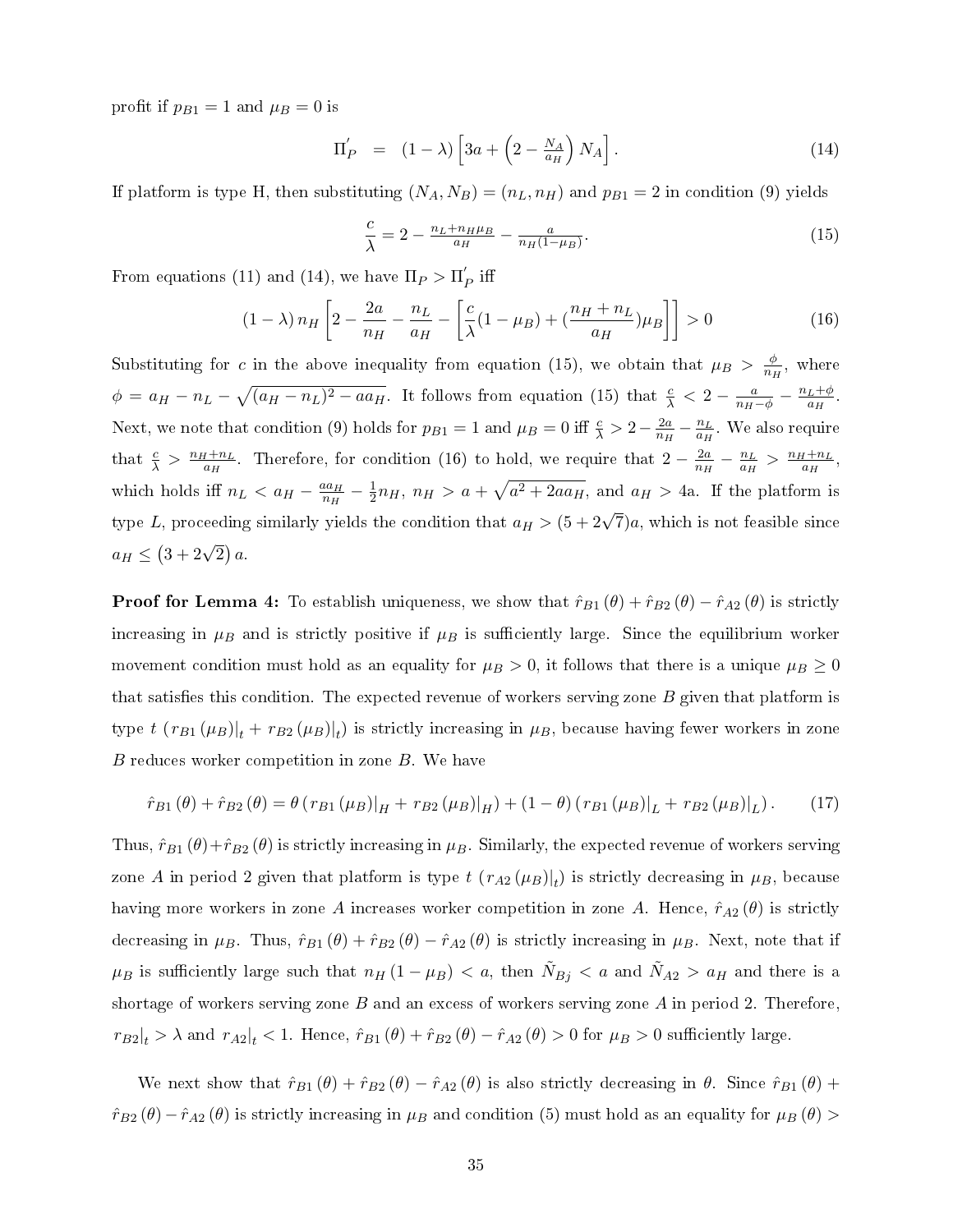0, it follows that  $\mu_B(\theta)$  must be strictly increasing in  $\theta$ . Note that  $\tilde{N}_{Bj}(\mu_B)\Big|_H > \tilde{N}_{Bj}(\mu_B)\Big|_L$ since  $n_H > n_L$ . Therefore, there is more worker competition in zone B in the case of a type H platform, and we have: (i)  $r_{B1}(\mu_B)|_H \le r_{B1}(\mu_B)|_L$ , where the inequality is strict iff  $\tilde{N}_{B1}(\mu_B)|_H >$  $a\left(2-p_{B1}\right)$ , and (ii)  $r_{B2}\left(\mu_B\right)|_H < r_{B2}\left(\mu_B\right)|_L$ . Hence, from equation  $(17)$ ,  $\hat{r}_{B1}\left(\theta\right) + \hat{r}_{B2}\left(\theta\right)$  is strictly decreasing in  $\theta$ . Similarly, there is less worker competition in zone A in the case of a type H platform  $\left. (\tilde{N}_{A2} \Big|_H < \tilde{N}_{A2} \Big|_L)$ , and we have  $r_{A2}(\mu_B)|_H > r_{A2}(\mu_B)|_L$ . Therefore,  $\hat{r}_{A2}(\theta)$  is strictly increasing in  $\theta$ . Thus,  $\hat{r}_{B1}(\theta) + \hat{r}_{B2}(\theta) - \hat{r}_{A2}(\theta)$  is strictly decreasing in  $\theta$ .

Proof for Proposition [4:](#page-22-0) For the platform not to share market information truthfully, we require that condition (C1) in Proposition [1](#page-13-0) does not hold. Hence,

$$
\frac{c}{\lambda} > 1 - \frac{2a}{n_H + n_L - a_H}.\tag{18}
$$

We also require that  $\mu_B(\theta = 1) > 0$  such that  $\mu_B(\theta = 1) > \mu_B(\theta = 0)$  and more workers move if they believe that the platform is type  $H$  (than type  $L$ ). Therefore, the equilibrium worker movement condition [\(5\)](#page-21-0) must not hold for  $\mu_B = 0$  given  $\theta = 1$ , which yields

$$
r_{B1} \left(\mu_B = 0\right)|_H + r_{B2} \left(\mu_B = 0\right)|_H < r_{A2} \left(\mu_B = 0\right)|_H - c,
$$
  

$$
\implies \lambda \frac{2a}{n_H} < \lambda \left[2 - \frac{n_L}{a_H}\right] - c,
$$
  

$$
\implies \frac{c}{\lambda} < 2 - \frac{n_L}{a_H} - \frac{2a}{n_H}.
$$
 (19)

Lastly, a sufficient condition for the type  $L$  platform to strictly benefit from misreporting its type is that there are enough workers to serve consumers in zone  $B$  even if it misreports its type:  $\left.\tilde{N}_{B1}\right|_{L}=$  $n_L (1 - \mu_B (\theta = 1)) \ge a$ , which yields  $\mu_B (\theta = 1) \le \mu_1 = 1 - \frac{a}{n_L}$  $\frac{a}{n_L}$ . Therefore, the equilibrium worker movement condition [\(5\)](#page-21-0) must hold as an inequality for  $\mu_B = \mu_1$  given  $\theta = 1$ , which yields

$$
r_{B1} (\mu_B = \mu_1)|_H + r_{B2} (\mu_B = \mu_1)|_H > r_{A2} (\mu_B = \mu_1)|_H - c,
$$
  

$$
\implies \lambda \frac{2n_L}{n_H} > \lambda \left[ 2 + \frac{n_H a}{n_L a_H} - \frac{n_H + n_L}{a_H} \right] - c,
$$
  

$$
\implies \frac{c}{\lambda} > 2 + \frac{n_H a}{n_L a_H} - \frac{n_H + n_L}{a_H} - \frac{2n_L}{n_H}.
$$
 (20)

We have two lower bounds and one upper bound for  $\frac{c}{\lambda}$ . Given the parameter restrictions in §[3,](#page-7-0) we have  $2-\frac{n_L}{a_H}$  $\frac{n_L}{a_H} - \frac{2a}{n_H}$  $\frac{2a}{n_H} > 2 + \frac{n_H a}{n_L a_H} - \frac{n_H + n_L}{a_H}$  $\frac{H + n_L}{a_H} - \frac{2n_L}{n_H}$  $\frac{2n_L}{n_H}$  and  $2-\frac{n_L}{a_H}$  $\frac{n_L}{a_H} - \frac{2a}{n_H}$  $\frac{2a}{n_H} > 1 - \frac{2a}{n_H + n_L - a_H}$ . For  $2 - \frac{n_L}{a_H}$  $\frac{n_L}{a_H} - \frac{2a}{n_H}$  $\frac{2a}{n_H}>0,$ we require  $a_H > \frac{3}{2}$  $\frac{3}{2}a, n_H > \max\left\{\frac{a_H}{2}, \frac{n_H}{2}, \frac{a-a_H+\sqrt{a^2+6aa_H+a_H^2}}{2}\right\}$ } and  $n_L < \min\left\{n_H, \frac{2a_H(n_H-a)}{n_H}\right\}$  $\overline{n_H}$  $\}$ . We thus obtain condition (C3).

Proof for Proposition [5:](#page-25-1) Given that truthful communication is not feasible without an accompanying surge price, there are two cases depending on whether or not condition (C2) in Proposition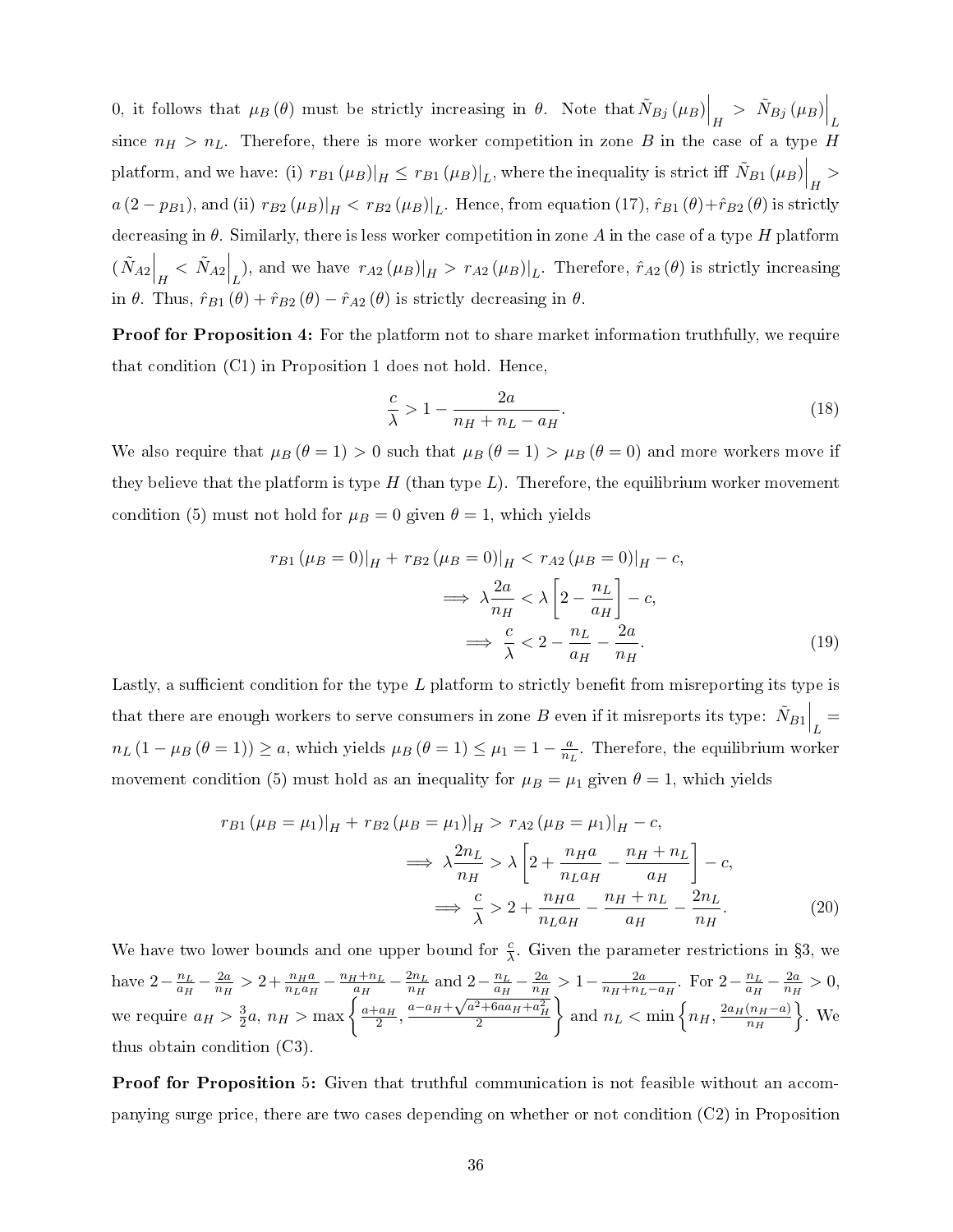[3](#page-17-0) holds. For each case, we obtain the unique least-cost separating equilibrium by construction.

Consider a separating equilibrium in which  $s|_t = t$ ,  $p_1|_L = (1, 1)$  and  $p_1|_H = (1, \hat{p})$ , where  $\hat{p} \in$ (1,2]. Workers update their belief to  $\theta = 1$  if  $p_1 = p_1|_H$  and  $\theta = 0$  otherwise. Therefore,  $\hat{r}_{ij} = r_{ij}|_t$ in equilibrium on a type t platform. Let  $\mu_B^*|_L = \mu_B(p_1|_L, \theta = 0)$  and  $\mu_B^*|_H = \mu_B(p_1|_H, \theta = 1)$ denote the equilibrium proportion of workers that move in a separating equilibrium if the platform is type L and type H, respectively. Let  $\Pi_P^*|_L = \Pi_P(p_1|_L, \theta = 0)|_L$  and  $\Pi_P^*|_H = \Pi_P(p_1|_H, \theta = 1)|_H$ denote the corresponding equilibrium platform profits for the type  $L$  and type  $H$  platform, respectively. We say  $\boldsymbol{p'_1}<\boldsymbol{p_1}|_H$  if  $\boldsymbol{p'_1}=\left(1,p^{'}\right)$  and  $p^{'}<\hat{p}$ . Let  $\Pi_1^{'}$  $\mathbb{E}_{P}\Big|_{L_i} = \Pi_P \left( \boldsymbol{p_1} |_{H}, \theta = 1 \right) \Big|_{L}$  denote the type  $L$  platform profit if it mimics the type  $H$  platform. Let  $\Pi_1'$  $\left. \begin{array}{l} \boldsymbol{\gamma} \ \boldsymbol{\rho} \end{array} \right|_{H} = \, \Pi_{P} \left( \boldsymbol{p}_{1}^{\prime} \right)$  $\left. \begin{array}{l} \mathbf{1},\theta=0 \end{array} \right) \Big|_H$  denote the type  $H$  platform profit if it deviates to  $p'_1 < p_1|_H$ . We use  $\mu_B(p_1, \theta)$  to make the dependence of  $\mu_B(\theta)$  on  $p_1$  explicit.

We first establish that the type L platform will not mimic the type H platform if  $\hat{p}$  is sufficiently high. For clarity, we breakdown the analysis into several lemmas. Lemma [5](#page-37-0) shows that  $\mu_B(\mathbf{p_1}, \theta)$  is increasing in  $p_1$ . Lemma [6](#page-37-1) shows that there is always enough workers to serve zone B in equilibrium. Lemma [7](#page-37-2) then shows the desired result.

#### <span id="page-37-0"></span>**Lemma 5.**  $\mu_B(\mathbf{p_1}, \theta)$  is unaffected by  $p_{A1}$ , and is strictly increasing in  $p_{B1}$  if  $\mu_B(\mathbf{p_1}, \theta) > 0$ .

*Proof.* We characterize  $\mu_B(\mathbf{p_1}, \theta)$  by considering how  $\mathbf{p_1}$  affects the terms in equilibrium condition [\(5\)](#page-21-0) for a given value of  $\mu_B$ . Since  $p_{A1}$  does not affect any of the terms,  $\mu_B(p_1, \theta)$  is not affected by  $p_{A1}$ . Only  $\hat{r}_{B1}(\theta)$  is strictly decreasing in  $p_{B1}$ , while the other terms are unaffected. Specifically, for a given  $\mu_B,~r_{B1} \left(\mu_B\right)\vert_t$  is strictly decreasing in  $p_{B1}$ . Since equilibrium condition [\(5\)](#page-21-0) holds as an equality if  $\mu_B(p_1, \theta) > 0$  and  $\hat{r}_{B1}(\theta) + \hat{r}_{B2}(\theta) - \hat{r}_{A2}(\theta)$  is strictly increasing in  $\mu_B$  (see proof of Lemma [4\)](#page-21-1), it follows that  $\mu_B(p_1, \theta)$  is strictly increasing in  $p_{B1}$  if  $\mu_B(p_1, \theta) > 0$ .  $\Box$ 

<span id="page-37-1"></span>**Lemma 6.** 
$$
\mu_B^*|_L < \bar{\mu}|_L, \ \mu_B^*|_H \in \left(\mu_B^*|_L, 1 - \frac{a}{n_H}\right).
$$

*Proof.* If  $\mu^*_{B}|_t \geq 1 - \frac{a}{n}$  $\frac{a}{n_t}$ , then  $\tilde{N}_{A2} > a_H$  and  $\tilde{N}_{Bj} < a$  in equilibrium. Therefore,  $p_{A2} = 1$  and  $p_{B2} > 1$ . But then  $\hat{r}_{B2} = r_{B2}|_{t} > \lambda$  and  $\hat{r}_{A2} = r_{A2}|_{t} < \lambda$ , and the equilibrium worker movement condition [\(5\)](#page-21-0) cannot hold as an equality. Therefore,  $\mu_B^*|_t < 1 - \frac{a}{n_0}$  $\frac{a}{n_t}$ . Also, for the type L platform to have an incentive to misreport its type in the absence of surge pricing, we require:  $\mu_B^*|_L < \bar{\mu}|_L$ such that not enough workers move if the platform is type L; and,  $\mu_B(p_1|_L, \theta = 1) > \mu_B^*|_L \geq 0$ such that more workers from zone B move if they believe the platform is type H. Also,  $\mu_B^*|_H >$  $\mu_B(p_1|_L, \theta = 1)$  since  $\mu_B(p_1|_L, \theta = 1) > 0$  and  $\hat{p} > 1$  (Lemma [5\)](#page-37-0). Hence  $\mu_B^*|_H > \mu_B^*|_L$ .  $\Box$ 

<span id="page-37-2"></span> ${\bf L}$ emma 7.  $\Pi_1^{'}$  $\left. \frac{d}{dP} \right|_L \leq \left. \prod_{P}^{*} \right|_L \textit{ if } \hat{p} \textit{ is sufficiently close to } 2.$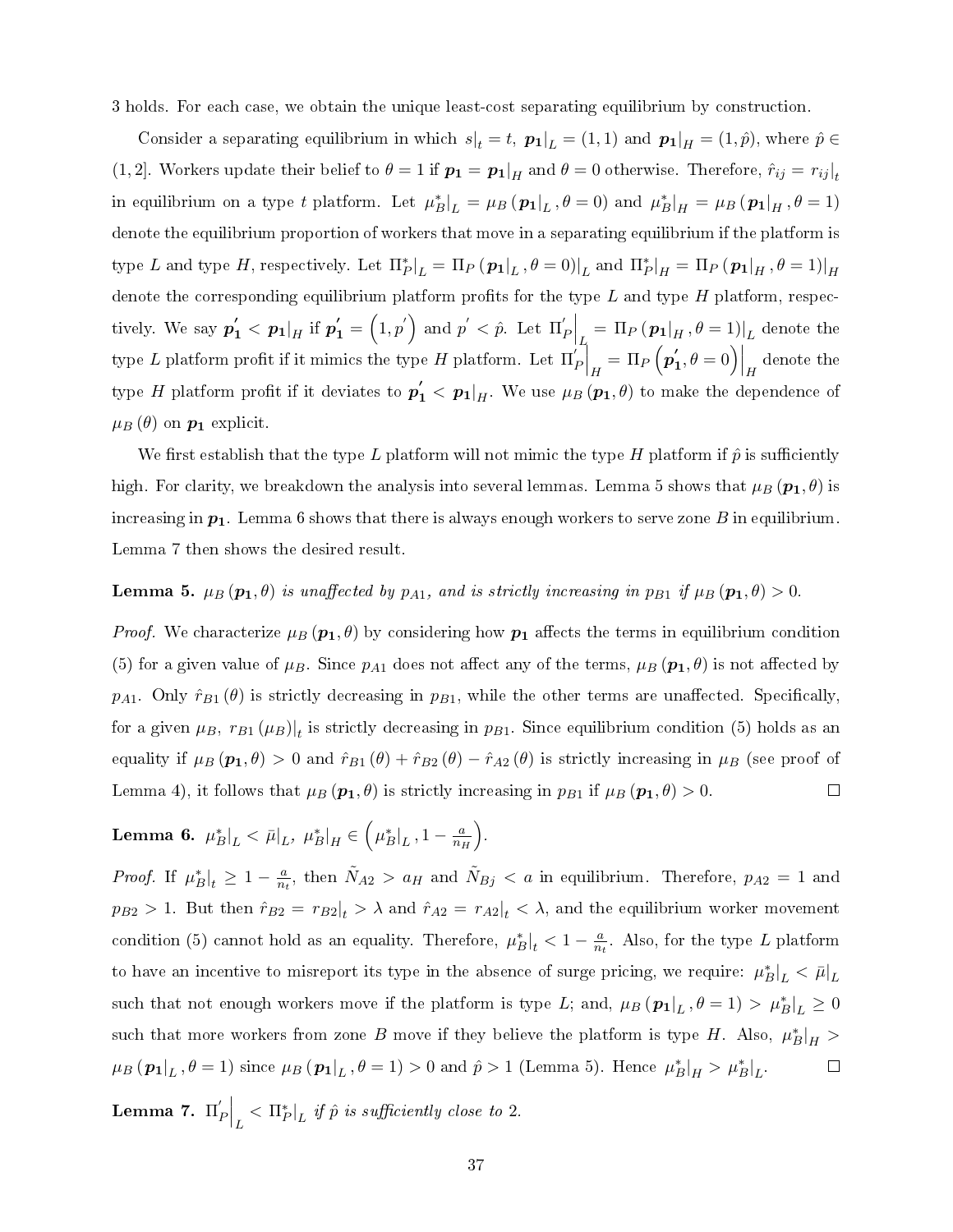*Proof.* The type L platform's equilibrium profit is

$$
\Pi_P^*|_L = (1 - \lambda) \left[ 3a + \left( 2 - \frac{n_H + n_L \mu_B^*|_L}{a_H} \right) (n_H + n_L \mu_B^*|_L) \right].
$$
 (21)

Specifically, the platform realizes profit of  $\pi_{ij} = (1 - \lambda) a$  except in zone A in period 2, and  $\pi_{A2} =$  $\left(1-\lambda\right)\tilde{N}_{i2}\left(2-\frac{\tilde{N}_{i2}}{a_{i2}}\right)$ ) since  $\mu_B^*|_L < \bar{\mu}|_L$  (Lemma [6\)](#page-37-1). Since the RHS above is strictly increasing in  $\mu_B^*|_L$ , we obtain the following lower bound for  $\Pi_P^*|_L$  by setting  $\mu_B^*|_L = 0$ 

<span id="page-38-0"></span>
$$
\Pi_P^*|_L \ge (1 - \lambda) \left[ 3a + \left( 2 - \frac{n_H}{a_H} \right) n_H \right] \tag{22}
$$

Suppose  $p_1|_H = \bar{p}_1 = (1, 2)$ . Consider the type L platform's profit from deviating to  $\bar{p}_1$ . Its profit in zone  $B$  in period 1 is zero since no consumers will request service. To obtain an upper bound on its profit in period 2, note that at best all consumers are served in both zones in period 2, resulting in profit of  $\pi_{A2} = (1 - \lambda) a_H$  and  $\pi_{B2} = (1 - \lambda) a$ . Also, its profit in period 1 in zone A is  $\pi_{A1} = (1 - \lambda) a$ . Therefore, its deviation profit

<span id="page-38-1"></span>
$$
\Pi_P' \Big|_L \le (1 - \lambda) \left[ 2a + a_H \right]. \tag{23}
$$

From  $(22)$  and  $(23)$ , the profit gain from the deviation is bounded by

$$
\Pi_P^*|_L - \Pi_P'|_L \ge (1 - \lambda) \left[ a_H - a - \left( 2 - \frac{n_H}{a_H} \right) n_H \right]. \tag{24}
$$

The RHS above is strictly positive for  $a_H \leq (3 + 2\sqrt{2}) a$ . By continuity,  $\Pi_P^*|_L > \Pi_P^*$  $\hat{P}\Big|_L$  for  $\hat{p}$ sufficiently close to 2.  $\Box$ 

We now show by construction that separation is feasible if condition (C2) in Proposition [3](#page-17-0) holds and obtain the unique least-cost separating equilibrium.

**Lemma 8.** If condition  $(C2)$  in Proposition [3](#page-17-0) holds, then the unique least-cost separating equilibrium is one in which  $p_1|_H = \bar{p}_1 = (1, 2)$ .

*Proof.* As shown in Proposition [3,](#page-17-0)  $p_1|_H = \bar{p}_1$  maximizes the type H platform's profit conditional on separation if condition (C2) holds. Therefore, the separating equilibrium in which  $p_1|_H = \bar{p}_1$ is the unique least-cost separating equilibrium if separation is feasible. To see that separation  $\mathbb{E}_{P}\Big|_L$  (Lemma [7\)](#page-37-2). Further, the type H platform profit is strictly is feasible, note that  $\left.\Pi_P^*\right|_L > \left.\Pi_P^{\prime}\right|$ increasing in the surge price conditional on separation. Therefore, for any price  $p'_1 < \bar{p}_1$ , we have  $\left\{ \mathbf{I}_{1}, \theta=1 \right\} \big|_{H}$ . Also,  $\Pi_{P}(\boldsymbol{p_{1}}, \theta=1)|_{H} \geq \Pi_{H}^{\prime}$  $\mathbb{E}_{P}^{'}\Big|_{H} = \Pi_{P}\left(p_{1}, \theta=0\right)\Big|_{H}$  because (weakly)  $\left.\Pi_P^*\right|_H > \, \Pi_P\left(\bm{p}_1'\right)$ more workers move to zone A if they believe that the platform is type  $H$  (Lemma [4\)](#page-21-1), and there is  $\mathbb{E}_{P}^{'}\Big|_{H}$  for  $p_{1}' < \bar{p}_{1}.$ a shortage of workers in zone A (Lemma [6\)](#page-37-1). Hence,  $\Pi_P^*|_H > \Pi_P^{\prime}$  $\Box$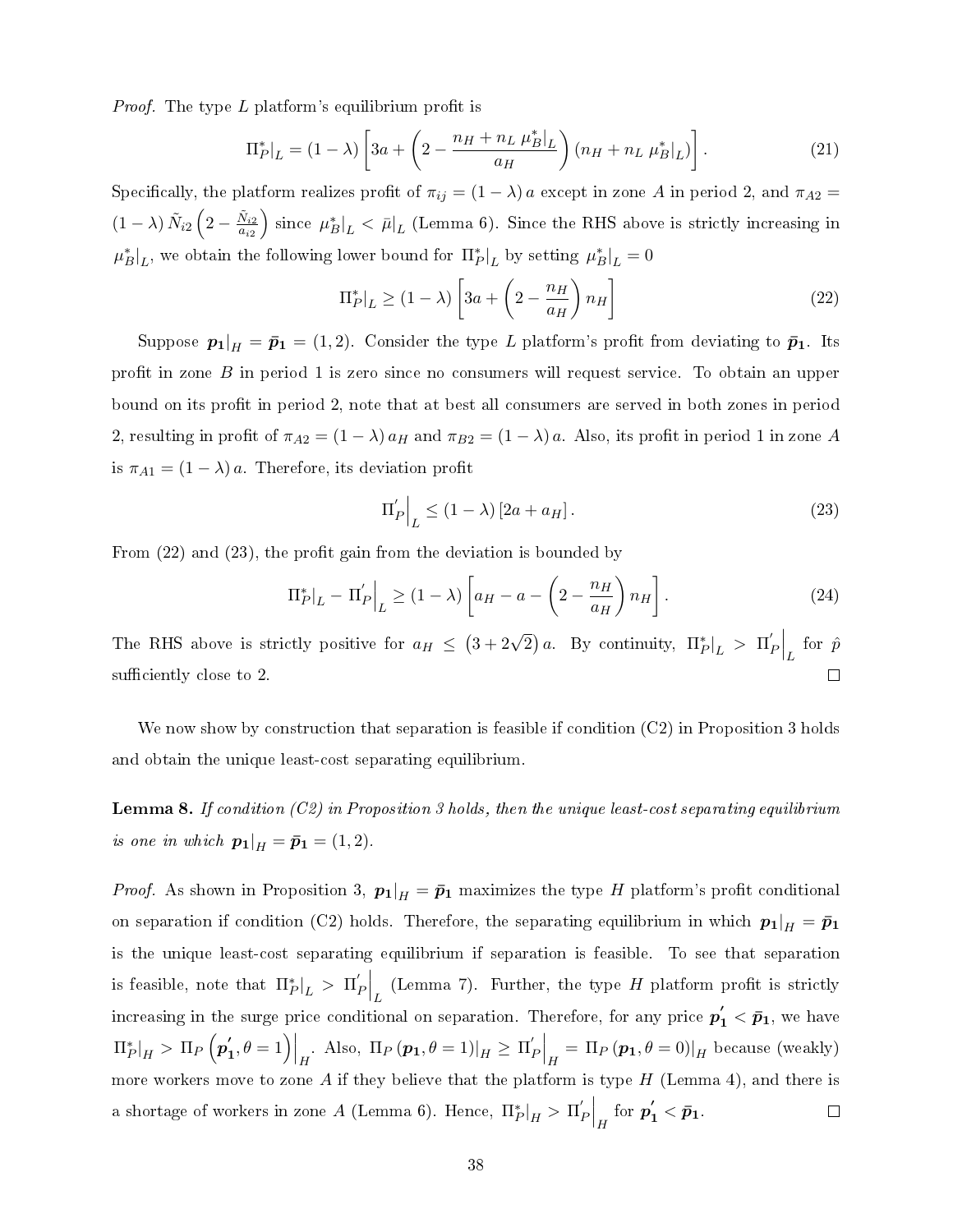We next obtain the unique least-cost separating equilibrium if condition (C2) in Proposition [3](#page-17-0) does not hold. The type L platform will not mimic if  $\hat{p}$  is sufficiently high (Lemma [7\)](#page-37-2). Also, the type L platform will mimic if  $\hat{p}$  is sufficiently close to 1; since, the type L platform will misreport its type without an accompanying surge price. By continuity, there exists  $\hat{p} \in (1,2)$  for which  $\Pi_0'$  $\mathbb{E}_{P}^{'}\Big|_{L} = \Pi_P^*\big|_{L}$ . Let  $\tilde{p} = \min\left\{\hat{p} : \Pi_P^{'}\Big|_{L} = \Pi_P^*\big|_{L}\right\}$  be the minimum such  $\hat{p}$ , and  $\tilde{p}_1 = (1, \tilde{p})$ . We first establish that separation is feasible for  $p_1|_H = \tilde{p}_1$  by showing that the type H platform will not deviate to a lower price. Lemma [9](#page-39-0) establishes bounds for the proportion of workers that move for off-equilibrium prices. Lemma [10](#page-39-1) then shows the desired result.

<span id="page-39-0"></span>**Lemma 9.** For 
$$
p'_1 \leq \tilde{p}_1
$$
,  $\mu_B(p'_1, \theta = 0) < \bar{\mu}|_L$  and  $\mu_B(p'_1, \theta = 1) < \bar{\mu}|_H$ .

*Proof.* The type  $L$  platform does not have an incentive to use a surge price under full information. Therefore,  $\left.\Pi^*_P\right|_L > \Pi_P\left(\boldsymbol{p}_1'\right)$  $\mathbf{p}_1', \theta = 0$   $\Big|_L$  for any  $\mathbf{p}_1' > \mathbf{p}_1|_L$  (i.e.,  $\mathbf{p}_1' = (1, p')$  such that  $p' > 1$ ). Since  $\Pi_0'$  $\left\{P\right|_L = \prod_P^* \left| \prod_P \text{for } p_1 \right|_H = \tilde{p}_1, \text{ we have } \prod_P^*$  $\mathbb{E}_{P}\Big|_L \geq \Pi_P\left(\boldsymbol{p}_1^\prime\right)$  $\left\{ \mathbf{y} \, , \theta = 0 \right\} \bigg|_L$  for any  $\boldsymbol{p'_1} \leq \boldsymbol{\tilde{p}_1},$  where equality holds iff  $p'_1=p_1|_L$ . But this is possible iff there is a shortage of workers in zone  $A$  for  $p'_1\leq\tilde{p}_1$  and  $\theta=0,$  i.e.,  $\mu_B\left(\boldsymbol{p'_1}\right)$  $\tilde{\mu}_1, \theta = 0 \Big) < \bar{\mu}|_L$ . Then, equilibrium worker movement condition [\(5\)](#page-21-0) must not hold for  $\theta=0, \, {\boldsymbol p_1}={\boldsymbol p}_1'$  $\mathbf{I}_1$  and  $\mu_B = \bar{\mu}|_L$ , which yields

$$
\lambda \left[ \frac{a + ap'\left(2 - p'\right)}{n_H + n_L - a_H} \right] > \lambda - c. \tag{25}
$$

Note that  $\tilde{N}_{ij}(\mu_B = \bar{\mu}|_H) \Big|_H = a_H = \tilde{N}_{ij}(\mu_B = \bar{\mu}|_L) \Big|_L$ . Therefore, given  $p_1$ , the terms in the equilibrium condition [\(5\)](#page-21-0) are identical for  $\theta = 0$  and  $\mu_B = \bar{\mu}|_L$  and  $\theta = 1$  and  $\mu_B = \bar{\mu}|_H$ . Conse-quently, equilibrium condition [\(5\)](#page-21-0) will not also hold for  $\theta = 1$ ,  $\boldsymbol{p_1} = \boldsymbol{p_1'}$  $\mathbf{I}_1$  and  $\mu_B = \bar{\mu}|_H$ , and we have  $\mu_B\left(\boldsymbol{p}_1^\prime\right)$  $\left( \mathbf{1}, \theta = 1 \right) < \bar{\mu}|_H.$  $\Box$ 

### <span id="page-39-1"></span>Lemma 10. For  $p_1|_H = \tilde{p}_1$  and  $p_1^{'} < \tilde{p}_1, \; \Pi_P^*|_H - \Pi_P^{'}$  $P|_H > 0.$

*Proof.* We show that  $\prod_{P}^{*}$  $\prod_{H}$  $\prod_{I}^{I}$  $\left.\frac{1}{P}\right|_{H} > \Pi'_{H}$  $\left. \begin{matrix} I_P \ \end{matrix} \right|_L - \Pi_P \left( \stackrel{}{\boldsymbol{p}}_1' \end{matrix}$  $\left. \begin{array}{l} \mathbf{1},\theta=0 \end{array} \right) \Big|_L.$  Since  $\Pi_L^{'}$  $\mathbb{E}_{P}\Big|_L = \left. \Pi_P^* \right|_L > \left. \Pi_P \left( \boldsymbol{p}'_1 \right) \right|_L$  $\left\langle \mathbf{1},\theta=0\right)\right|_L$ (see proof of Lemma [9\)](#page-39-0), we obtain the desired result. Consider a change in period 1 price from  $p_{1}^{'}$  $\tilde{\mathbf{n}}_1$  to  $\tilde{\mathbf{p}}_1$ . For such a change in price, let  $\Delta \mu = \mu_B^*|_H - \mu_B \left( \mathbf{p}_1^{\prime} \right)$  $\left( \begin{matrix} \mathbf{1},\theta=0 \end{matrix} \right) > 0$  denote the increase in proportion of workers in zone B that move. Let  $\Delta \pi_{ij}|_t = \pi_{ij} (\tilde{\boldsymbol{p}}_1, \theta = 1)|_t - \pi_{ij} (\tilde{\boldsymbol{p}}_1'$  $\left\{ \begin{matrix} 1 \\ 1 \end{matrix}, \theta = 0 \end{matrix} \right) \Big|_t$ denote the corresponding difference in profit in zone  $i$  in period  $j$  for a type  $t$  platform. Note that  $\left.\Pi_P^*\right|_H - \left.\Pi_P^{\prime}\right|_H$  $\sum_{i=1}^{\prime}$  =  $\sum_{i=1}^{\prime}$  $\sum_{ij} \Delta \pi_{ij} \big|_H$  and  $\Pi_j'$  $\mathbb{E}_{P}{\Big|_L} - \Pi_P\left(\boldsymbol{p}_1^{\prime}\right)$  $\left. \begin{array}{l} \left< \mathbf{1},\theta=0 \right) \end{array} \right|_{L} = \sum\limits_{ij}$  $\sum_{ij} \Delta \pi_{ij} \vert_{L}$ . We need to show  $\sum$  $\sum_{ij} \Delta \pi_{ij} \big|_H > \sum_{ij}$  $\sum_{ij} \Delta \pi_{ij} |_{L}$ . We show that  $\Delta \pi_{ij} |_{H} \geq \Delta \pi_{ij} |_{L}$  for all *i*, *j* and the inequality is strict for zone A in period 2.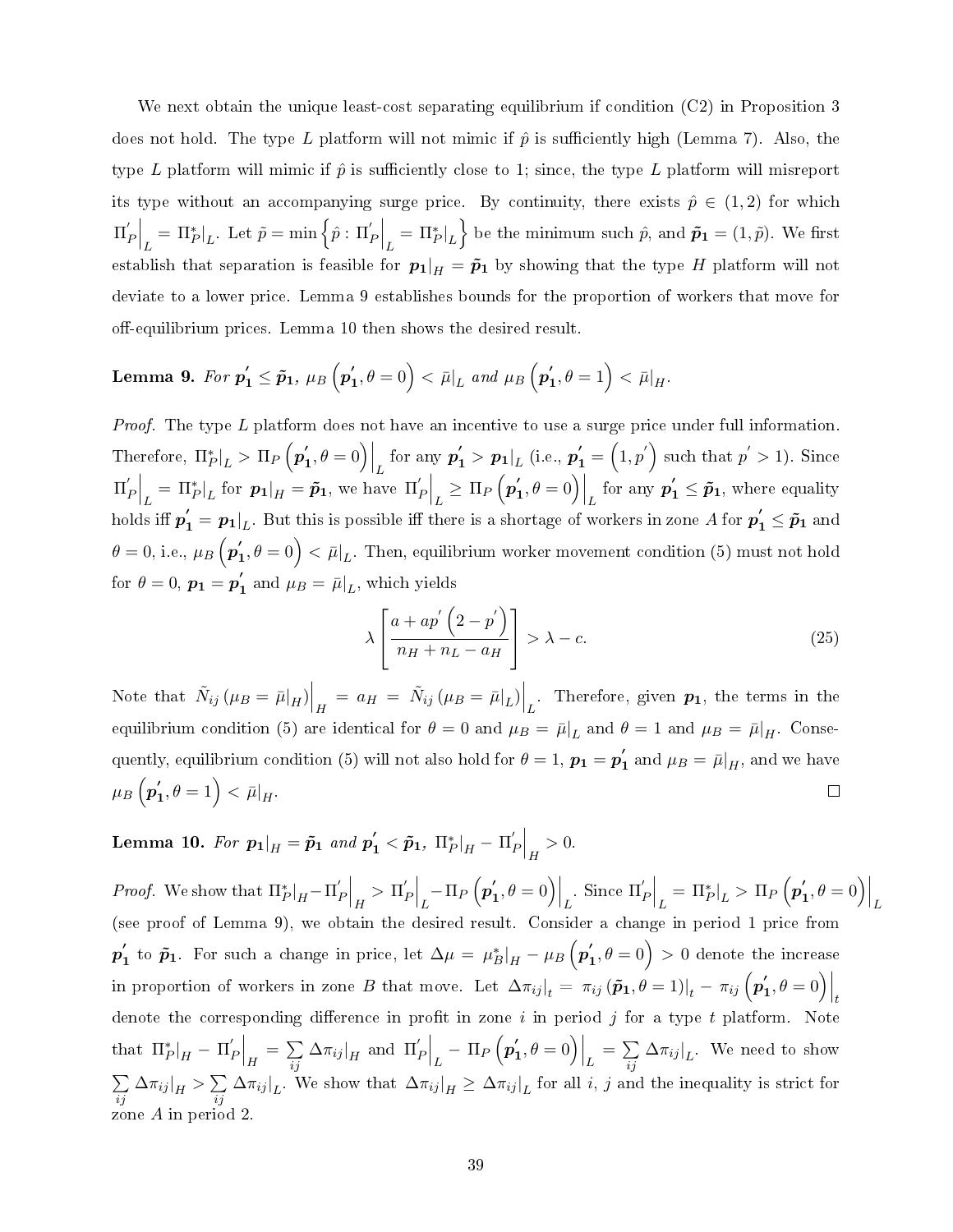Consider zone A. In period 1, all consumers are served at both prices for either platform type. Therefore,  $\Delta \pi_{A1}|_H = \left.\Delta \pi_{A1}\right|_L = 0$ . In period 2, if the platform sets period 1 price  $\bm{p}_1'$  $\mathbf{r}_1^{\prime}$ , then  $\tilde{N}_{A2} < a_{H}$  since  $\mu_{B}\left(\boldsymbol{p_{1}^{\prime}}\right)$  $\tilde{\mu}_1, \theta = 0 \Big) < \bar{\mu}|_L \ ({\rm Lemma \ 9}). \ \hbox{The type $H$ platform has fewer available workers}$ in zone A than the type L platform. Specifically,  $\tilde{N}_{A2}\Big|_{t} = n_H + n_L - n_t \left(1 - \mu_B \left(\boldsymbol{p}_1^{\prime}\right)\right)$  $\left( \begin{matrix} 1 \\ 1 \end{matrix} , \theta = 0 \right)$  and  $\tilde{N}_{A2}\Big|_H \leq \tilde{N}_{A2}\Big|_L$ . Now, platform profit  $\pi_{A2} = (1-\lambda)\tilde{N}_{A2}\left(2-\frac{\tilde{N}_{A2}}{a_H}\right)$  $\overline{a_H}$ ) is strictly increasing and strictly concave in  $\tilde{N}_{A2}$ . Therefore, since since  $\tilde{N}_{A2}\Big|_H < \tilde{N}_{A2}\Big|_L$ , the incremental profit from having a given number of additional workers in zone  $A$  is higher for a type  $H$  platform. Moreover, if the platform shifts to period 1 price  $\tilde{p}_1$ , then the number of additional workers that move to zone A is  $n_t\Delta\mu$ , which is also higher for the type H platform. Therefore,  $\Delta\pi_{A2}|_H > \Delta\pi_{A2}|_L$ .

Next consider zone  $B$ . In period 1, all consumers requesting service will be served if the price  $\frac{\epsilon}{1}$  for either platform type since  $\mu_B\left( \boldsymbol{p}_1^{\prime}\right)$  $\left( \mathbf{1},\theta=0\right) \ <\ \bar{\mu}\vert _{L},\text{ and the platform profit is the same}$ is  $\boldsymbol{p}'_1$ for both types  $(=(1-\lambda) a p' (2-p'))$ . At the price  $\tilde{p}_1$ , all consumers requesting service will be served if the platform is type H since  $\mu_B^*|_H < \bar{\mu}|_H$ , and either the same number or fewer consumers will be served if the platform is type L depending on whether  $\tilde{N}_{B1}\Big|_L \ge a\left(2-p^{'}\right)$ ; the platform profit is the same for both types if all consumers are served, and is higher for the type H platform otherwise. Therefore,  $\Delta \pi_{B1}|_H \geq \Delta \pi_{B1}|_L$ . In period 2, we have  $\pi_{B2} = (1 - \lambda)a$  if  $\tilde{N}_{B2} \ge a$  and  $\pi_{B2} = (1 - \lambda) \tilde{N}_{B2} \left(2 - \frac{\tilde{N}_{B2}}{a}\right)$  otherwise. For either period 1 price,  $\tilde{N}_{B2}\Big|_H \ge a$  since  $\mathcal{L}_1, \theta = 0$   $\langle \mu_B^* |_{H} \leq \bar{\mu} |_{H}$ . Therefore,  $\Delta \pi_{B2}|_{H} = 0$ . For a type L platform,  $\tilde{N}_{B2}|_{L} > a$  if  $\mu_B\left(\boldsymbol{p}_1^\prime\right)$  $\left\{ \hat{\mathbf{p}}_1, \theta = 0 \right\}$   $\langle \overline{\mathbf{p}} | \overline{\mathbf{p}}_L \rangle$ . If  $\left. \tilde{N}_{B2} \right|_L \geq a$  for period 1 price  $\overline{\tilde{\mathbf{p}}}_1$ , then  $_{1}^{\prime}$  since  $\mu_{B}\left( \boldsymbol{p}_{1}^{\prime}\right)$ the period 1 price is  $p_1'$  $\Delta \pi_{B2}|_L = 0$ . Otherwise,  $\Delta \pi_{B2}|_L < 0$  since  $\pi_{B2}|_L$  is strictly increasing in  $\tilde{N}_{B2}$  if  $\tilde{N}_{B2}|_L < a$ . Therefore,  $\Delta \pi_{B2}|_{H} \geq \Delta \pi_{B2}|_{L}$ .  $\Box$ 

We now establish that the candidate separating equilibrium in which  $p_1|_H = \tilde{p}_1$  is the unique least-cost separating equilibrium if condition (C2) in Proposition [3](#page-17-0) does not hold. If condition (C2) does not hold, then the type  $H$  platform profit conditional on separation is decreasing in the surge price. Also separation is not feasible for  $p_1|_H < \tilde{p}_1$  since the type L platform will mimic. Hence, there is no separating equilibrium in which  $p_{A1}|_H = 1$  that yields higher profit for the type H platform than the candidate equilibrium. Suppose, towards a contradiction, there is an alternate least-cost separating equilibrium in which  $p_{A1}|_H > 1$ . Let  $p_1|_H = p_1^A = (\hat{p}_A, \hat{p}_B)$  in this separating equilibrium, where  $\hat{p}_A > 1$  and  $\hat{p}_B \ge 1$ . Since condition (C2) does not hold,  $\Pi_P(p_1^A, \theta = 1)|_H$  is strictly decreasing in  $\hat{p}_A$  and  $\hat{p}_B$ . Therefore, for the alternate separating equilibrium to be least-cost, we require that  $\hat{p}_B < \tilde{p}$ ; otherwise,  $\Pi_P(p_1^A, \theta = 1)|_H < \Pi_P(p_1, \theta = 1)|_H$ , which is a contradiction. Let  $\bm{p'_1}=(1,\hat{p}_B)$ . Therefore,  $\bm{p'_1}<\bm{\tilde{p}_1}$ . Also,  $\mu_B\left(\bm{p'_1},\theta\right)=\mu_B\left(\bm{p'_1},\theta\right)$  $\mathbf{f}_1, \theta\Big)$  from Lemma [5.](#page-37-0) Note that,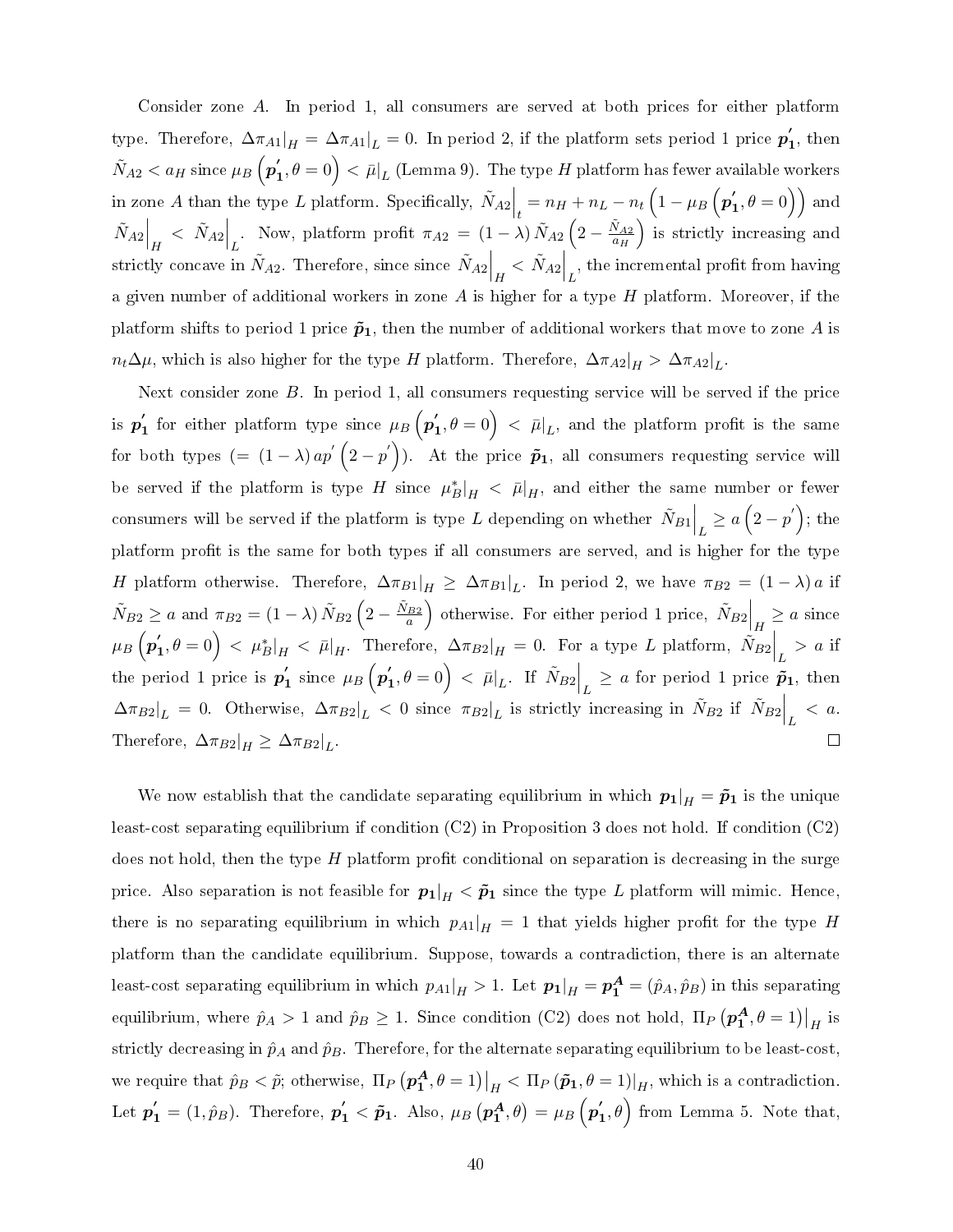platform profit in zone A in period 1 is determined only by  $p_{A1}$  ( $\pi_{A1} = (1 - \lambda) ap_{A1} (2 - p_{A1})$ ) and platform profit in the remaining zones and periods is determined only by  $p_{B1}$  and  $\mu_B$ . Therefore,  $\Pi_P\left(\boldsymbol{p_1^A},\theta\right)\bigr|_t$  and  $\Pi_P\left(\boldsymbol{p_1^{'}}\right)$  $\left\{ \boldsymbol{A},\theta\right\} \bigg|_t$  differ only in the the profit in zone  $A$  in period 1, and this difference is independent of the platform type  $t$ .

<span id="page-41-0"></span>
$$
\Pi_P\left(\boldsymbol{p}_1^A, \theta = 1\right)\big|_H - \Pi_P\left(\boldsymbol{p}_1', \theta = 1\right)\big|_H = \Pi_P\left(\boldsymbol{p}_1^A, \theta = 1\right)\big|_L - \Pi_P\left(\boldsymbol{p}_1', \theta = 1\right)\big|_L. \tag{26}
$$

For separation to be feasible in the alternate equilibrium, we require  $\prod_P(p_1^A,\theta=1)\big|_L\leq \Pi_P^*|_L$ . By construction,  $\Pi_P(\tilde{p}_1, \theta = 1)|_L = \Pi_P^*|_L$ . Hence, from equation [\(26\)](#page-41-0)

<span id="page-41-1"></span>
$$
\Pi_P\left(\boldsymbol{p_1^A}, \theta = 1\right)\big|_H - \Pi_P\left(\boldsymbol{p_1'}, \theta = 1\right)\big|_H \leq \Pi_P\left(\boldsymbol{\tilde{p}_1}, \theta = 1\right)\big|_L - \Pi_P\left(\boldsymbol{p_1'}, \theta = 1\right)\big|_L. \tag{27}
$$

We will show that

$$
\Pi_P\left(\tilde{\boldsymbol{p}}_1,\theta=1\right)|_H - \Pi_P\left(\boldsymbol{p}_1',\theta=1\right)|_H > \Pi_P\left(\tilde{\boldsymbol{p}}_1,\theta=1\right)|_L - \Pi_P\left(\boldsymbol{p}_1',\theta=1\right)|_L,\tag{28}
$$

and, therefore,  $\Pi_P(\tilde{p}_1, \theta = 1)|_H > \Pi_P(p_1^A, \theta = 1)|_H$  from condition [\(27\)](#page-41-1), which is the desired contradiction. Rearranging the above inequality, we need to show

$$
\Pi_P\left(\tilde{\boldsymbol{p}}_1,\theta=1\right)|_H - \Pi_P\left(\tilde{\boldsymbol{p}}_1,\theta=1\right)|_L > \Pi_P\left(\boldsymbol{p}_1',\theta=1\right)\Big|_H - \Pi_P\left(\boldsymbol{p}_1',\theta=1\right)\Big|_L.
$$

The following lemma shows that  $\Pi_P\left( \boldsymbol{p}'_1\right)$  $\mathbf{I}_1^{'},\theta=1\Big)\Big|_H-\Pi_P\left(\boldsymbol{p}_{1}^{'}\right)$  $\left\{ \mathbf{1}, \theta = 1 \right\} \Big|_{L}$  is strictly increasing in  $\hat{p}_B$ .

Lemma 11. For  $\boldsymbol{p'_1} = (1, \hat{p}_B) \le \boldsymbol{\tilde{p}_1}, \Pi_P\left(\boldsymbol{p'_1}\right)$  $\mathbf{I}_1, \theta = 1 \Big) \Big|_H - \Pi_P \left( \overset{}{\boldsymbol{p}}'_{1} \right)$  $\left. \begin{array}{l} \mathbf{1},\theta=1 \end{array} \right) \Big\vert_{L}$  is strictly increasing in  $\hat{p}_B$  .

*Proof.* Let 
$$
\mu = \mu_B \left( \mathbf{p}'_1, \theta = 1 \right)
$$
. From Lemma 9,  $\mu < \bar{\mu}|_H$ . Hence,  $\tilde{N}_{A2} \Big|_H < a_H$ ,  $\tilde{N}_{Bj} \Big|_H > a$  and\n
$$
\Pi_P \left( \mathbf{p}'_1, \theta = 1 \right) \Big|_H = (1 - \lambda) \left[ 2a + a \left( 2 - \hat{p}_B \right) \hat{p}_B + \left( 2 - \frac{n_L + n_H \mu}{a_H} \right) \left( n_L + n_H \mu \right) \right],\tag{29}
$$

where the terms within the square brackets correspond to  $\pi_{A1}|_H + \pi_{B2}|_H$ ,  $\pi_{B1}|_H$  and  $\pi_{A2}|_H$ . respectively. There are two cases depending on whether  $\tilde{N}_{B1}\Big|_L = n_L (1 - \mu) < a (2 - \hat{p}_B)$ . If  $\tilde{N}_{B1}\Big|_L < a\,(2-\hat{p}_B)$ , then  $\tilde{N}_{A2}\Big|_L > a_H$  and

<span id="page-41-2"></span>
$$
\Pi_P\left(\boldsymbol{p_1'}, \theta = 1\right)\Big|_L = (1 - \lambda)\left[a + a n_L\left(1 - \mu\right)\hat{p}_B + \left(2 - \frac{n_L(1 - \mu)}{a}\right)n_L\left(1 - \mu\right) + a_H\right],\tag{30}
$$

where the terms within the square brackets correspond to  $\pi_{A1}|_L$ ,  $\pi_{B1}|_L$ ,  $\pi_{B2}|_L$  and  $\pi_{A2}|_L$ , respectively. We have

$$
\frac{d}{d\hat{p}_B} \left( \Pi_P \left( \mathbf{p}_1', \theta = 1 \right) \Big|_H - \Pi_P \left( \mathbf{p}_1', \theta = 1 \right) \Big|_L \right) =
$$
\n
$$
- 2a \left( \hat{p}_B - 1 \right) - n_L \left( 1 - \mu \right) + \frac{2aa_H (n_H + n_L) + aa_H n_L \hat{p}_B - 2an_H (n_L + n_H \mu) - 2a_H n_L^2 (1 - \mu)}{aa_H} \left( \frac{d\mu}{d\hat{p}_B} \right). \tag{31}
$$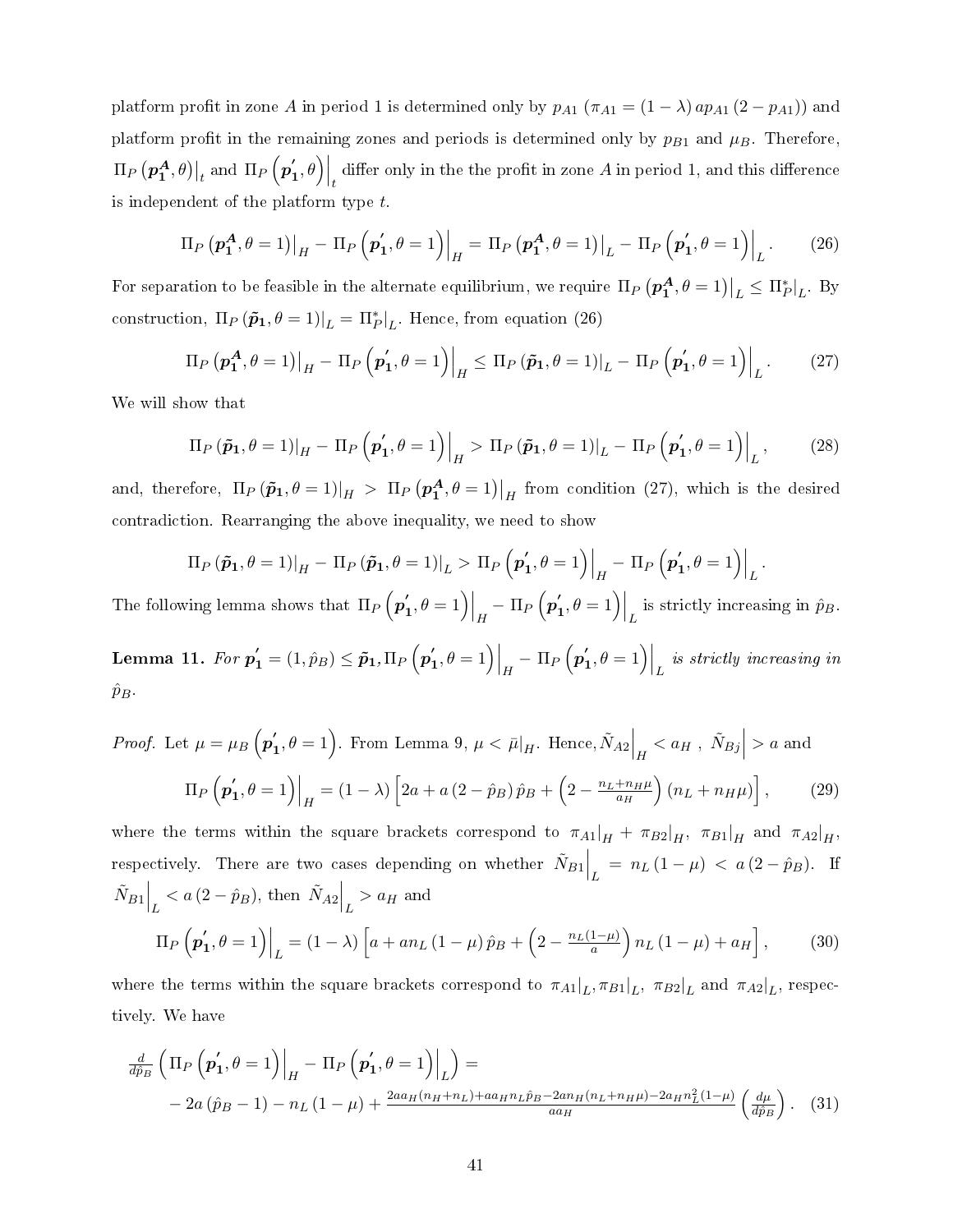We wish to the show that the RHS is positive. The equilibrium worker movement condition [\(5\)](#page-21-0) is

<span id="page-42-1"></span><span id="page-42-0"></span>
$$
\frac{a + a(2 - \hat{p}_B)\hat{p}_B}{n_H(1 - \mu)} = 2 - \frac{n_L + n_H\mu}{a_H} - \frac{c}{\lambda}.
$$
\n(32)

Using implicit differentiation, we obtain

$$
\frac{d\mu}{d\hat{p}_B} = \frac{n_H \left[ a_H \left( 2 - \frac{c}{\lambda} \right) + n_H (2\mu - 1) - n_L \right]}{2aa_H (\hat{p}_B - 1)} = \frac{aa_H (1 + (2 - \hat{p}_B)\hat{p}_B) + n_H^2 (1 - \mu)^2}{2aa_H (\hat{p}_B - 1)(1 - \mu)},\tag{33}
$$

where we have substituted for c from equation [\(32\)](#page-42-0). Substituting for  $\frac{d\mu}{d\hat{p}_B}$  in equation [\(31\)](#page-41-2) and rearranging we obtain a cubic polynomial in  $\hat{p}_B$  that we need to show is positive:

$$
-2a(\hat{p}_B - 1)^2 (1 - \mu) - n_L (1 - \mu)^2 (\hat{p}_B - 1) +
$$
  
\n
$$
[2aa_H (n_H + n_L) + aa_H n_L \hat{p}_B - 2an_H (n_L + n_H \mu) - 2a_H n_L^2 (1 - \mu)]
$$
  
\n
$$
[aa_H (1 + (2 - \hat{p}_B) \hat{p}_B) + n_H^2 (1 - \mu)^2], \quad (34)
$$

where  $\hat{p}_B$  and  $\mu$  are such that  $n_L$   $(1-\mu) < a$   $(2-\hat{p}_B)$ . Therefore,  $\mu \in [0,\bar{\mu}_H]$  and  $\hat{p}_B \in \left[1,2-\frac{n_L(1-\mu)}{a}\right]$  $\frac{1-\mu)}{a}$ . It is straightforward though tedious algebra to show that the expression  $(34)$  is concave in  $\hat{p}_B$  (the second derivative is linear in  $\hat{p}_B$ , and negative for  $\hat{p}_B = 1$  and  $\hat{p}_B = 2 - \frac{n_L(1-\mu)}{a}$  $\frac{1-\mu}{a}$ ) and increasing for  $\hat{p}_B = 1$ . Therefore, expression [\(34\)](#page-42-1) is minimum either at  $\hat{p}_B = 1$  or  $\hat{p}_B = 2 - \frac{n_L(1-\mu)}{a}$  $\frac{1-\mu}{a}$ . It can be shown that expression [\(34\)](#page-42-1) is positive for  $\hat{p}_B = 1$  and  $\hat{p}_B = 2 - \frac{n_L(1-\mu)}{a}$  $\frac{1-\mu}{a}$ . Hence,  $\Pi_P\left( \stackrel{\cdot }{p} \right)$  $\mathbf{I}_1, \theta = 1 \Big) \Big|_H - \Pi_P \left( \boldsymbol{p}_1' \right)$  $\left\{ \hat{p}_B, \theta = 1 \right\} \Big|_L$  is increasing in  $\left. \hat{p}_B$  for  $\left. \tilde{N}_{B1} \right|_L < a \left( 2 - \hat{p}_B \right)$ .

Next, consider  $\tilde{N}_{B1}\Big|_{L}$  >  $a(2-\hat{p}_B)$ . Let  $\Delta'_{ij} = \pi_{ij}(\boldsymbol{p}'_1)$  $\left. \begin{array}{l} \mathbf{Y}_1, \theta = 1 \end{array} \right|_{H} - \left. \pi_{ij} \left( \begin{matrix} \mathbf{p}_1' \end{matrix} \right)$  $\left\{ \mathbf{1},\theta=1\right\} \bigg|_{L}$  denote the zone and period-wise profit difference. We show that either  $\Delta'_{A1} = \Delta'_{B1} = 0, \Delta'_{B1}$  $\chi_{A2}$  is strictly increasing in  $\hat p_B^{},$  and either  $\Delta_{B2}^{'}=0$  or  $\Delta_{1}^{'}$  $\hat{p}_B$  is strictly increasing in  $\hat{p}_B$ . Therefore,  $\sum$ ij  $\Delta'_{ij}$  is strictly increasing in  $\hat{p}_B$ , which is the desired result. Because  $\tilde{N}_{A1} \Big|_t > a, \pi_{A1} \Big( \boldsymbol{p}_1^{\prime}$  $\left\langle \mathbf{1},\theta=1\right)\right\vert_{t}= (1-\lambda)\,a$  and  $\Delta'_{A1} = 0$ . Similarly,  $\tilde{N}_{B1} \Big|_{t} > a (2 - \hat{p}_B)$ . Hence,  $\pi_{B1} (\mathbf{p}'_1)$  $\left. \begin{array}{l} \mathbf{1},\theta=1 \end{array} \right|_{t} \,=\, (1-\lambda)\,a\hat{p}_{B}\,(2-\hat{p}_{B})\,$  and  $\Delta'_{B1} = 0$ . Since  $\mu < \bar{\mu}|_H$ ,  $\tilde{N}_{A2} \Big|_H < a_H$  and  $\pi_{A2} \left( \stackrel{\cdot}{\boldsymbol{p}_1} \right)$  $\left\{ \mathbf{1},\theta=1\right\} \bigg|_H=(1-\lambda)\left(2-\frac{n_L+n_H\mu}{a_H}\right)$  $\overline{a_H}$  $\Big)$   $(n_L + n_H\mu)$ . If  $\left.\tilde{N}_{A2}\right|_{L} > a_{H}, \text{ then } \pi_{A2} \left(\boldsymbol{p}_{1}^{\prime}\right)$  $\left\langle \mathbf{1}, \theta = 1 \right\rangle \Big|_{L} = (1 - \lambda) a_{H}$ . Hence,  $\Delta_{A2}^{'} = (1-\lambda) \left[ \left( 2 - \frac{n_L+n_H\mu}{a_H} \right) \right]$  $\overline{a_H}$  $\Big)$   $(n_L + n_H\mu) - a_H\Big]$ ,

which is strictly increasing in  $\mu$  since  $n_L + n_H\mu < a_H$ . Since  $\mu$  is strictly increasing in  $\hat{p}_B$  (Lemma [5\)](#page-37-0),  $\Delta_1'$  $\left\langle A_2 \right\rangle$  is strictly increasing in  $\left. \hat{p}_B \right\rangle$ . If  $\left. \tilde{N}_{A2} \right|_L < a_H$ , then

$$
\pi_{A2}\left(\boldsymbol{p'_1},\theta=1\right)\Big|_L = (1-\lambda)\left(2 - \frac{n_H + n_L\mu}{a_H}\right)\left(n_H + n_L\mu\right).
$$